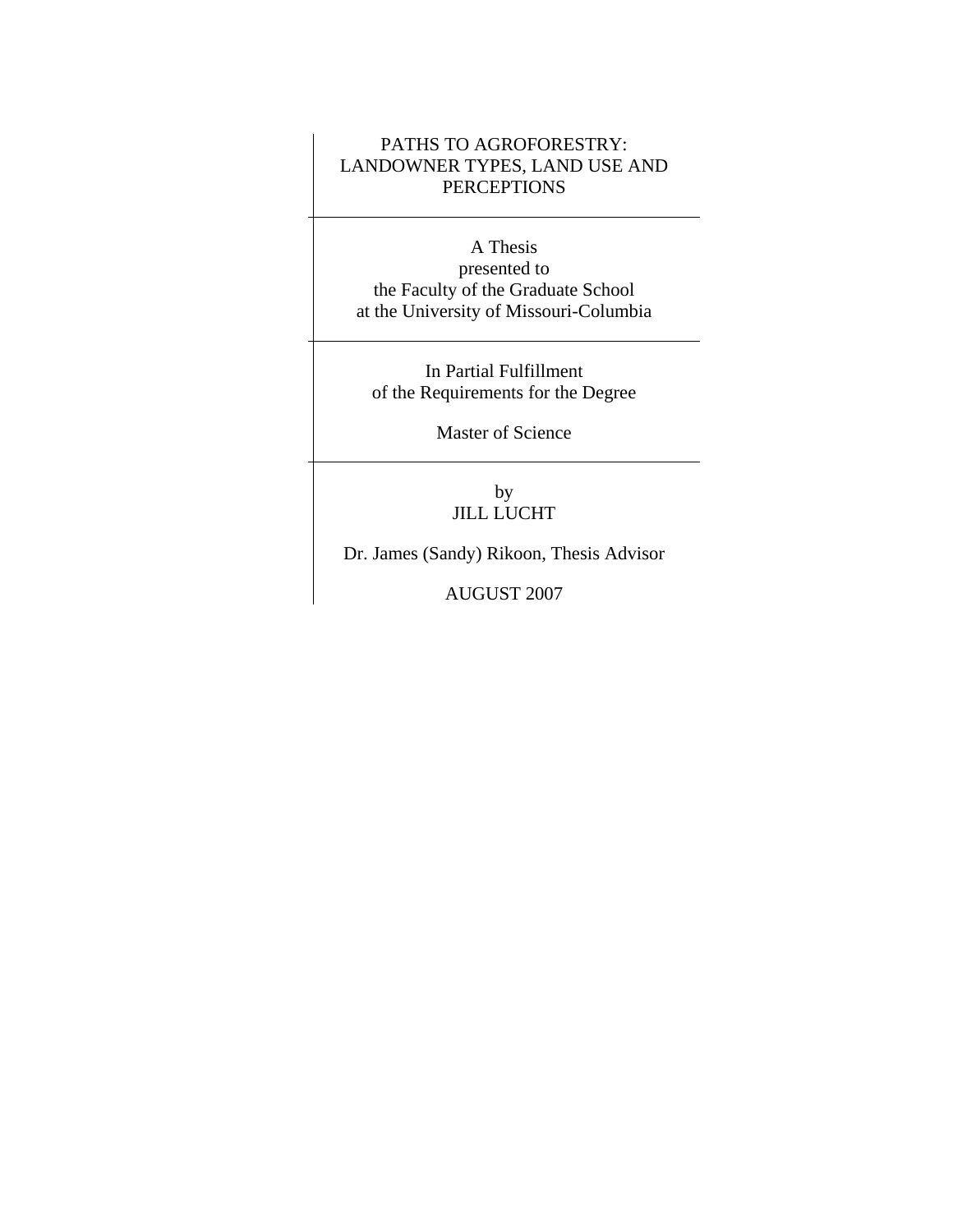The undersigned, appointed by the Dean of the Graduate School, have examined the thesis entitled

## PATHS TO AGROFORESTRY: LANDOWNER TYPES, LAND USE AND PERCEPTIONS

Presented by Jill R. Lucht

A candidate for the degree of Master of Science

And hereby certify that in their opinion it is worthy of acceptance.

\_\_\_\_\_\_\_\_\_\_\_\_\_\_\_\_\_\_\_\_\_\_\_\_\_\_\_\_\_\_\_\_\_ Dr. Sandy Rikoon

\_\_\_\_\_\_\_\_\_\_\_\_\_\_\_\_\_\_\_\_\_\_\_\_\_\_\_\_\_\_\_\_\_ Dr. Mary Grigsby

\_\_\_\_\_\_\_\_\_\_\_\_\_\_\_\_\_\_\_\_\_\_\_\_\_\_\_\_\_\_\_\_\_ Dr. David O'Brien

\_\_\_\_\_\_\_\_\_\_\_\_\_\_\_\_\_\_\_\_\_\_\_\_\_\_\_\_\_\_\_\_\_ Dr. Corinne Valdivia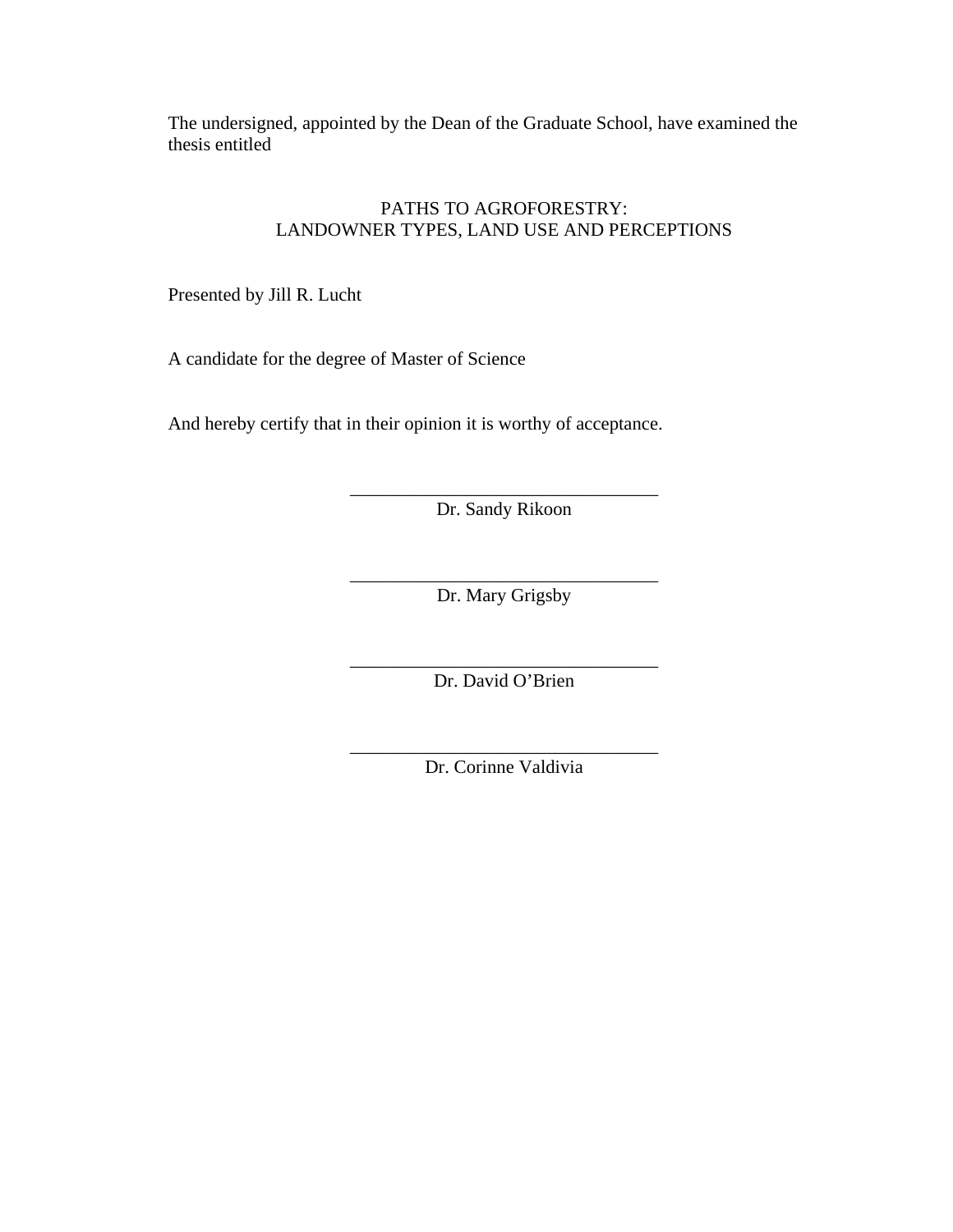## **ACKNOWLEDGEMENTS**

I would like to thank my co-chairs, Dr. James (Sandy) Rikoon and Dr. Mary Grigsby for their assistance and guidance throughout my master's program. Dr. Rikoon was incredibly generous with his time, his experience and his personal library resources as my thesis moved from inception to completion. Dr. Grigsby provided invaluable academic and career advising to ensure successful completion of my entire master's program. I am tremendously grateful to both of them for guiding me through this process.

I would like to thank Dr. Corinne Valdivia for her leadership on this research project and her thoughtful contributions to the review of my research. Dr. David O'Brien completed my committee with his helpful advisement on methods. I am also indebted to the Social Sciences Statistics Center at the University of Missouri for their consultation.

This thesis would not have been possible without the generous support from the University of Missouri Center for Agroforestry. I am thankful to Dr. Michael Gold in particular for his role in supporting this research.

Finally I would like to thank my fellow graduate students in the Department of Rural Sociology. Ann Breidenbach, Bridget Murphy and Amber Langston formed a thesis/dissertation writing group with me to keep our research moving forward. Bill McKelvey has been a true partner in my completion of graduate school.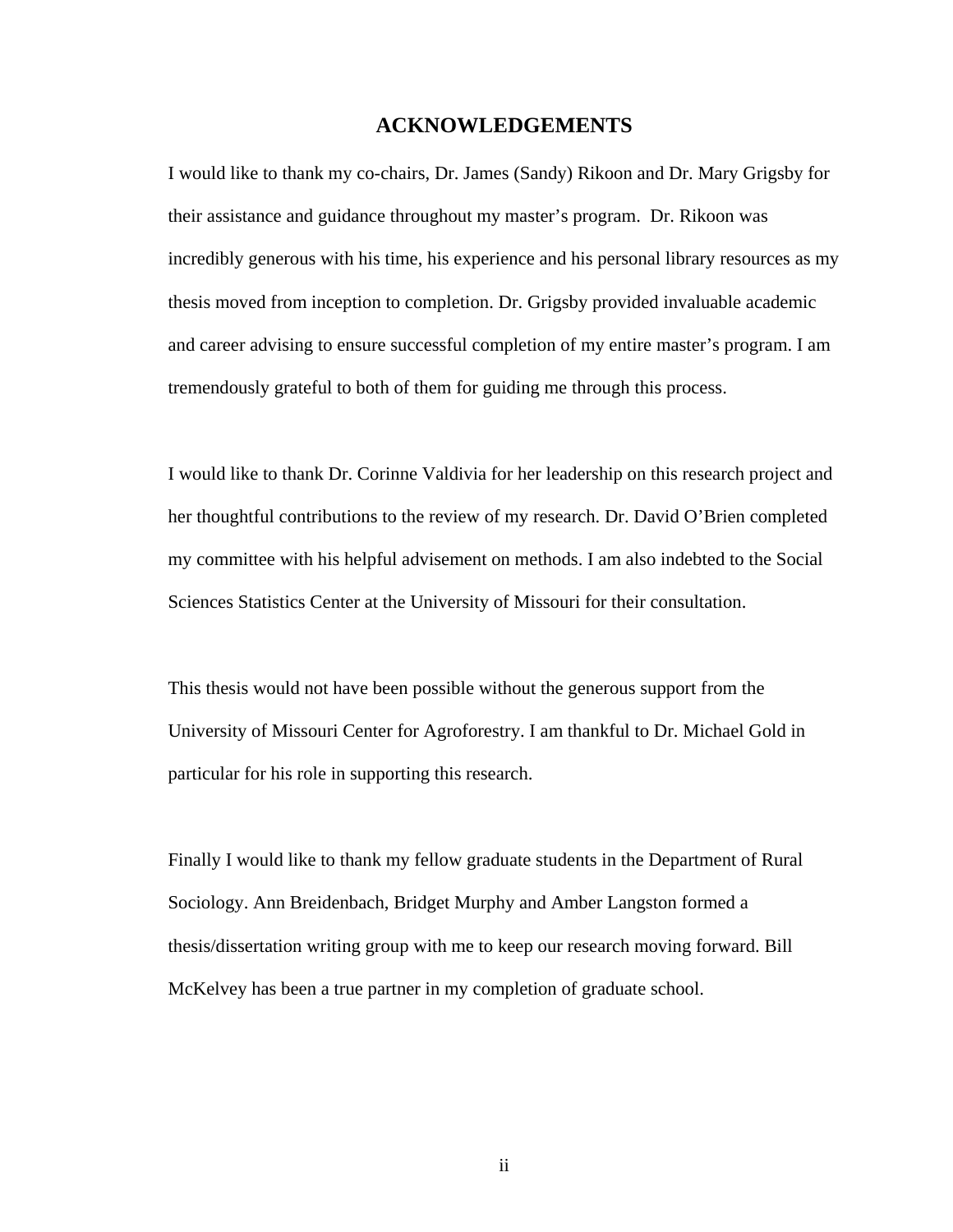|  | <b>TABLE OF CONTENTS</b> |
|--|--------------------------|
|--|--------------------------|

|                                                                  | <i>ii</i>      |
|------------------------------------------------------------------|----------------|
|                                                                  | iii            |
|                                                                  | V              |
|                                                                  | vi             |
|                                                                  | vii            |
|                                                                  | 1              |
|                                                                  | $\overline{2}$ |
| Landownership in the Unites States and Missouri                  | $\overline{2}$ |
|                                                                  | $\overline{3}$ |
|                                                                  | $\overline{4}$ |
|                                                                  | 6              |
|                                                                  | 6              |
|                                                                  | $\overline{7}$ |
|                                                                  | $\overline{7}$ |
|                                                                  | 12             |
|                                                                  | 15             |
| Environmental Concern and Environmental Attitudes                | 19             |
|                                                                  | 21             |
|                                                                  | 24             |
|                                                                  | 27             |
|                                                                  | 27             |
|                                                                  | 27             |
|                                                                  | 28             |
|                                                                  | 28             |
|                                                                  | 28             |
|                                                                  | 31             |
|                                                                  | 32             |
|                                                                  | 33             |
| <b>Methods</b>                                                   | 33             |
|                                                                  | 33             |
|                                                                  | 35             |
|                                                                  | 38             |
|                                                                  | 39             |
|                                                                  | 42             |
|                                                                  | 44             |
| Model 1 Descriptive Data on Demographic and Land Characteristics | 44             |
| Model 1 Descriptive Data on Mediation and Dependent Variables    | 45             |
| Model 2 Descriptive Data on Demographic and Land Characteristics | 53             |
| Model 2 Descriptive Data on Mediation and Dependent Variables    | 55             |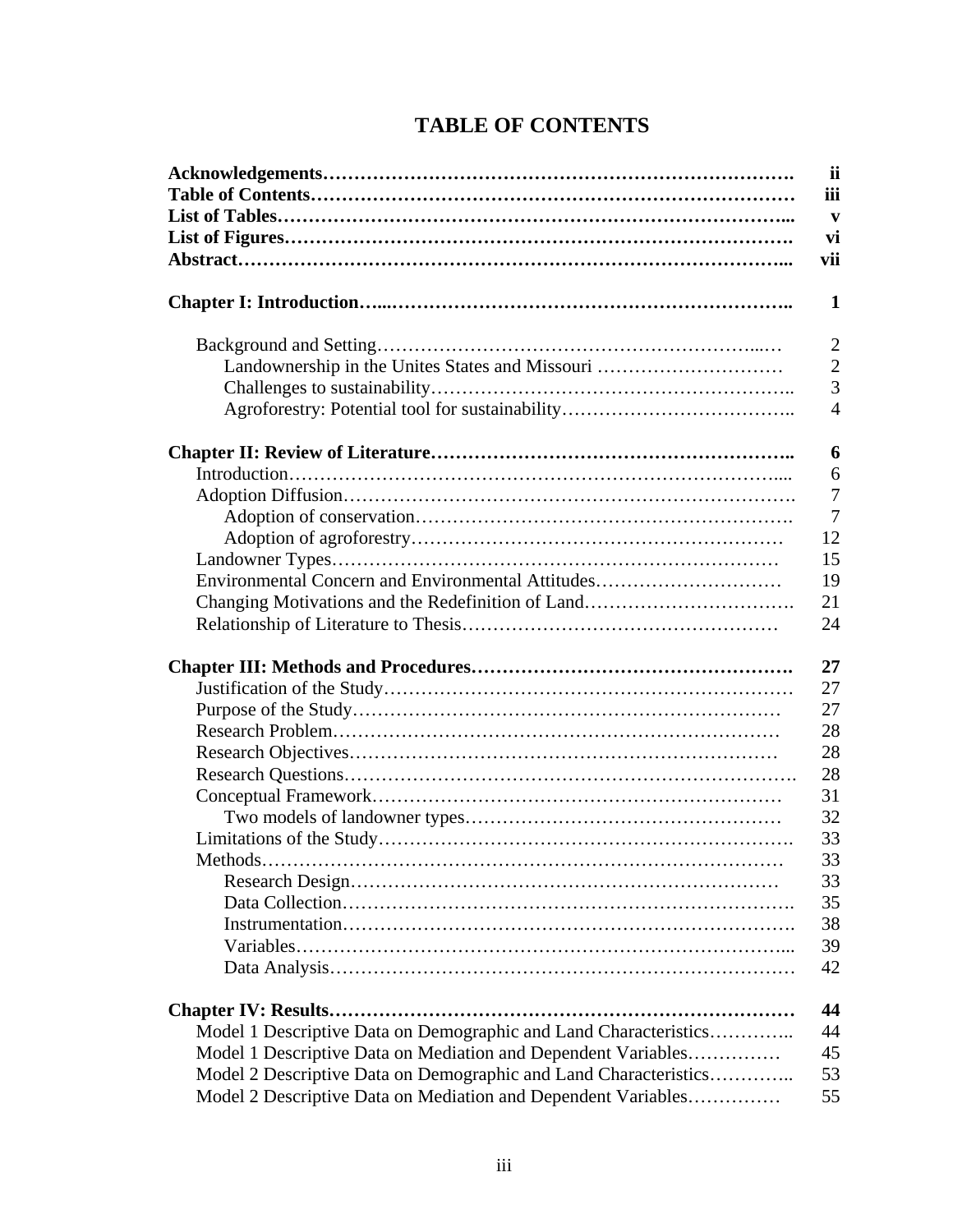|  | 63 |
|--|----|
|  |    |
|  |    |
|  |    |
|  |    |
|  |    |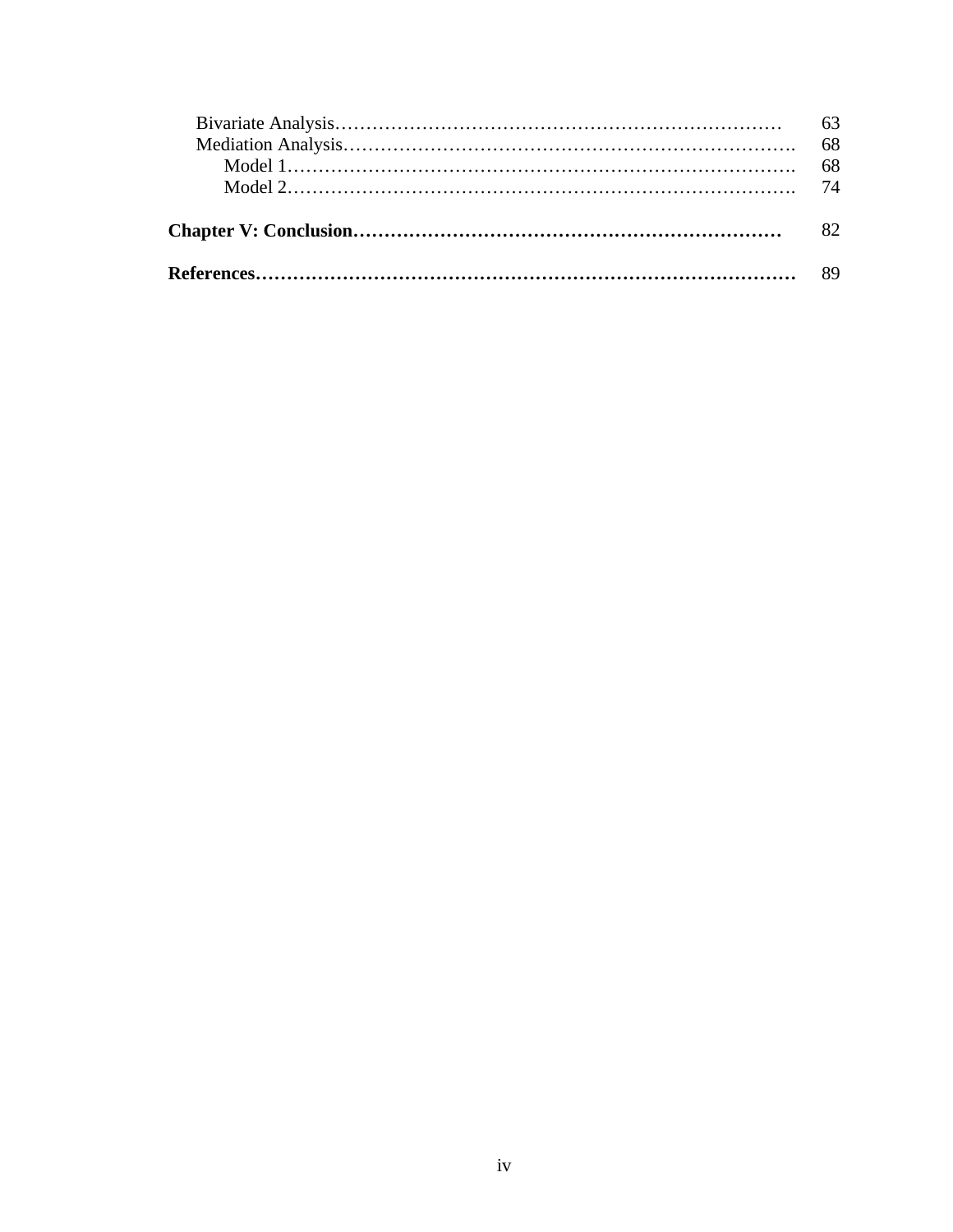# **LIST OF TABLES**

| Table 1.  |                                                                     | 37 |
|-----------|---------------------------------------------------------------------|----|
| Table 2.  | Index Variables: Non-Agricultural Land Use and Perceptions of       |    |
|           |                                                                     | 40 |
| Table 3.  | Model 1. Demographic and Land Characteristics by Landowner Type     | 44 |
| Table 4.  | Model 1. Non-Agricultural Land Use by Landowner Type                | 47 |
| Table 5.  | Model 1. Perceptions of the Economic Obstacles to Planting Trees by |    |
|           |                                                                     | 48 |
| Table 6.  | Model 1. Perceptions of the Economic Benefits and Amenity Benefits  |    |
|           |                                                                     | 50 |
| Table 7.  | Model 1. Interest and Knowledge in Agroforestry Practices by        |    |
|           |                                                                     | 52 |
| Table 8.  | Model 2. Demographic and Land Characteristics by Landowner Type     | 55 |
| Table 9.  | Model 2. Non-Agricultural Land Use by Landowner Type                | 56 |
| Table 10. | Model 2. Perceptions of the Economic Obstacles to Planting Trees by |    |
|           |                                                                     | 58 |
| Table 11. | Model 2. Perceptions of the Economic and Amenity Benefits of        |    |
|           |                                                                     | 60 |
| Table 12. | Model 2. Interest and Knowledge in Agroforestry Practices by        |    |
|           |                                                                     | 62 |
| Table 13. | Model 1. Correlations Between Significant Demographic Variables,    |    |
|           | Landowner Type, Non-Agricultural Land Use, Perceptions, Interest,   |    |
|           |                                                                     | 66 |
| Table 14. | Model 2. Correlations Between Significant Demographic Variables,    |    |
|           | Landowner Type, Non-Agricultural Land Use, Perceptions, Interest,   |    |
|           |                                                                     | 67 |
| Table 15. | Model 1. Regression Coefficients and Significance Levels for        |    |
|           | Landowner Type on Knowledge and Interest in Agroforestry            | 68 |
| Table 16. | Model 1. Regression Coefficients and Significance Levels for        |    |
|           |                                                                     | 69 |
| Table 17. | Model 1. Regression Coefficients and Significance Levels for        |    |
|           | Mediating Variables on Knowledge and Interest in Agroforestry       | 70 |
| Table 18. | Model 2. Regression Coefficients and Significance Levels for        |    |
|           | Landowner Type on Knowledge and Interest in Agroforestry            | 74 |
| Table 19. | Model 2. Regression Coefficients and Significance Levels for        |    |
|           |                                                                     | 75 |
| Table 20. | Model 2. Regression Coefficients and Significance Levels for        |    |
|           | Mediating Variables on Knowledge and Interest in Agroforestry       | 77 |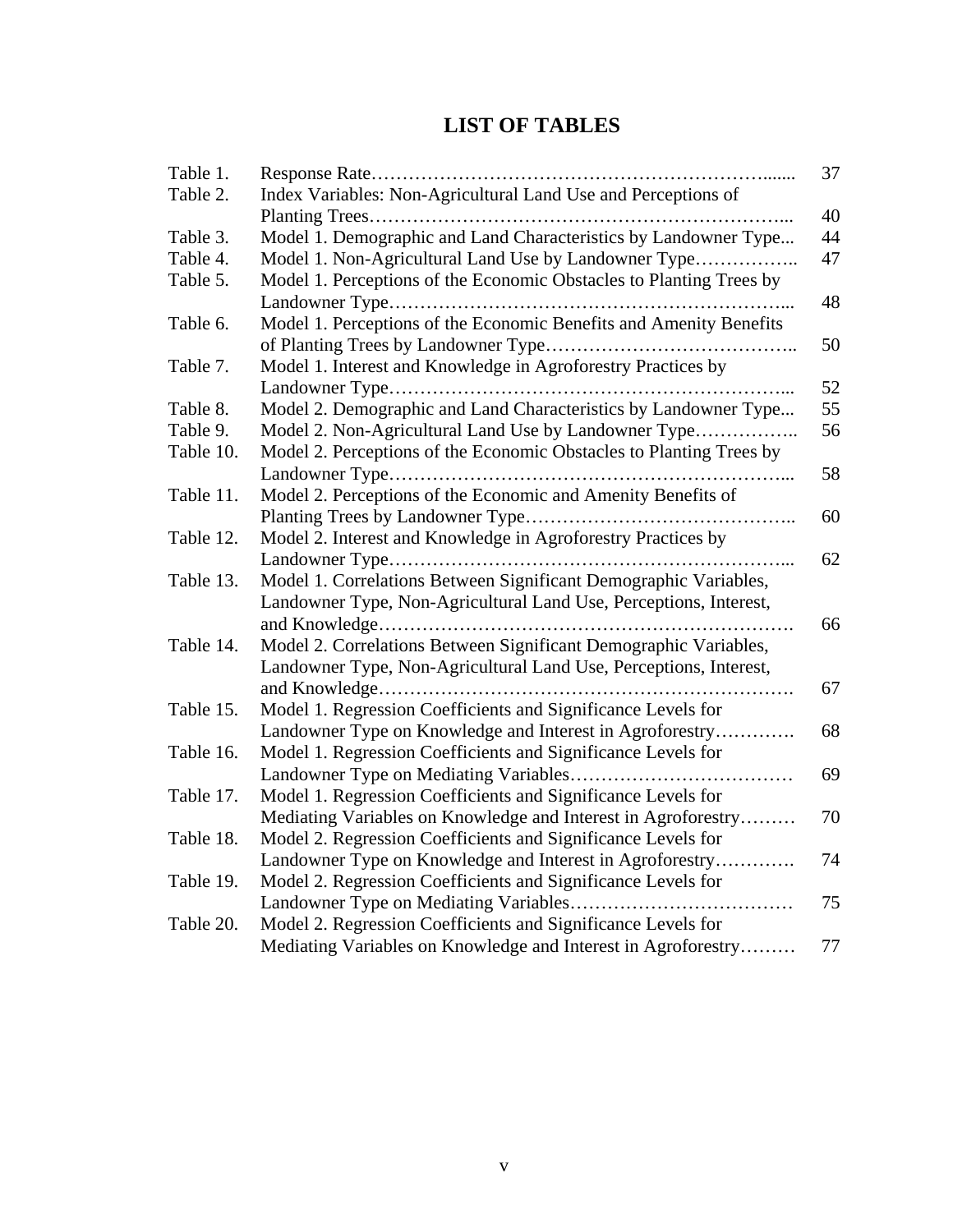# **LIST OF FIGURES**

|                                                                               | 32 |
|-------------------------------------------------------------------------------|----|
| Figure 2. Model 1. Results of Mediation Analysis on Knowledge of Agroforestry |    |
|                                                                               |    |
| Figure 3. Model 1. Results of Mediation Analysis on Interest in Agroforestry  |    |
|                                                                               |    |
| Figure 4. Model 2. Results of Mediation Analysis on Knowledge of Agroforestry |    |
|                                                                               |    |
| Figure 5. Model 2. Results of Mediation Analysis on Interest in Agroforestry  |    |
|                                                                               |    |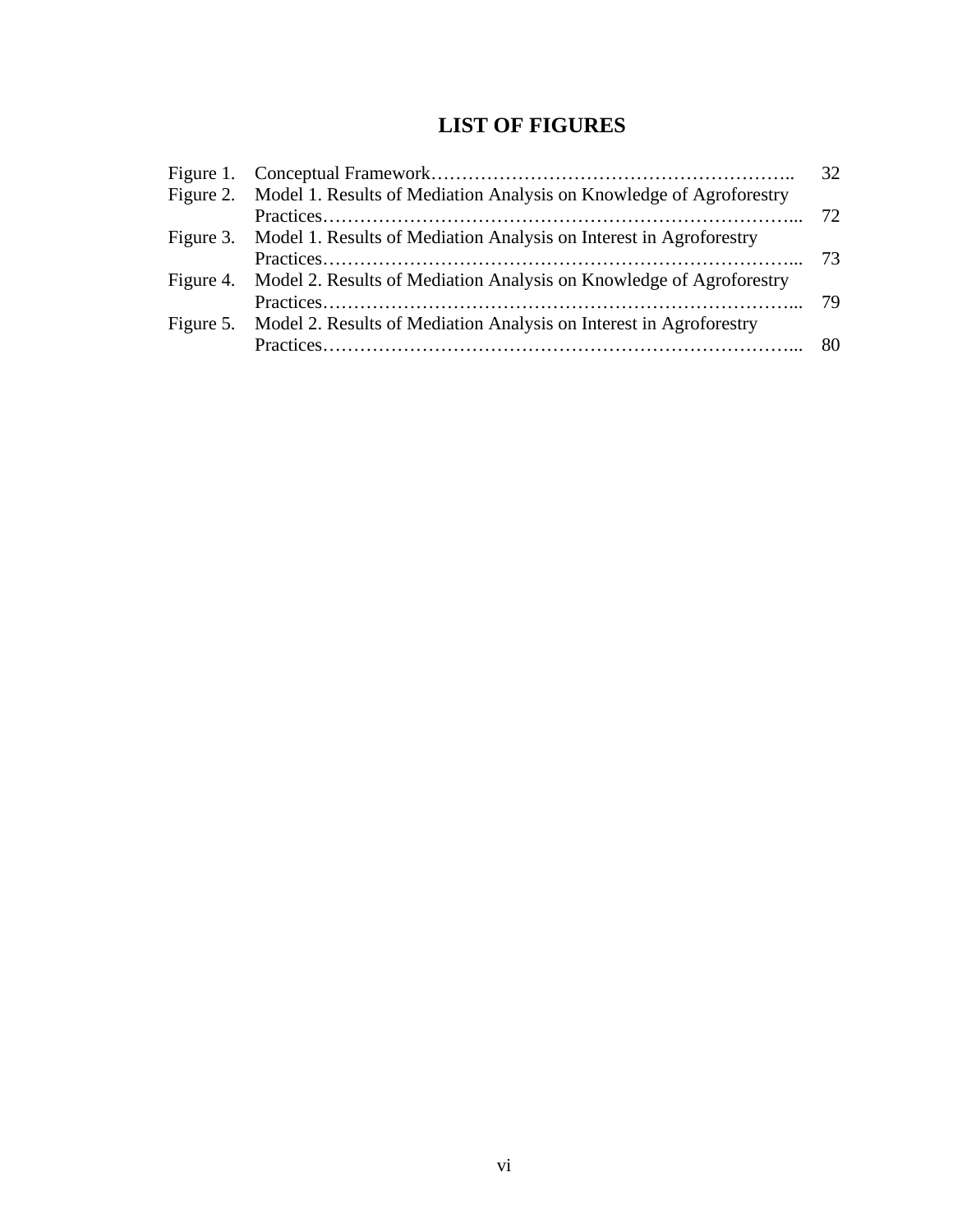## PATHS TO AGROFORESTRY: LANDOWNER TYPES, LAND USE AND PERCEPTIONS

## Jill Lucht

Dr. James (Sandy) Rikoon, Thesis Advisor

## ABSTRACT

Land in the United States is predominantly owned by private individuals and families, and has traditionally been used for economic profit through agricultural or timber production. However, U.S. landownership patterns are changing, and an increasing number of landowners are acquiring land for non-monetary, amenity-based reasons. These changes impact landscapes and effective delivery of agroforestry and natural resource-based education and technical assistance programs. This thesis examines the adoption of conservation practices, landowner typologies, environmental concern and attitudes, and changing motivations for landownership to explore the relationships between landowner types, land use orientation, perceptions of trees and knowledge and interest in agroforestry practices. Two models of landowner types are utilized, one based on the distance landowners live from their land, the second based on their current or former involvement in agriculture.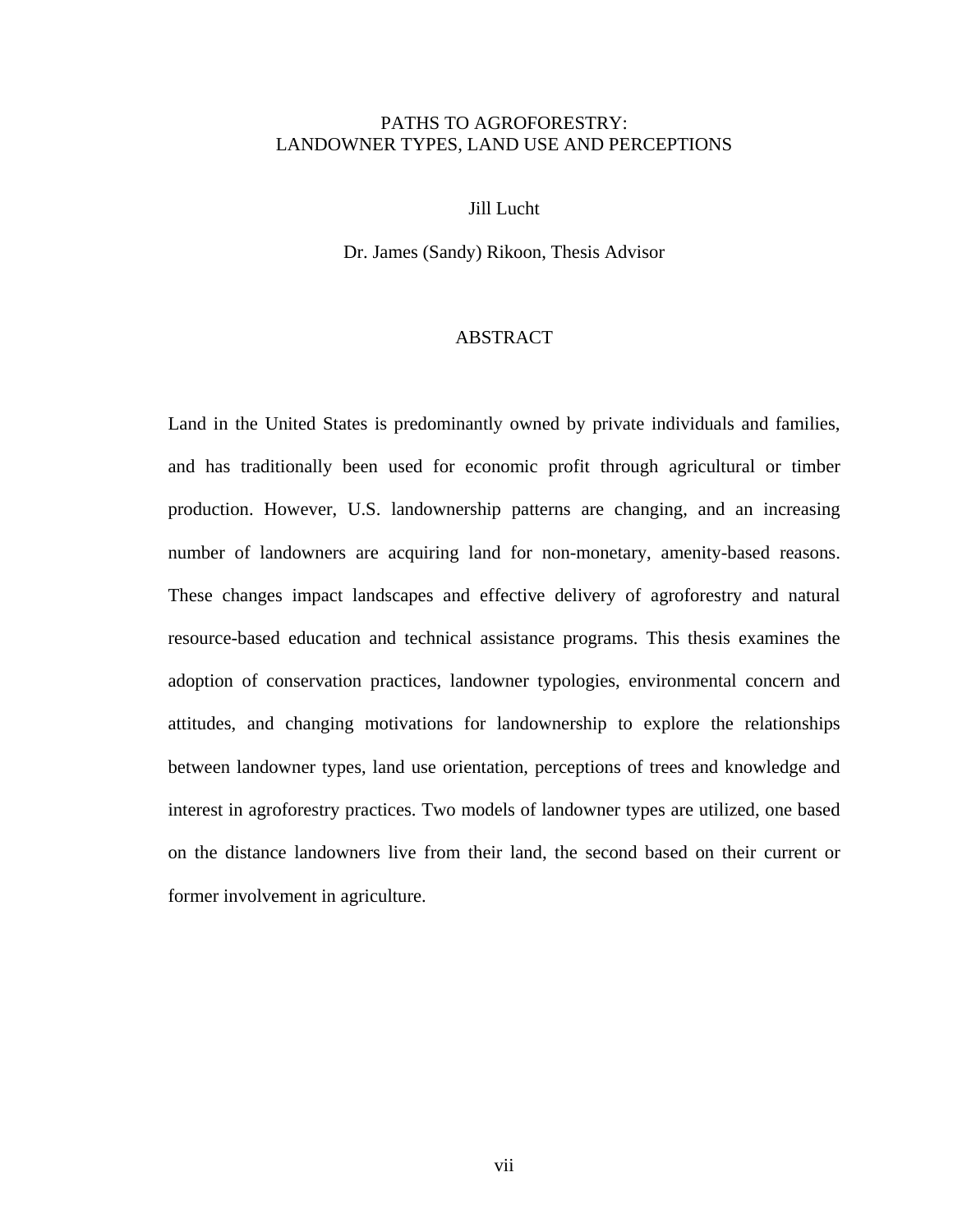#### Introduction

The United States presents unique challenges for comprehensive ecosystem management because the majority of its land is privately owned. While private landowners make decisions over their own land use, the environmental impacts of their decisions are felt far beyond ownership boundaries. In order to meet growing environmental challenges, landowners must be engaged and empowered to make environmentally-sound decisions. Efforts to encourage landowners to make responsible environmental choices have traditionally focused on conservation practices appropriate for adoption by farmers. Agroforestry, the integration of trees with farming, is one set of practices promoted to improve agricultural production while conserving and improving land, air and water resources.

While agriculture continues to be an important use of land in the United States, landownership trends are changing—there are fewer farmers and an increase of landowners with smaller parcels who consider their land as a place to consume amenities rather than a space for production. To create success in addressing environmental concerns, all landowners will have to play a role. The purpose of this study is to determine the relationship between landowner types and land uses and perceptions, and how each of these variables in turn relates to knowledge and interest in agroforestry. Two models of landowner types were developed: 1) a standard typology based on selfidentification by research participants, including current farmers (both part-time and fulltime farmers), non-operator landowners living on their land, and non-operator landowners living away from their land; and 2) a typology that is based on landowners'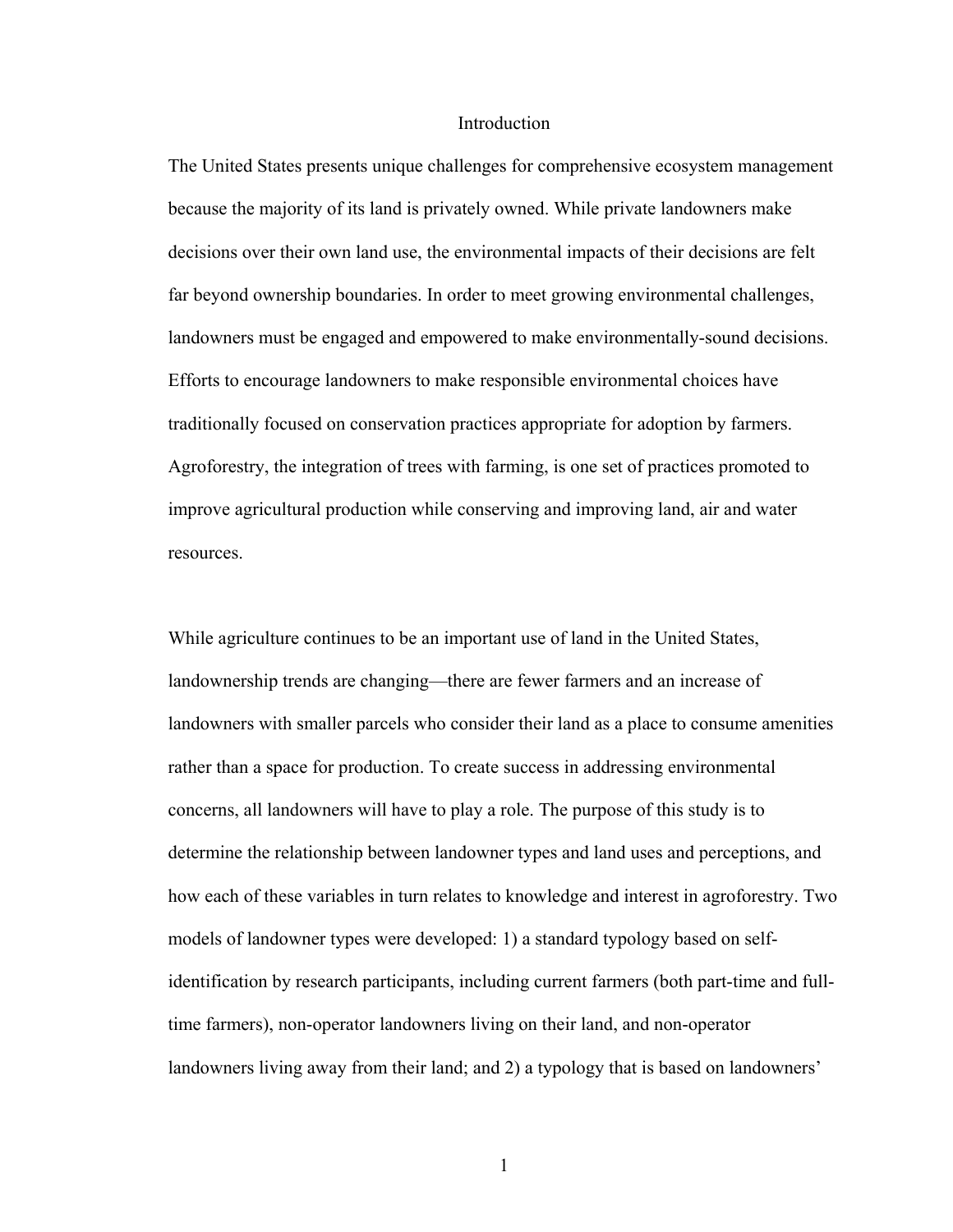experience with agriculture, including current farmers, those who have previously farmed, and those who have never farmed.

## *Background and Setting*

#### *Landownership in the United States and Missouri*

The majority of land in the United States (over 60%) is privately owned (Lubowski, et al., 2006, p. 35). Agricultural land, including cropland, grassland pasture and range, grazed forestland, and land in farmsteads, farm roads and lanes, accounted for 1.2 billion acres or just under 52% of the total landmass in the United States in 2002 (Lubowski, et al., 2006, p. 1). Non-grazed forestland comprised the next largest amount of land in the same year with 517 million acres (Lubowski, et al., 2006, p. 2). Rural residential land is a growing category in the United States, and has increased 29% between 1997 and 2002, with an average increase of 1.7 million acres per year since 1980. Rural residential land is an estimate by USDA-ERS of the acres of land and associated lots in rural areas used for housing based on data from the American Housing Surveys and the Census Bureau (Lubowski, et al., 2006, p. 28-30). According to the Natural Resources Conservation Service (NRCS), 121,000 km<sup>2</sup> were converted to urban developments between 1982 and 1997 alone (Agarwal, et al., 2002).

The rate of private ownership of land involved in agriculture in the United States is even higher than the overall national average, including 99% of cropland and 61% of grassland pasture and range (Lubowski, et al., 2006, p. 36). In Missouri, 67.9% of the state's land was considered part of a farm in 2002, and thus was included in the 2002 Census of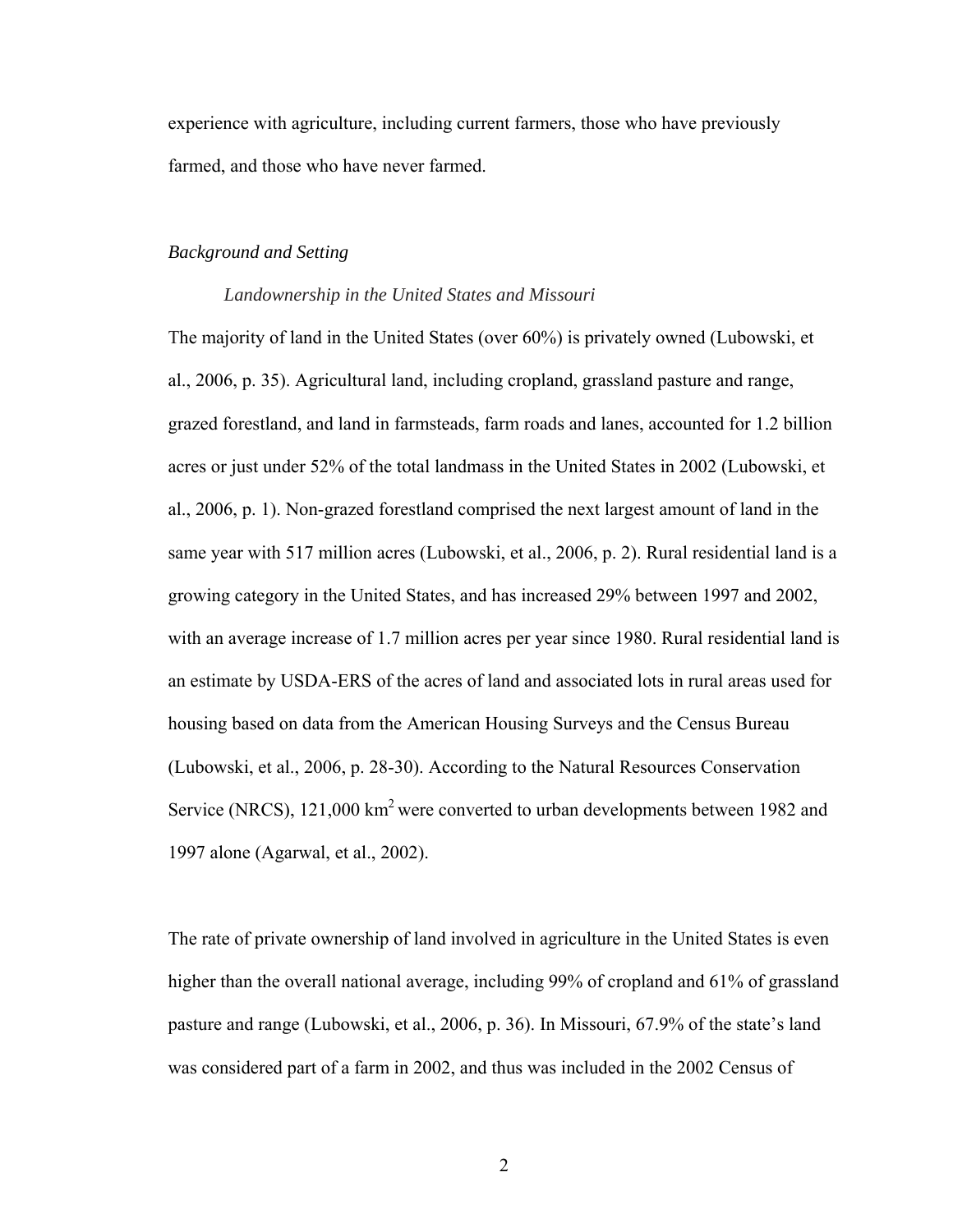Agriculture. The percentage includes 29.9 million acres of land farmed and 106,797 farms in 2002. These numbers are down slightly from 30.2 million acres of land farmed and 110,986 farmers in Missouri in 1997 (U.S. Census of Agriculture, 2002). In 1982 there were 29.3 millions acres of land farmed and 112,447 farmers in Missouri (U.S. Census of Agriculture, 1992), suggesting that land in farms in Missouri is relatively stable, though the number of farms continues to decline.

A majority (56%) of forest-use land in the United States is also privately owned (Lubowski, et al., 2006, p. 36), and there are approximately 10.3 million family (i.e. nonindustrial private) forest owners in the US (Butler and Leatherberry, 2004, p. 7). In Missouri, family forest owners control 74% of the forestland (Leatherberry, 2005). Land in private forests is becoming increasingly parcelized, or held in smaller contiguous pieces. Between 1978 and 1994, both the number of owners and the acreage held in small tracts (<100 acres) increased substantially in the United States, and acreage held in tracts of 10-49 acres more than doubled during those 16 years (Birch 1996).

#### *Challenges to sustainability*

Sustainable management of land resources is necessary to address growing environmental concerns including air and water quality, soil contamination and soil erosion, and global climate change. Comprehensive, systems level strategies are necessary to positively impact the environment, but are particularly challenging with the number and diversity of stakeholders making land use decisions. Human modification of the landscape has significant impacts on ecology, both in urban-suburban areas and rural areas, and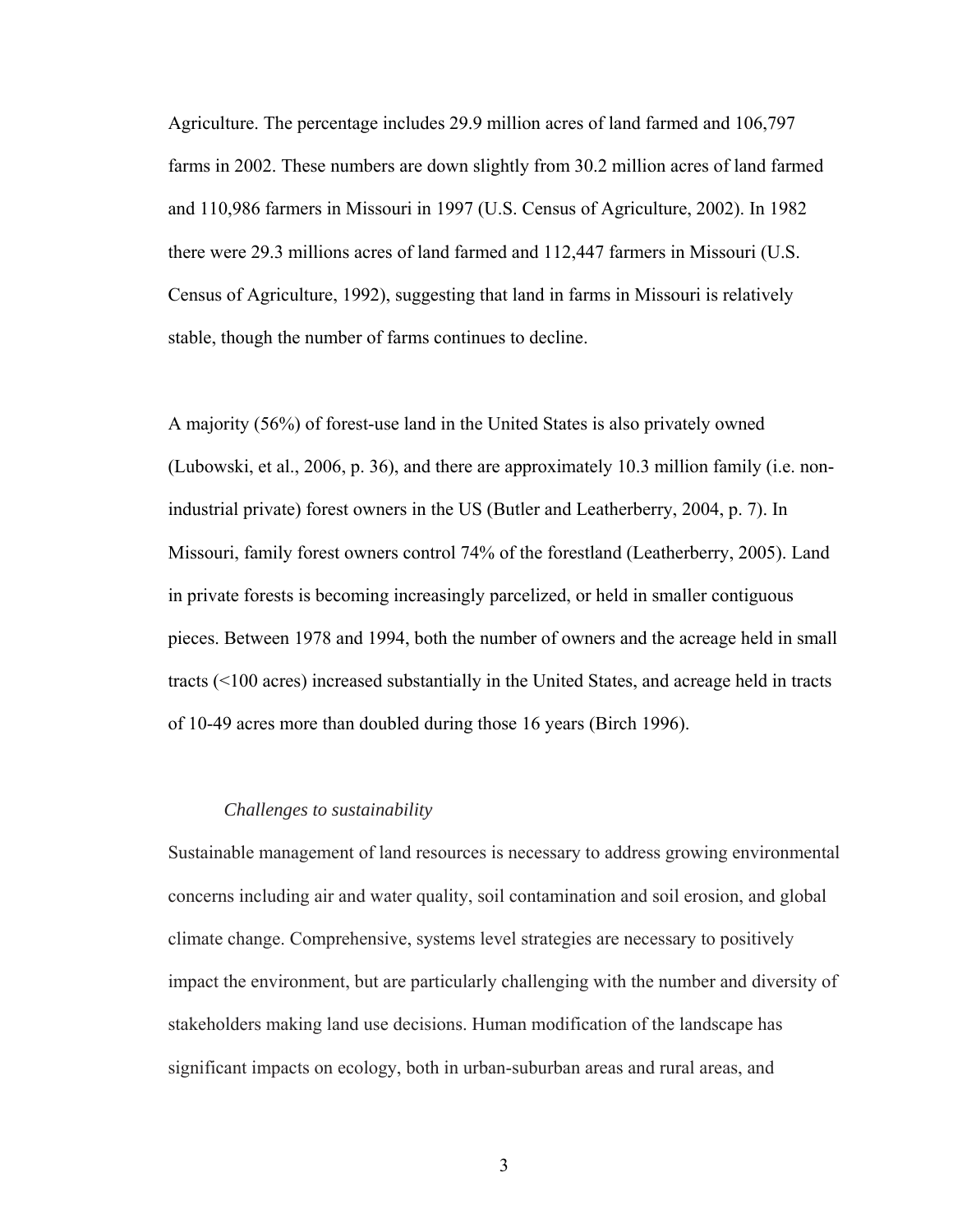ecologists are increasingly recognizing the impact of exurban development, or development along the urban-rural fringe, on natural systems. An integration of social and ecological research is necessary to create more policy-relevant science in order to meet these environmental challenges (Theobold, 2004). Changing land use patterns, including increased exurban development, contribute additional challenges to ecologists and natural resource professionals as the extent and impacts of human modifications become a moving target (Agarwal, et al., 2002). The dominance of privately owned land in the United States results in important conservation and environmental decision-making taking place at the private household level. Accurate and adequate technical information on resource conservation must be available to enable private landowners to build on their community consciousness and to prudently use their land resources (Dutcher et al., 2004).

## *Agroforestry: Potential tool for sustainability*

Agroforestry is a group of practices that can be considered as part of a sustainable resource management plan for landowners of both agricultural land and forestland. "Agroforestry practices combine trees and shrubs with crops and/or livestock to increase and diversify farm and forest production while conserving natural resources" (AFTA, 2000, Foreword, para. 1). The Association for Temperate Agroforestry (AFTA, 2000) lists five practices as part of agroforestry in the temperate zone:

1. Alley cropping includes growing an agricultural crop (grain, forage or specialty crop) simultaneously with a long-term tree crop (fine quality hardwoods, nut-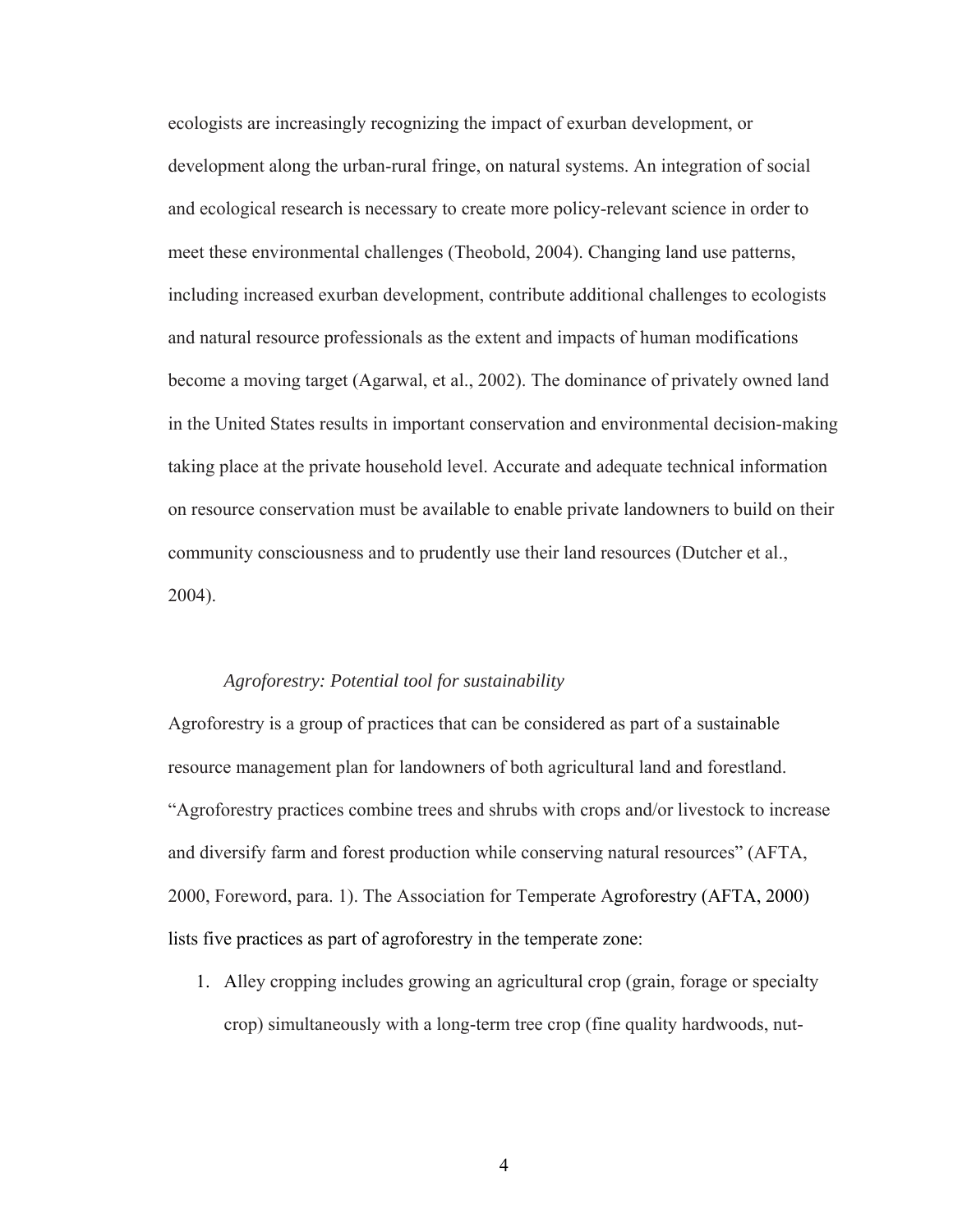bearing trees or fast-growing hybrid poplar trees), in alleys, to provide two incomes in one space.

- 2. Silvopasture includes the mixing of trees with livestock grazing systems, to provide shade to livestock, improve forage production of certain types of grasses and legumes, and provide additional income through select harvesting of timber or non-timber forest products.
- 3. Riparian buffers include plantings of grasses, shrubs and trees to along stream banks to intercept sediments, filter pesticides and excess nutrients. The also stabilize stream banks, protect floodplains, enhance aquatic and terrestrial habitats and provide landowners with harvestable products.
- 4. Windbreaks are planting of trees that protect crops, livestock and/or buildings by reducing the negative effects of wind, including erosion, rapid evaporation of water, and decreases in energy efficiency.
- 5. Forest farming includes the growth of high-value specialty crops grown in the shade of forest canopy. Specialty crops include mushrooms, ginseng, goldenseal and decorative ferns and are sold for medicinal, culinary or ornamental uses.

Four of the practices are included in the analysis for this thesis, including alley cropping, silvopasture, riparian buffers and windbreaks. This thesis explores landowner types, including farmers and non-farmers (i.e. non-operator landowners), land use behaviors and landowner perceptions in order to inform practitioners of potential means to increase adoption of agroforestry practices as a conservation strategy.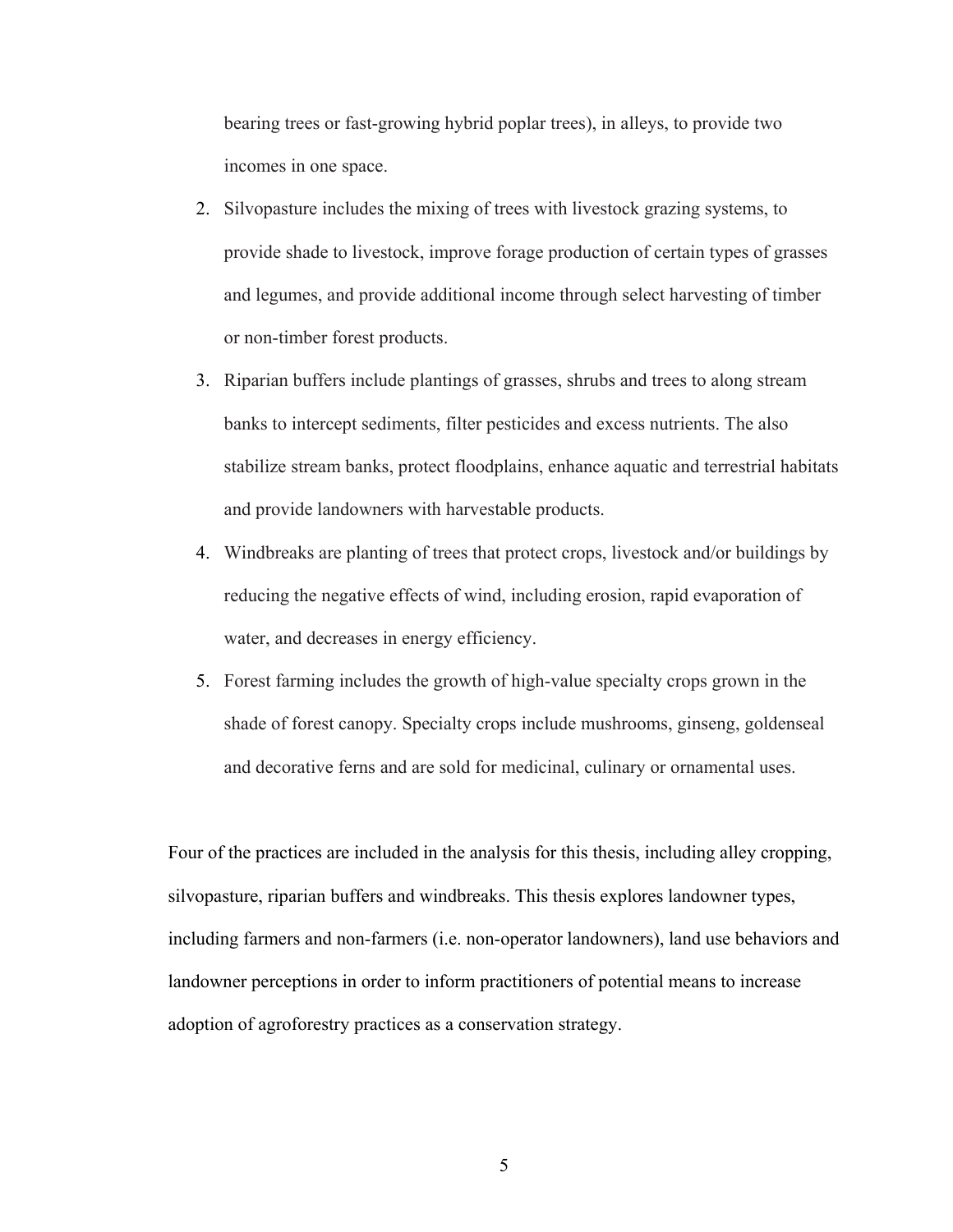#### Review of Literature

#### *Introduction*

The research reported in this thesis lies at the intersection of four literatures which are reviewed below. First is the adoption-diffusion literature, specifically the adoption of conservation and agroforestry practices. The adoption literature informs this research by suggesting two potential tools for analysis: the traditional diffusion model and the farm structure-institutional constraints model. The adoption literature also provides recommendations for selecting independent, moderating and dependent variables, units of analysis, and addresses time horizon issues that may be important in studies on landowners and conservation. The second literature relates to landowner typologies, and explores motivations for landownership as well as land use orientations. Much of this literature focuses on amenity versus economic-focused motivations for landownership, and their corresponding implications for land uses. The third literature discusses environmental concern and environmental attitudes, comparing those involved in extractive versus non-extractive occupations and rural residents versus urban residents, as well as discussing the differences in environmental concern and attitudes among different types of farmers. The final literature reports on the changing motivations for landownership and how these motivations impact the definition of land as well as landownership. This literature focuses primarily on the growth in exurban development.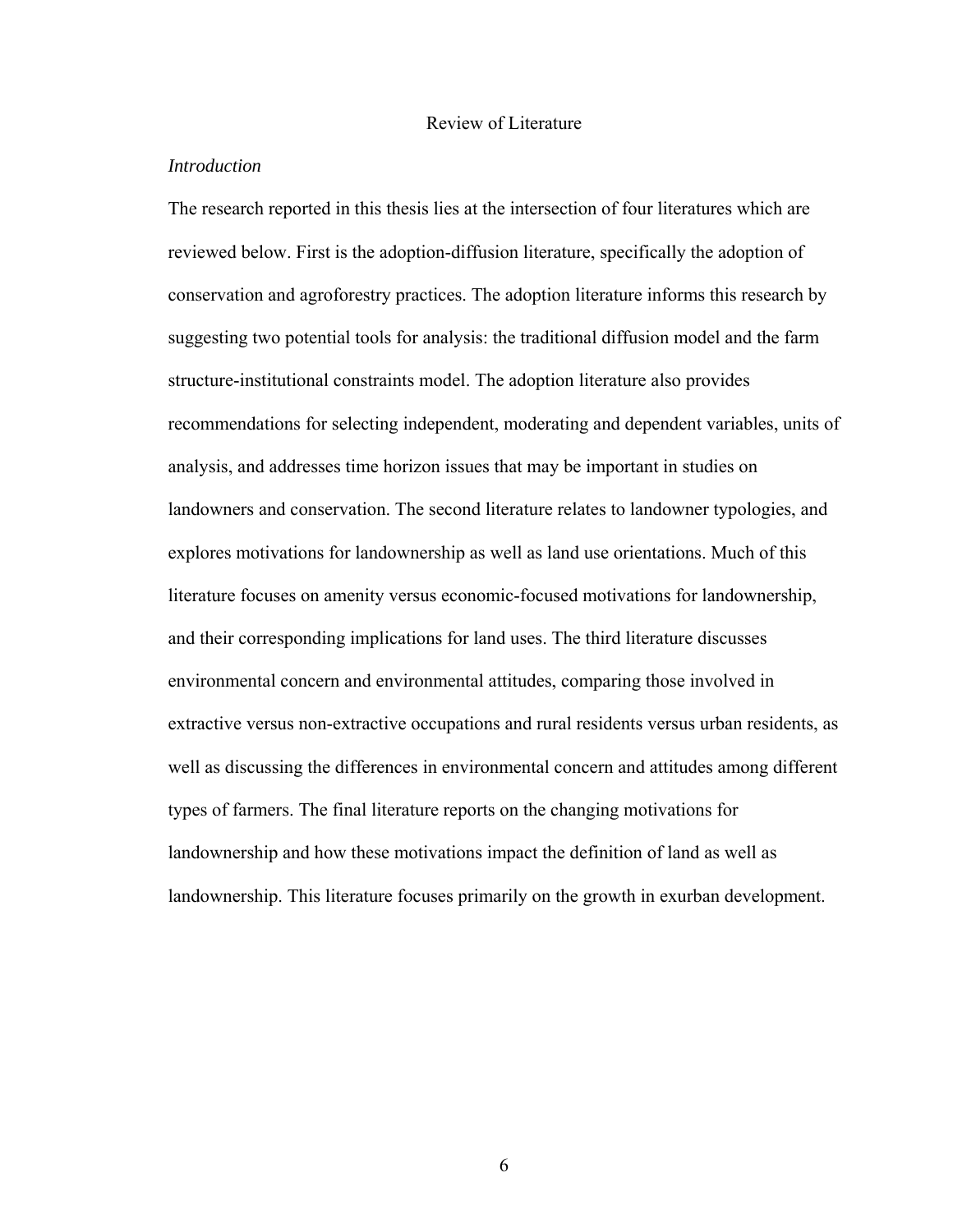## *Adoption Diffusion*

#### *Adoption of conservation practices*

There are a large number of studies considering the adoption of conservation practices by farmers. Camboni et al. (1990) discuss two diffusion models in their study of the Conservation Reserve Program. The traditional diffusion model looks at the adoption of innovation primarily as a decision made by the individual adopter, who must be aware that a problem exists and recognize that options for resolving the problem are available. Other important variables in the traditional diffusion model include personal characteristics of the adopter, their perceptions of profitability associated with adoption, and psychological and social characteristics of potential adopters. The farm structureinstitutional constraints model includes institutional characteristics of the agricultural system along with characteristics of the farm enterprise when looking at adoption decisions, and looks at the constraints placed on individual actors by the farming system, and institutional and policy contexts within which their decisions are made.

In his meta-analysis of soil conservation studies, Lockeretz (1990) found that most of the studies fell within three schools of thought: focusing on economic factors, applying adoption-diffusion literature, or exploring the adoption process specific to environmental quality at the exclusion of economic return. Based on his analysis, Lockeretz concludes that there is a need to study a blend of economic and environmental factors in the adoption of conservation practices. Lockeretz also reports that typical independent variables in conservation studies include personal characteristics of farmers and their farms, institutional connections, attitudes on other issues, and the land's physical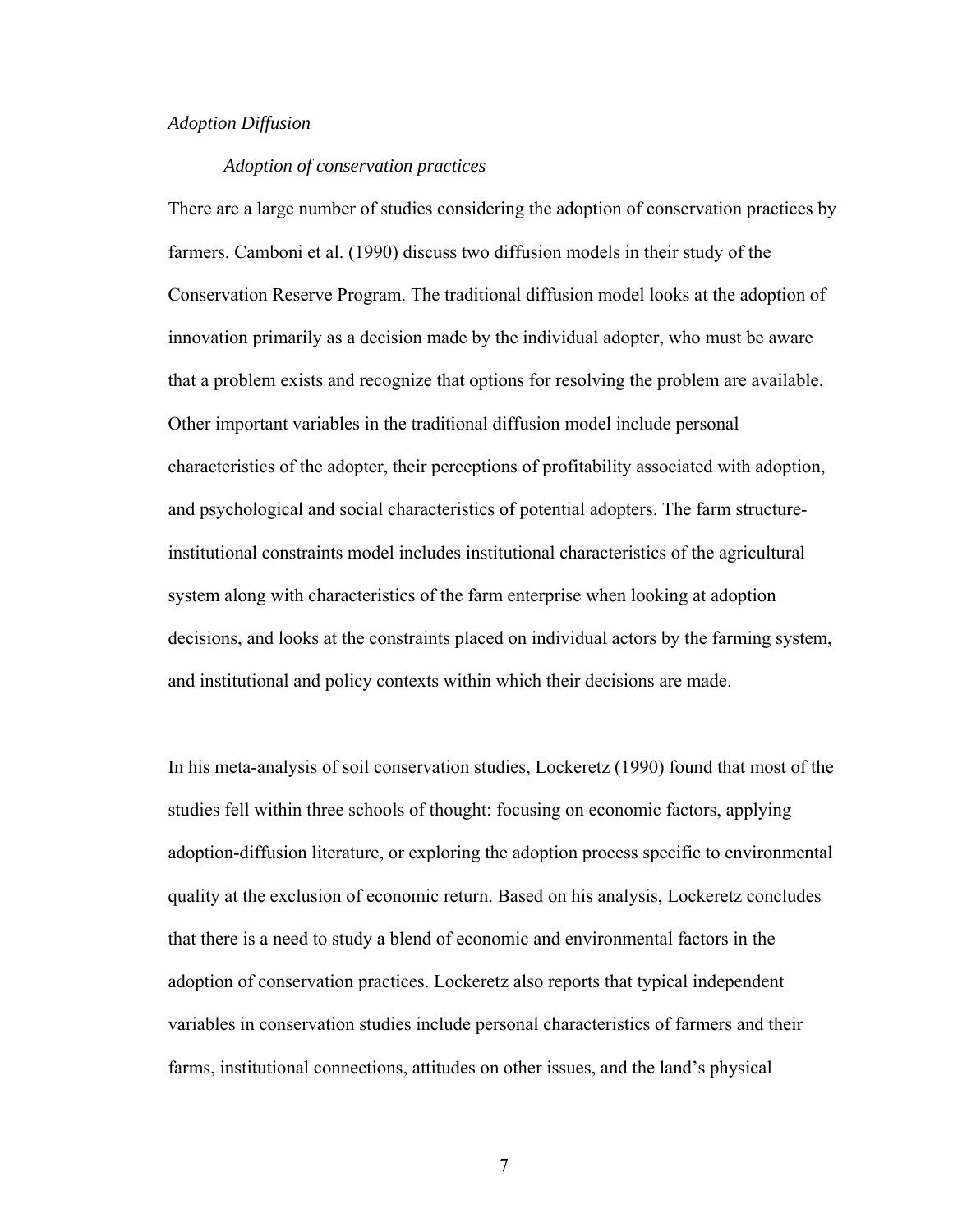potential for erosion. Featherstone and Goodwin (1993) show that studies on the adoption of soil conservation practices in the context of the 1980s farm crisis indicate that financial characteristics like debt and income are the most important factors leading to investment in soil conservation during such times. Dependent variables in conservation studies tend to focus on the use of specific practices or the results of conservation efforts (including erosion rate and water quality measures). Other dependent variables include attitudes toward conservation and perceptions of soil erosion problems. A few studies have developed model chains of variables by treating perceptions of soil erosion problems first as a dependent variable, and then as an independent variable to predict farmers' practices. Additional study is needed to explore perceptions and other potential moderating variables using similar methods. The unit of analysis in these studies tends to be the farm operator, though sometimes research focuses on the landowner and occasionally the tract of land (Lockeretz 1990).

A study of the factors affecting farmers' use and rejection of banded pesticide applications by Rikoon et al. (1996) provides a specific example of a conservation adoption study. This study found a difference in the factors that led farmers to experiment with banding pesticides and the factors that led farmers to adopt or reject banding as a habitual practice. Farmers who tried banding had significantly larger acreages of corn and soybeans, higher gross sales, higher education, greater knowledge of pesticides and the ability to apply their own chemicals. College education, certification as a private applicator and gross sales were the three variables most likely to predict experimentation with the method. Once farmers tried banded pesticide applications, however, it was the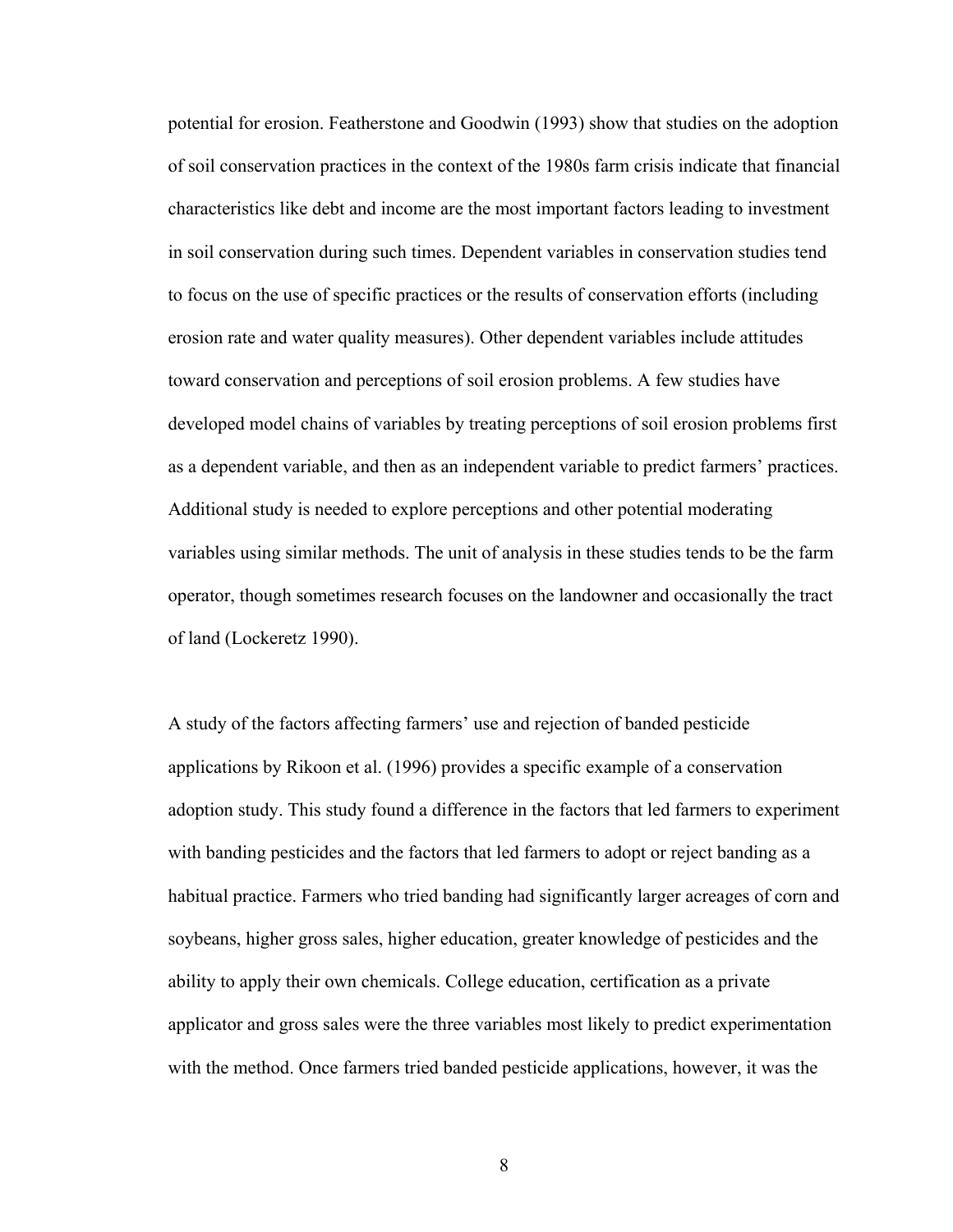smaller farms who were more likely to continue usage. While banding satisfied farmers' desires to reduce pesticide use and protect water quality, many farmers chose to abandon the practice because it was difficult to incorporate into their own farming system. This study also examined farmers' perceptions about the environmental risk of pesticide use, but found that they did not impact adoption of this practice that could reduce pesticide use. It may be noted that the experimentation with banded pesticides does not require a long-term change in farming philosophy or strategy, which may result in farmers' greater willingness to try the practice. However, without significant up-front investment, farmers can also abandon the practice with little loss.

Conservation practices that require long-term changes in farming approaches likely present a very different set of reasons for adoption. For example, structural conservation practices like terracing require a longer (multi-year) commitment to see results than management practices like changes in tillage or reductions in pesticide use. Farmers may view long-term conservation practices as investments rather than practices to experiment with and potentially adopt. When looking at the adoption of long-term conservation practices, older farmers and livestock producers are less likely to invest in conservation whereas larger farm households, incorporated farms and farms receiving government payments are more likely to invest in conservation (Featherstone and Goodwin 1993). One of the government programs encouraging long-term conservation is the Conservation Reserve Program (CRP), and Bultena et al. (1990) find that the financial considerations important in the adoption of soil conservation practices are also important in CRP participation. However, they also find a number of social factors important to CRP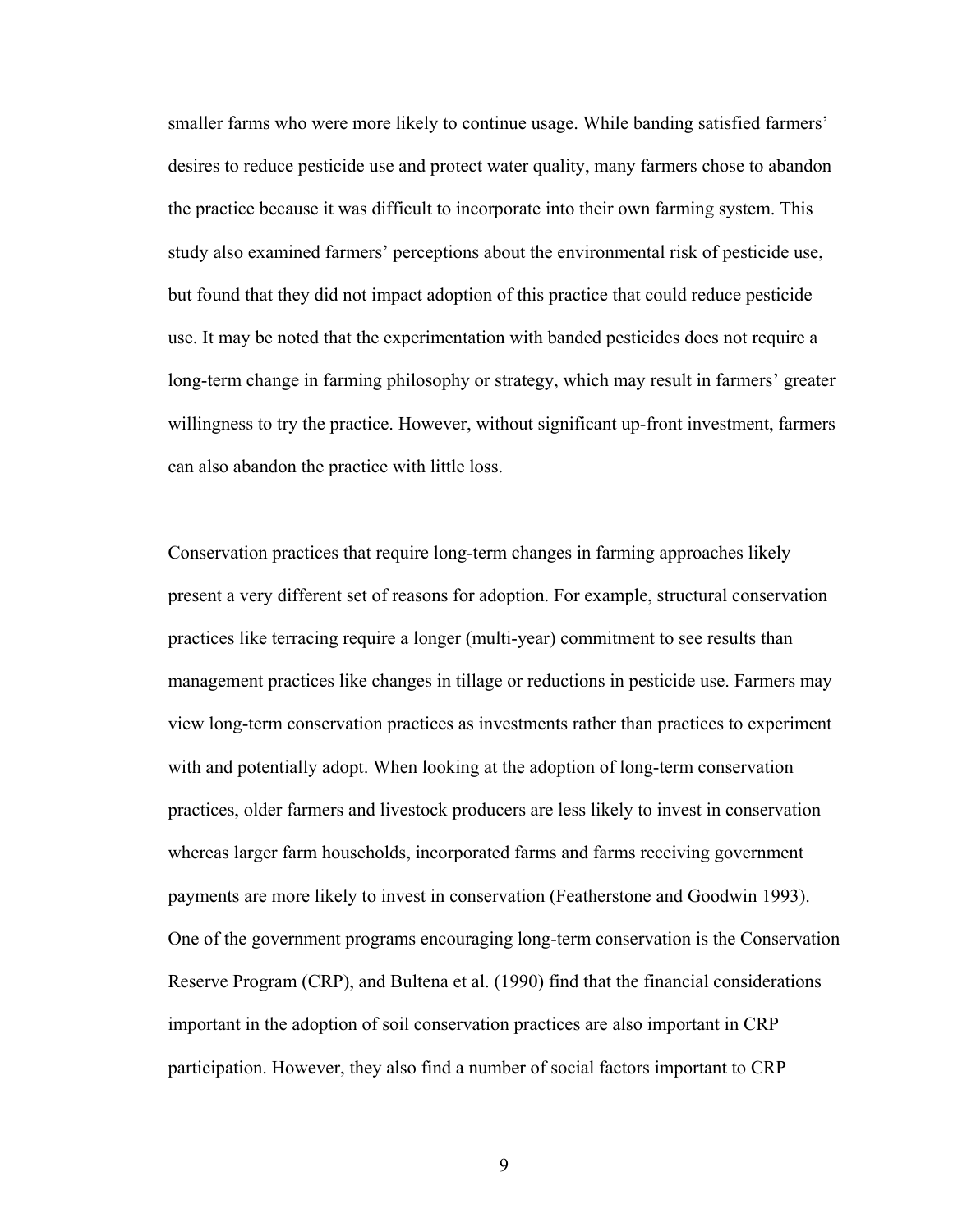participation, including perceptions of impacts of CRP and awareness of CRP. As may be expected, lower awareness about CRP led to lower participation.

Camboni et al. (1990) also study participation in the Conservation Reserve Program. Their study uses purposive methods to choose the study area, including the choice of a population that received extensive information about available soil conservation programs. The study found that conventional methods of diffusing information (through the Soil Conservation Service, now NRCS, field staff) are inadequate, particularly among retired farmers. This study also points to the importance of economic benefits and profitability in farmer decision-making. They used knowledge as a dependent variable with participation in government programs, percentage of income from various farm sources and percentage of waterways protected under conservation programs as independent variables. Lack of knowledge is a significant barrier to adoption. Landowners need to know *specific* information of how innovations will affect them. In this study, perceived knowledge did not affect participation in CRP, although awareness of specific eligibility (i.e. how many acres they owned that were eligible) did impact participation positively. The study also found significant variation in the types of farming operations, and that farm specialty impacted perceived knowledge. The authors concluded from this relationship that information needs to be designed and targeted to different farm interest groups.

Other studies go beyond examination of the adoption of specific practices or use of the Conservation Reserve Program, and broaden their view beyond farmers to include all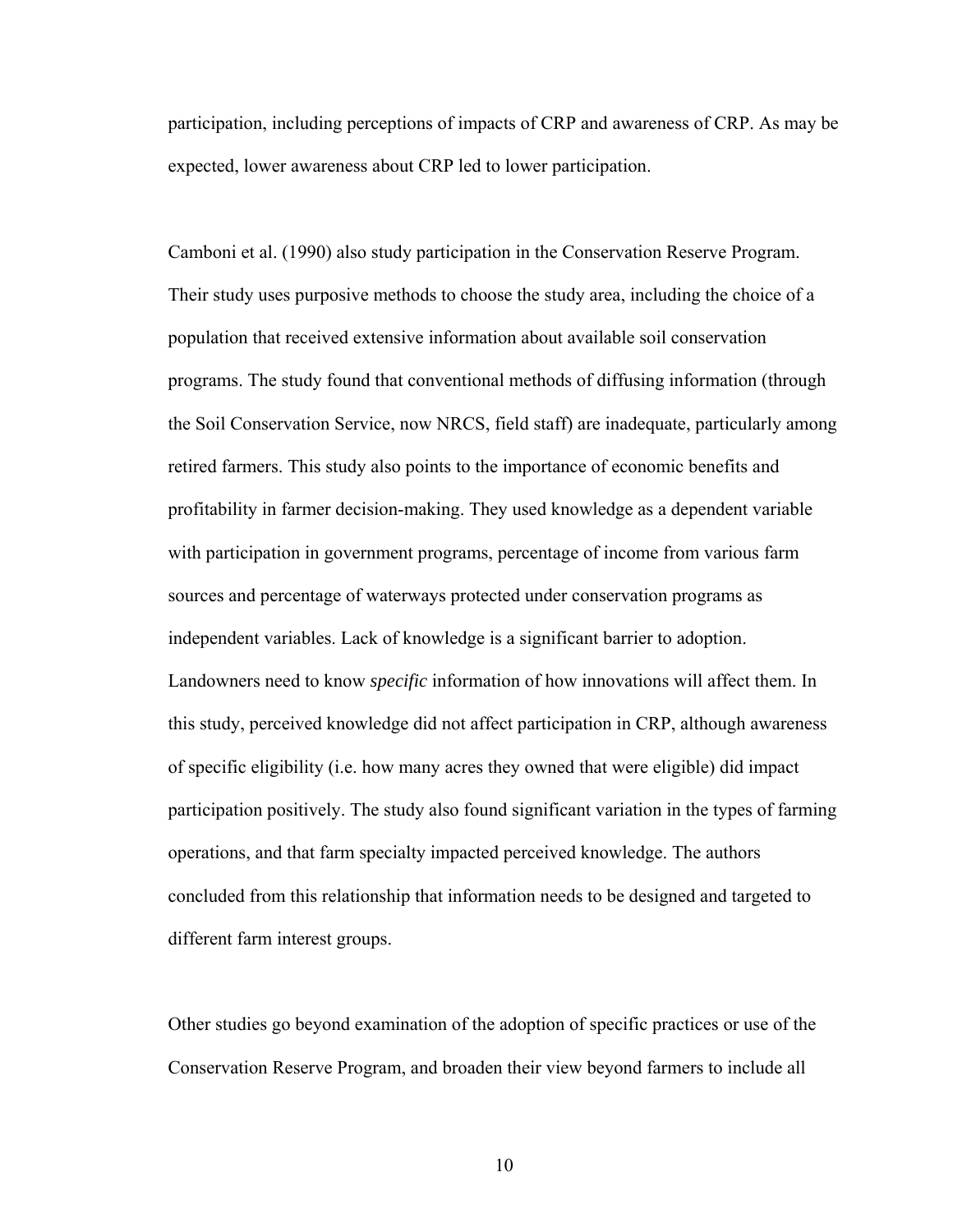landowners. Raedeke et al. (2001) explore Ozark landowner participation in an ecosystems management program designed to protect water resources from cattle. The research examines the impacts of personal characteristics, farm structures, and ecological variables on environmental perceptions, perceived impacts on the ecosystem, and landowner interest in participating in an ecosystem management cost-share program. The study compared newer landowners with long-time (oftentimes farming) residents to measure differences between those motivated toward land ownership for amenity consumption reasons versus those motivated for economic, production or extraction reasons. This study calls for a more direct measure like self-identification of farmer identity to provide more conclusive evidence about the relationship between farming identity and landowner interest in ecosystem management programs.

Rapid development and urbanization in some areas across the country add another element to decisions about conservation practices, particularly conservation practices like riparian buffers, where most benefits accrue to society rather than individual landowners. Lynch and Brown (2000) look at grass versus tree riparian buffers, and farmers' choice to keep acreage in agriculture versus selling it for development in a rapidly urbanizing area. The study found that up-front costs for adoption are important, and that there are more barriers to planting tree riparian buffers than grass because of the long time horizon even though tree riparian buffers are more effective at preventing erosion. Furthermore, the potential development value of land is important in farmers' decisions to participate in conservation programs.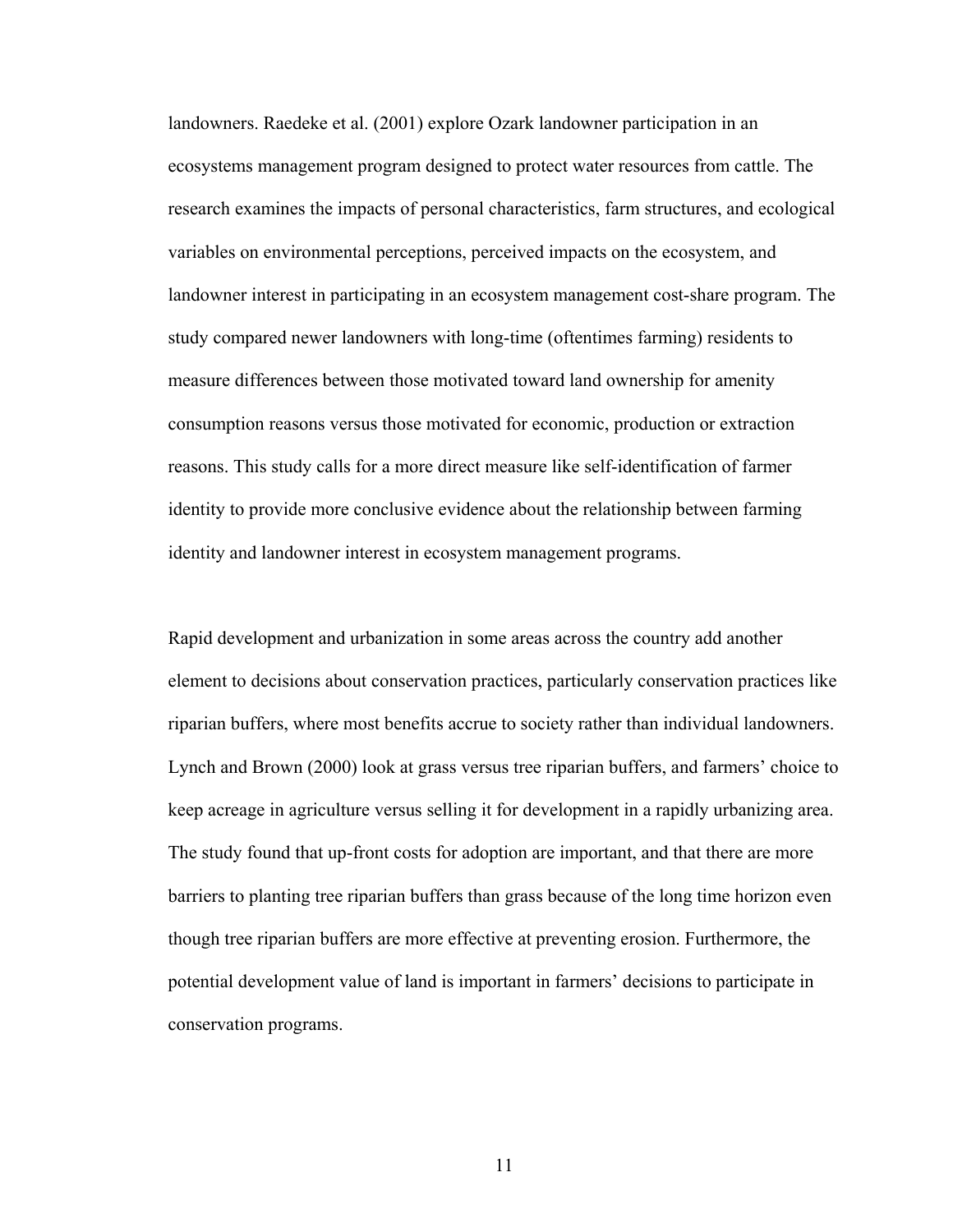## *Adoption of agroforestry*

Agroforestry, the blending of trees with agriculture, is a long-term practice that may be considered as part of a conservation strategy and researchers have begun to evaluate the social and economic impacts of agroforestry under various scenarios. Mercer and Miller (1998) conclude that additional socioeconomic research is needed in the field of agroforestry, and that this work should focus on the adoption decision-making process, rigorous economic analyses of agroforestry systems and the impacts of alternative policies on agroforestry adoption. Through the use of meta-analysis, Pattanayak, et al. (2003) review existing studies on the adoption of agroforestry practices worldwide. Much of this research centers on tropical climates in developing countries, but there are a growing number of studies on temperate agroforestry and agroforestry practiced in developed countries. Pattanayek, et al. (2003) conclude that there are five categories that determine the adoption of agroforestry. The first category is preferences, or farmerspecific influences including risk tolerance, attitudes toward conservation, and intrahousehold homogeneity. Proxies for these preference variables include demographic characteristics including age, gender, education and social status. Based on their analysis of the existing literature, Pattanayak, et al. (2003) conclude that these demographic characteristics are valid proxies though there are legitimate concerns about the appropriateness of using demographic variables to stand in for preferences. Other categories that determine adoption include resource endowments (assets like land, labor, livestock, savings); market incentives (prices, availability of markets, transportation, and potential income loss or gains); biophysical factors (soil quality, slope of farmland, plot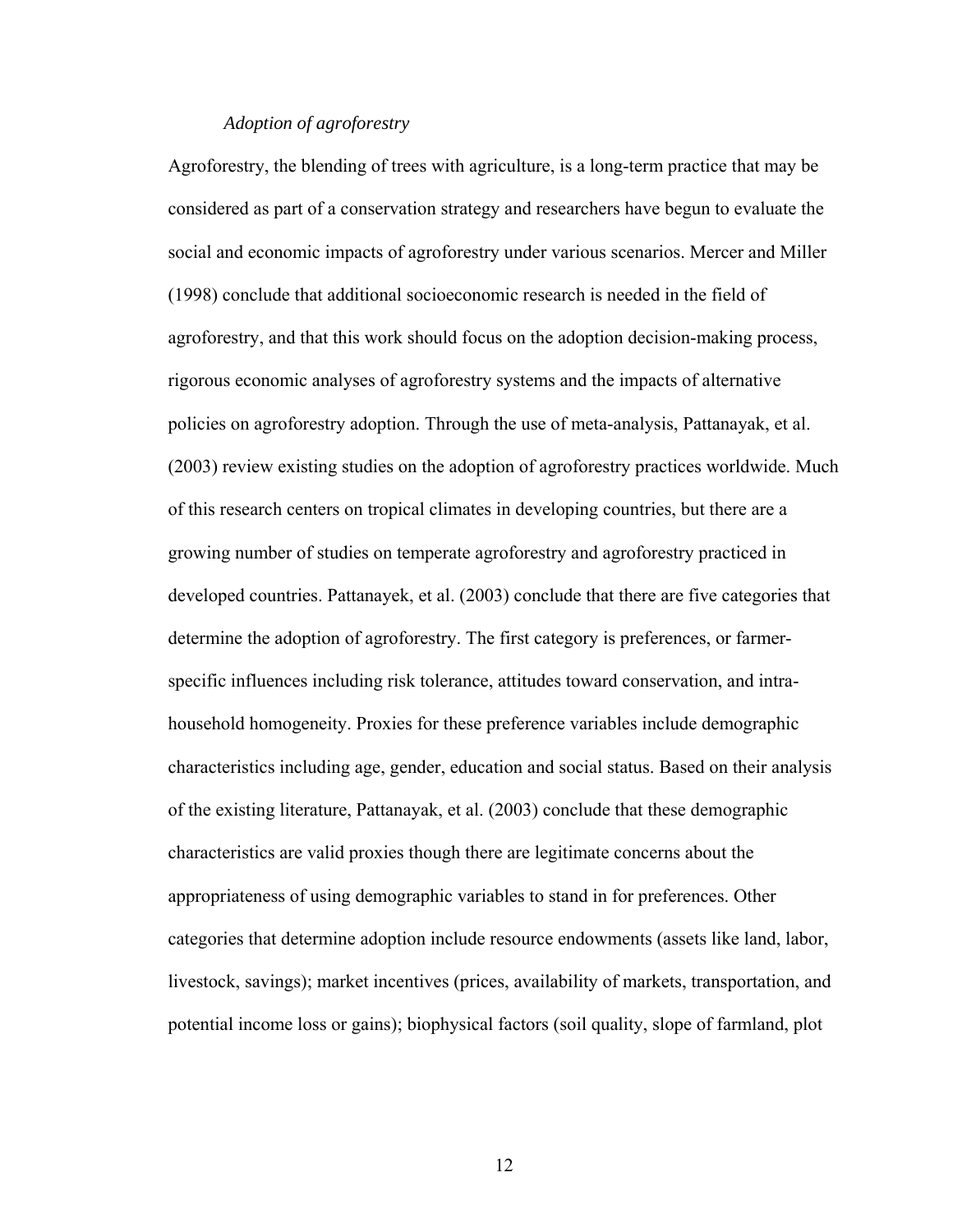size); and risk and uncertainty (short-term risk like fluctuating commodity prices, and long-term risks, like land tenure) (Pattanayak, et al., 2003).

There is an emerging body of literature on the adoption of agroforestry based on data sets collected in Missouri by the Center for Agroforestry at the University of Missouri, which utilizes Bourdieu's concepts of field and habitus in examining landowner interest in agroforestry. A field is defined as external in nature, "a network, or a configuration, of objective relations between positions," while habitus is defined as internal in nature and referring to the shared meanings and behaviors utilized by individuals within a social group (Bourdieau and Wacquant, 1992, p. 97). Raedeke, et al. (2003) discuss a number of alternatives for increasing adoption of agroforestry practices in Missouri given the context of field and habitus. The first alternative is to introduce agroforestry into the existing social relations found in agriculture, where significant power is held by actors other than farmers. This would involve the promotion of agroforestry to individuals who control the capital central to farming, including lenders, landlords, and agribusiness entities. A second alternative is to use agroforestry as a means to transform the existing social relations of agriculture, redistribute power and empower farmers through new forms of capital or gains in capital currently held. A final alternative is to develop agroforestry as a field relatively separate from farming altogether.

In his thesis on characteristics of farm operator attitudes and interest in agroforestry, Flower (2004) looked at four attitudinal categories among farmers. These included "disengagers" (farmers who have decided to leave the field of agriculture and are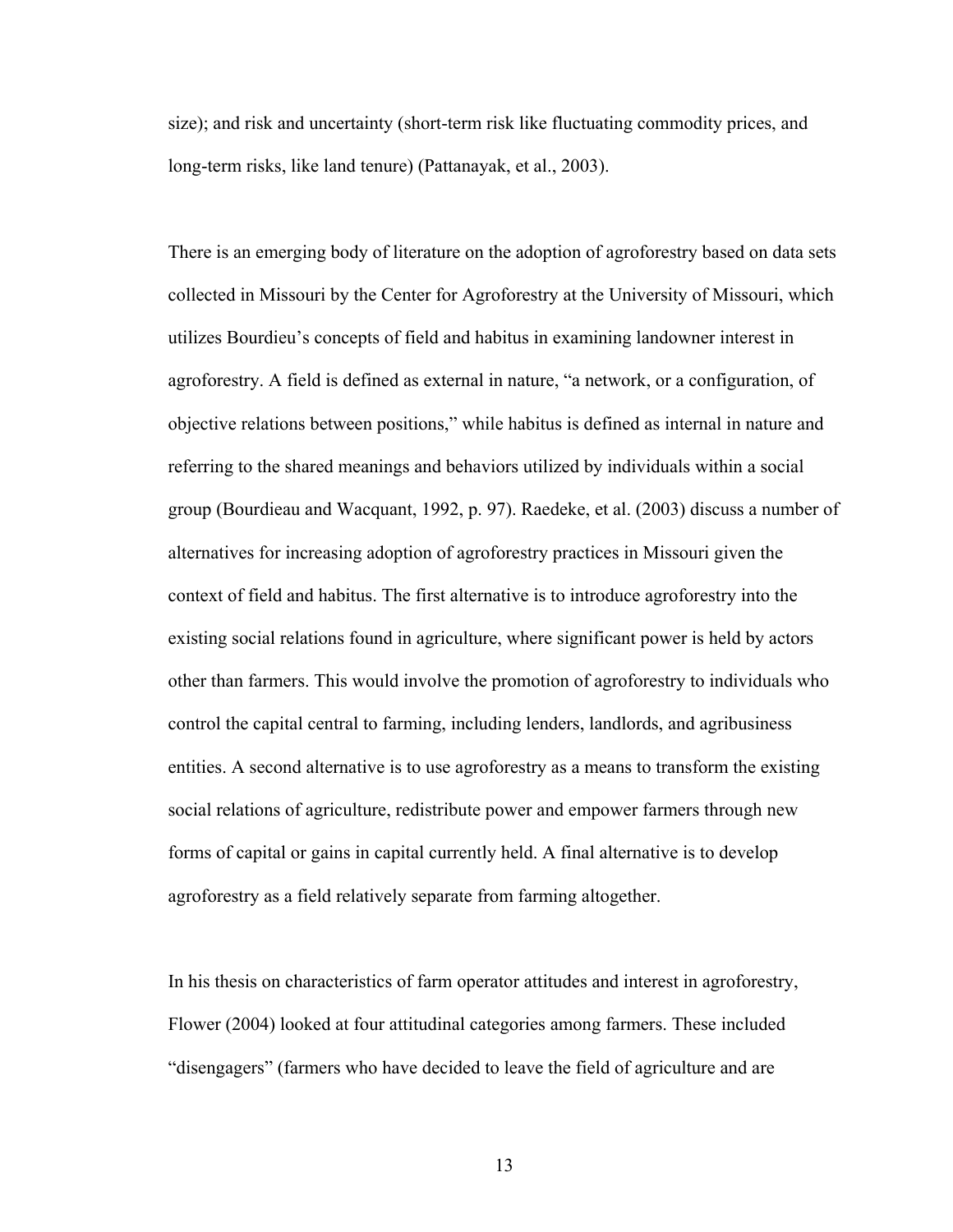continually reducing their involvement in agriculture), "conservatives," (farmers who are expansionist oriented, but interested only in new practices that could be considered part of their current field of agriculture), "accumulators" (farmers who are profit and expansion oriented, and interested in new opportunities inside and outside their current field of agriculture), and "lifestyle" (farmers concerned with preserving rural and agricultural way of life, who farm part-time and maintain off-farm employment). His study focused on riparian buffers as an agroforestry practice primarily focused on conservation and forest farming as an agroforestry practice primarily focused on commercial production. He found that both attitudes and farm-structure characteristics are important in determining interest in agroforestry, with the lifestyle attitude being an important predictor of interest in both riparian buffers and forest farming. He also found that knowledge of agroforestry practices heavily influences interest. Valdivia and Poulos (2005) found similar results, concluding that knowledge of practices was the most important predictor of interest, with values and attitudes of farmers also playing an important role in interest. They also found that monetary motivations were not a driving factor in interest. Building on the work from Flower, Valdivia and Poulos, Dorr (2006) included both farm operator and non-operator landowners in her thesis on landowner interest in agroforestry and again found that knowledge of practices increases interest.

The final alternative recommended by Raedeke et al. (2003), which recommends developing agroforestry as a new field separate from agriculture, has gained greater traction in recent studies concentrating on non-operator landowners and their perceptions of agroforestry. Research by Arbuckle et al. (2005) from data collected in 1999 in eastern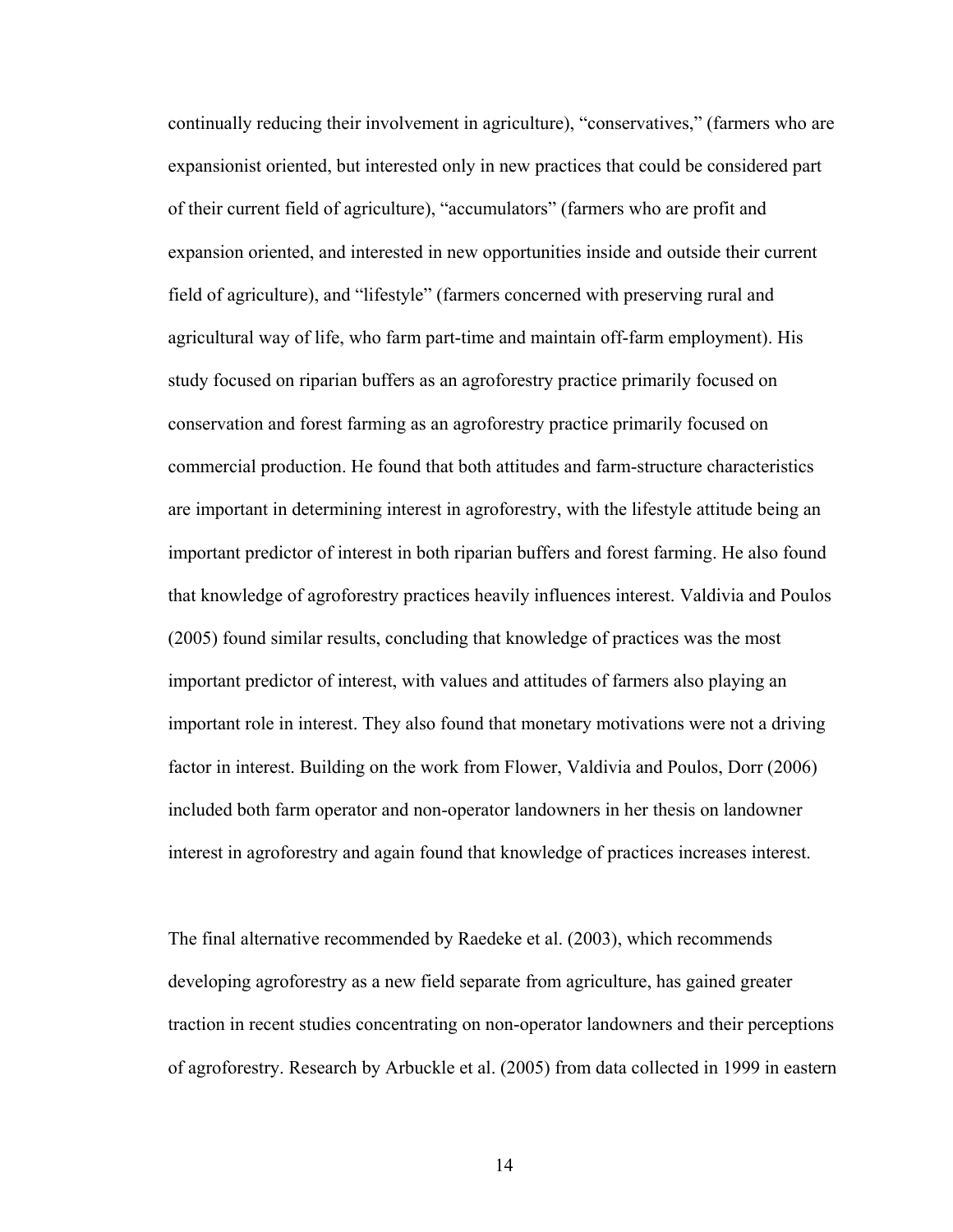Missouri shows that close ties to farming and strong financial motivations for landownership are associated with lower interest in agroforestry, and that promotion of agroforestry practices to this group must focus on economic performance. However, for landowners who place high importance on environmental and recreation values, there is more interest in agroforestry, more economic resources, and higher motivation from noneconomic factors.

#### *Landowner Types*

As suggested in the literature on the adoption of agroforestry, landowner types and their underlying motivations for landownership play an important role in decision-making about conservation. Paths to landownership, such as whether the landowner inherited their land, are also important, as are the likelihood that the current landowner will pass the land down to someone in his or her family. Studies of conservation have traditionally focused on farm operators, and include an investigation of their practices on both the land they own and rent (Lockeretz 1990). Lists of potential research subjects are often drawn from farm related government agencies like the Natural Resources Conservation Service (NRCS) and the Farm Service Agency (FSA), as in the case of Rikoon et al. (1996).

However, farm operators are not the only stakeholders in conservation efforts. A significant number of studies also study the relationships between landlords and their renters who are farming the land. Constance et al. (1996) looked at landlord involvement in environmental decision-making on rented Missouri farmland, and divided landlords into those residing relatively close to the farmland they own (local) and those living a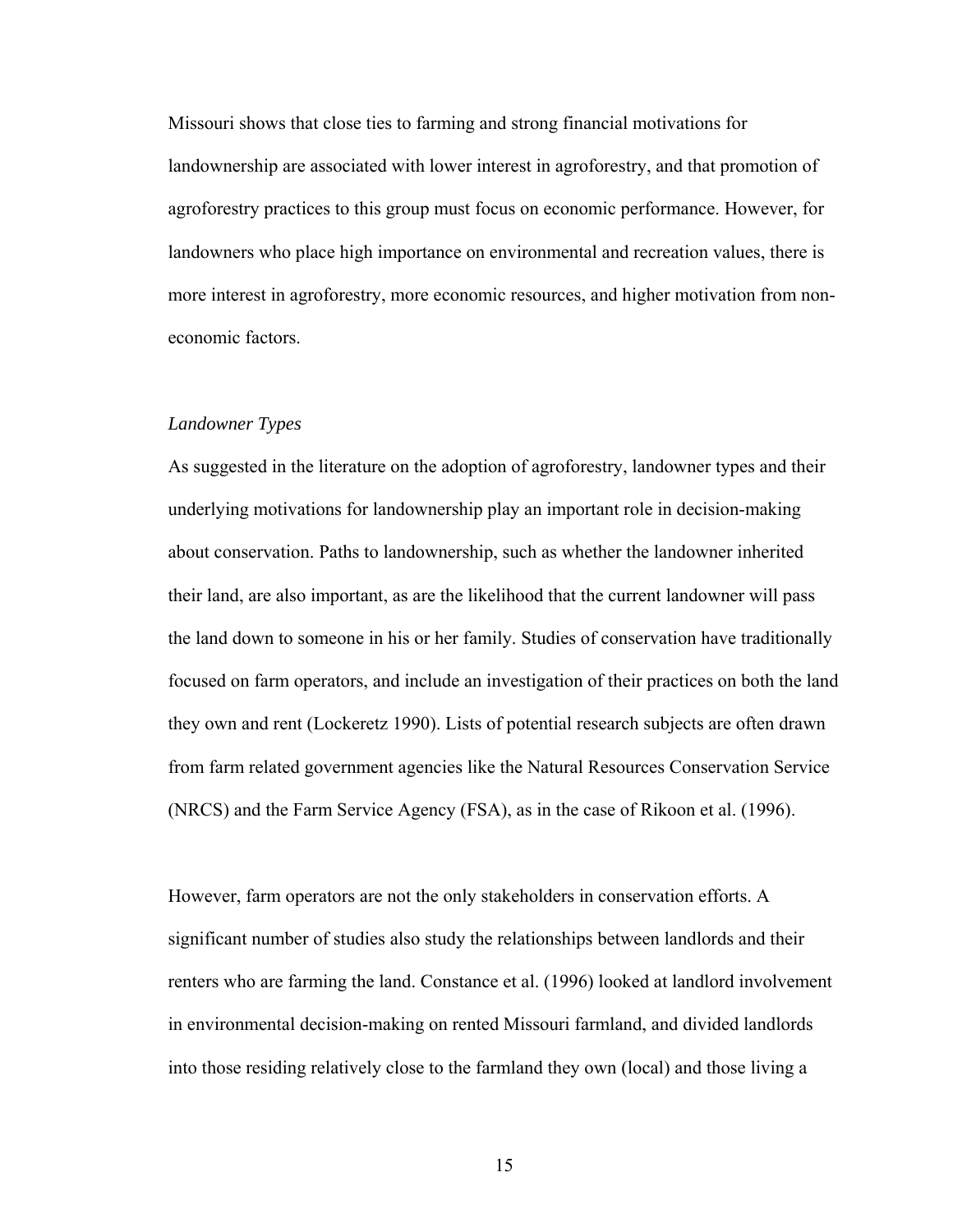greater distance away (absentee). Although there are significant demographic differences between local and absentee landowners in this study, attitudes about pesticide use, perceptions of risk to water quality from pesticide use and levels of environmental stewardship are similar among the two groups. Furthermore, virtually all landlords abdicate most farm decision-making to the renters farming their land, including environmental and conservation decision-making. Some significant differences they did find between types of landlords center around social ties. Local landlords tended to rent their land to family members or people they had known a long time, and many were using rental farmland as a form of transitioning family land from parents to children. On the other hand, absentee landlords seemed to be dominated by a newer generation of landowners with fewer social ties to renters and less agricultural experience. Social ties are important predictors of involvement in environmental decision-making for local landlords, though not for absentee owners. However, greater participation in environmental and conservation decision-making is more tied to economic factors than with social ties for both local and absentee landlords.

As a growing number of landowners come to land ownership through their desire for the amenities of living and recreating in rural landscapes rather than land's productive potential, researchers have begun to include non-agricultural landowners in their studies of conservation. Raedeke et al. (2001) sampled all landowners within the Brush Creek Watershed in south-central Missouri who were included in the Brush Creek EARTH project mailing list and had a Missouri address. They measured the percentage of their lifetime landowners had spent farming in order to look at the impacts of farm background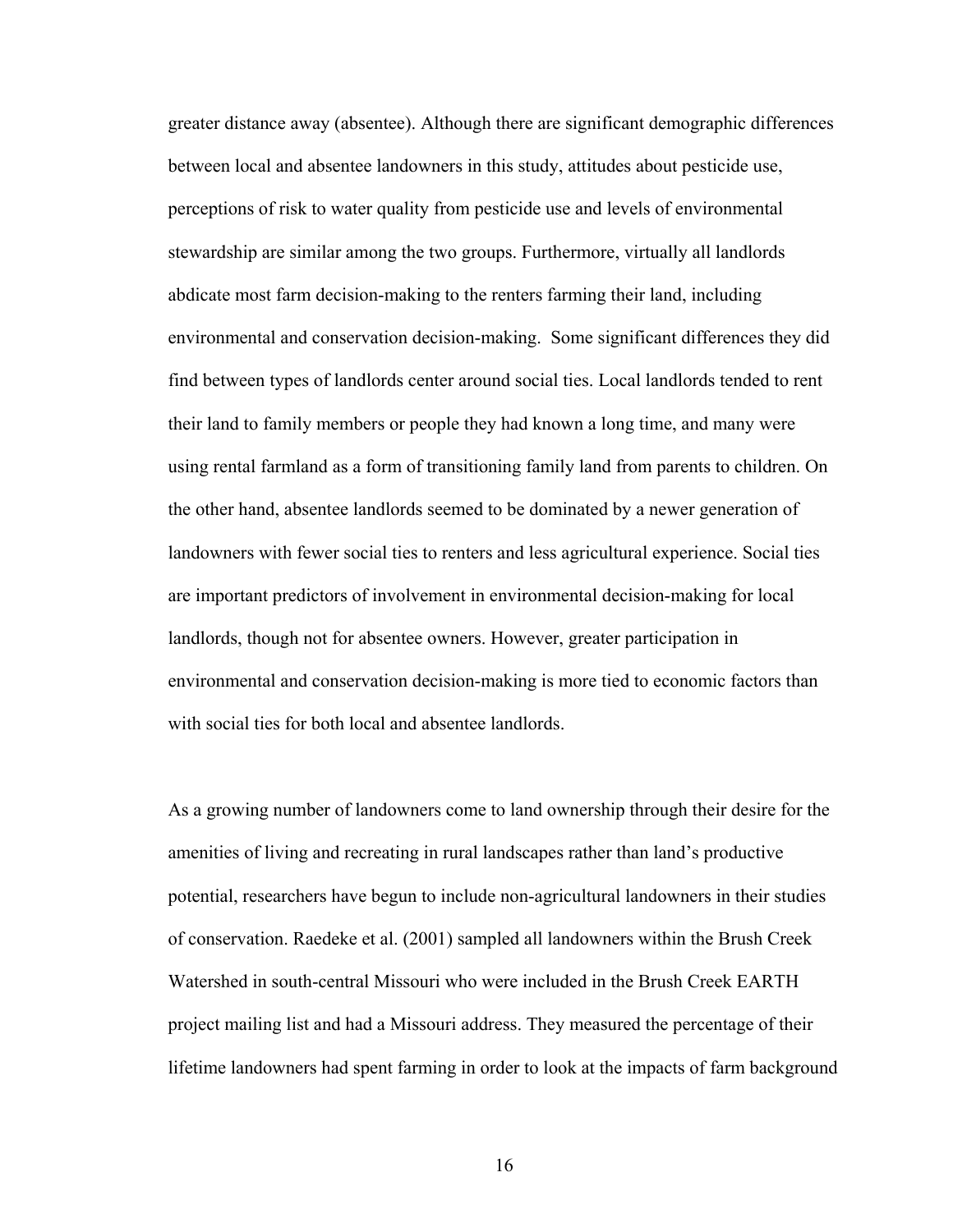on interest in participating in an ecosystem management program. Farming background appears to negatively impact interest in this particular conservation program, with landowners who were interested in participating in the ecosystem management spending an average of 34% of their life farming, while uninterested landlords spent an average of 51% of their life farming. Furthermore, landowners with greater farming experience were less interested in the cost-share component than their counterparts with less farming experience.

Koontz (2001) studied all owners of private, noncommercial parcels larger than five acres in his study in Monroe County, Indiana, taking his sample from county tax assessor records. His study focuses on primary motivation for landownership (particularly monetary versus non-monetary motivations), types of activities landowners participate in on their land, landowner reliance on their land for economic livelihood, parcel size, total land holdings, income, educational attainment and age. Based in his findings, Koontz created two ideal types of landowners: those motivated by financial returns and those motivated by non-monetary benefits. Those motivated by financial returns are characterized by engaging in timber harvest, development, farming, haying and/or grazing on their land while those motivated by non-monetary benefits are involved in active protection of their land and/or mowing. Among financially motivated landowners, income gained from their parcel of land is substantially important. They also tend to have larger parcels, larger total land holdings, lower household income, lower educational attainment and are older than their counterparts who are motivated by non-monetary benefits. This research suggests that landowner types and their underlying motivations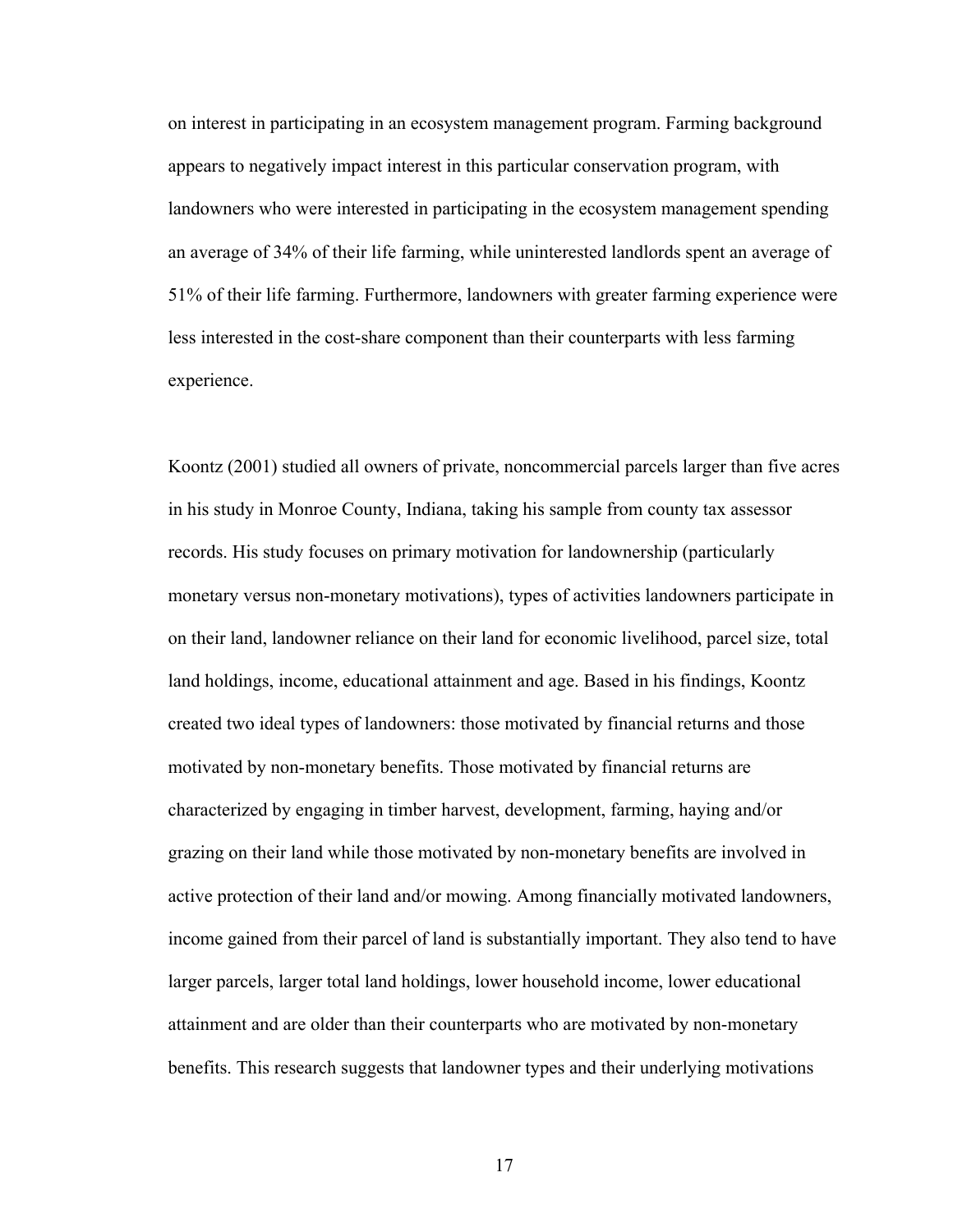have important implications for conservation programs. For example, landowners motivated by financial returns may be enticed into conservation through cost-share, rental payment or tax reduction programs, while those motivated by non-monetary benefits may respond to non-financial incentives like education programs and environmental improvement on their individual parcel.

Arbuckle et al. (2005) came to similar conclusions in their study on landowner interest in agroforestry. They measured attachment to the farming community, farming orientation and landownership motivations, knowledge of agroforestry and demographic characteristics to better understand non-farm-operator landowner interest in agroforestry. They sampled from NRCS and Farm Services Agency databases which included a significant number of non-farming landowners. The results of the study indicate that farming orientation impacts interest in agroforesty, and non-operator landowners with closer ties to farming and stronger financial motivations for landownership are less interested in agroforestry practices. While promotion of agroforestry to these landowners will likely depend on economic performance of agroforestry or economic incentives to adopt agroforestry, landowners who are less tied to agriculture and financial motivations for landownership may be a group worth targeting with agroforestry technologies.

Similar typologies have developed among studies of family forest owners. Butler and Leatherberry (2004) use data from the National Woodland Owner Survey, which focuses on private forest owners, to study the motivations underlying forestland ownership as well as forest management activities. They describe landowners in terms of reasons for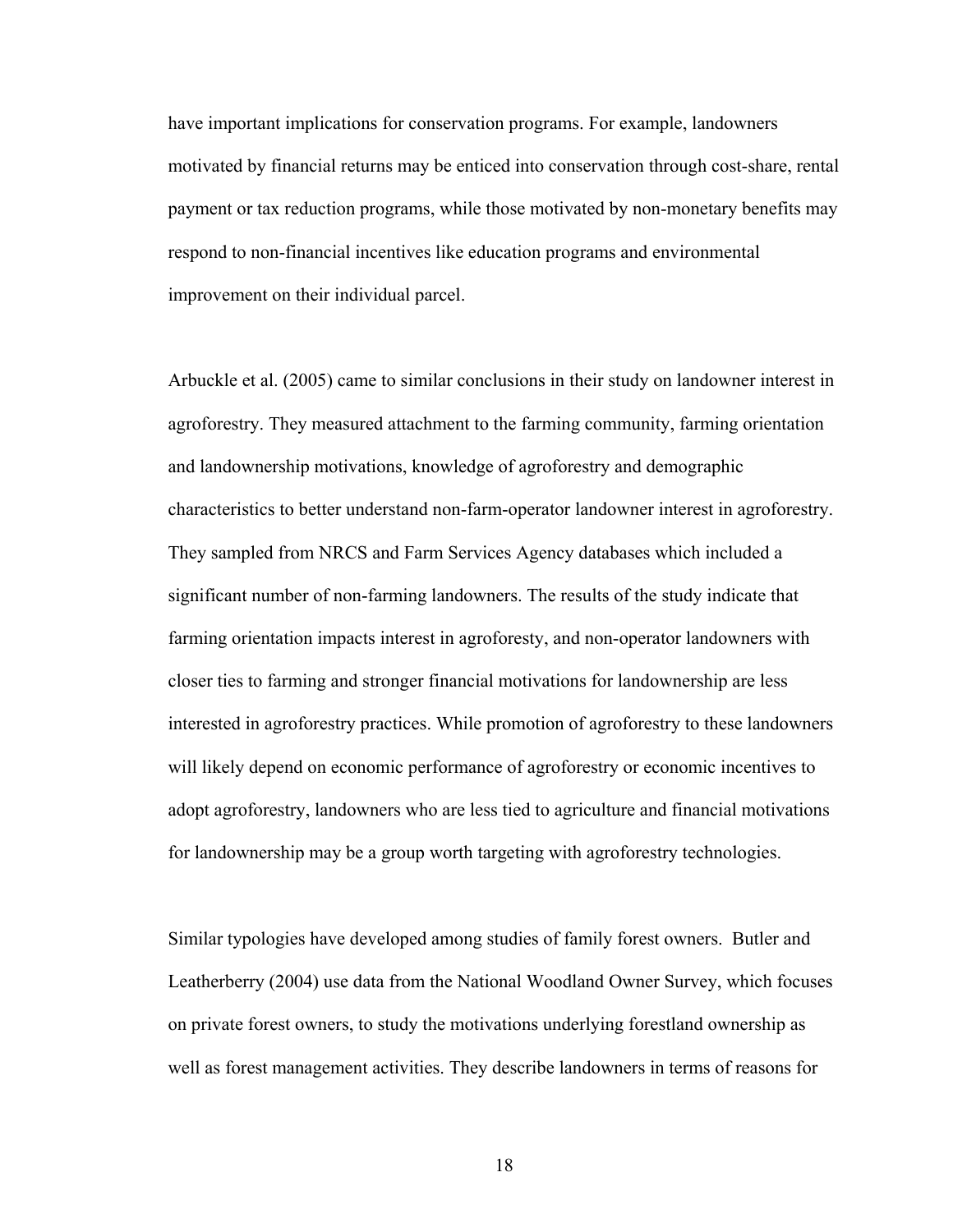owning family forestland, including aesthetics or nature; privacy for their home, or farm; family legacy; hunting or other recreation; land investment; and timber production. Richter (2005) uses cluster analysis to divide landowners into two categories, legacy and detached, depending on their relationship with land. Legacy landowners tend to have longer family ties to their land, and hope to pass their land on to the next generation. They value aesthetic and experiential aspects of forestland, and have strong conservation objectives. They also tend to participate in a blend of consumptive and non-consumptive land uses. In contrast, detached landowners have neither strong attachments to their land nor strong objectives underlying forestland ownership.

## *Environmental Concern and Environmental Attitudes*

Based on the literature about landowner types, it is clear that underlying motivations and values are important to landowners' decisions about land use and land management. Two important aspects of landowner values are their levels of environmental concern and their environmental attitudes. According to Greenbaum (1995), researchers have found that "anti-environmentalist" attitudes are often associated with two groups. One group includes industrialists like private-sector executives, managers or professionals, especially those in resource extraction or manufacturing industries. Another group includes workers and self-employed people whose jobs are directly related to either resource extraction or pollution-causing activities. Several studies revealed that urban residents who are not involved in extractive industries have higher levels of environmental concern than their rural counterparts. These results are consistent over time, and data from the 1973-1990 General Social Surveys (GSS) show that modest but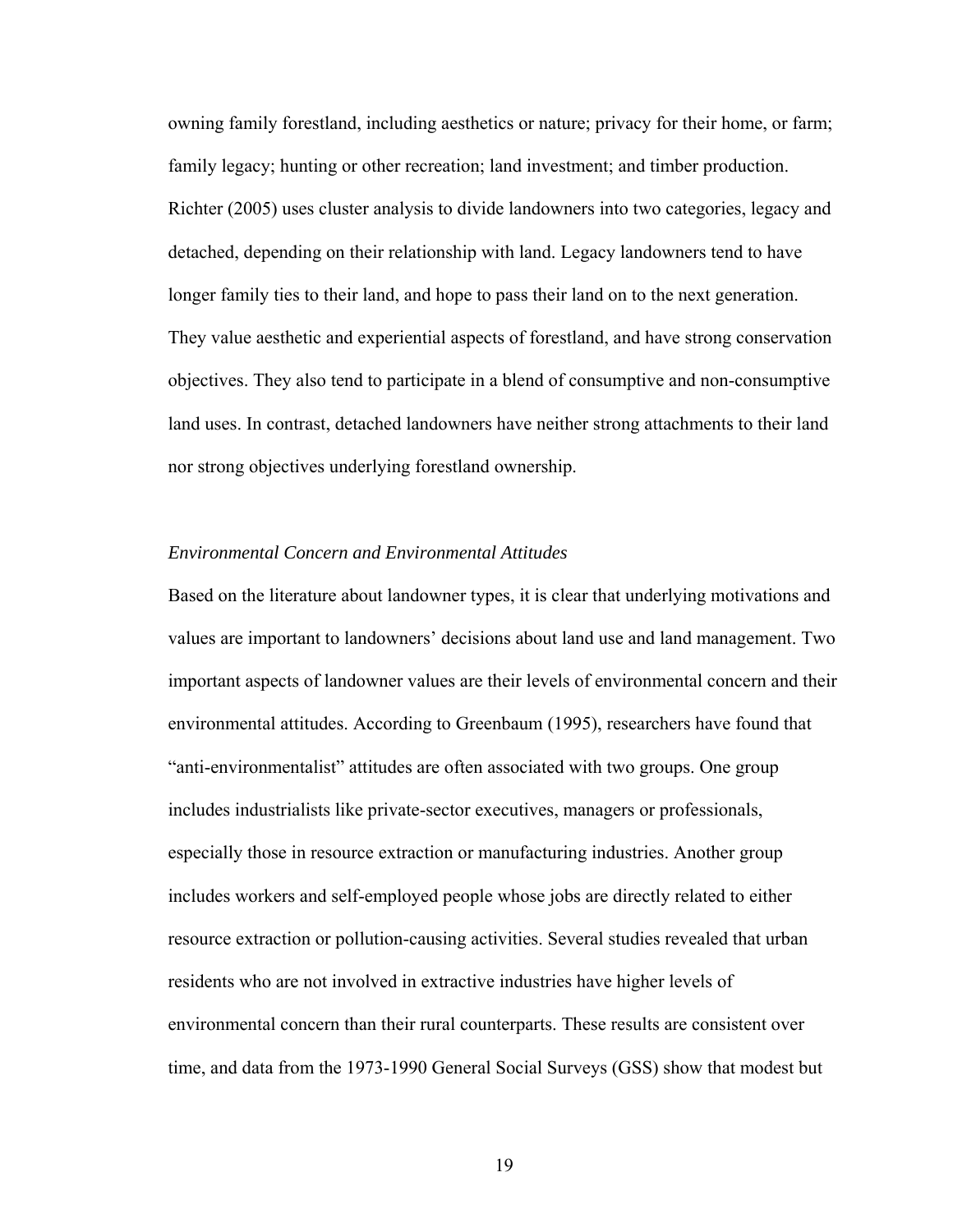consistently higher levels of environmental concern are reported by those currently living in urban areas and persons not employed in resource extractive industries. Based on the same GSS data, age was found to be the best predictor of environmental concern, with younger adults being more concerned about the environment. Political ideology, education and residence at age 16 (urban versus rural) are the second most important predictors, with liberals, well-educated respondents and those raised in urban areas reporting greater concern. (Jones and Dunlap 2001).

Buttel et al. (1981) report on studies that specifically compare farmers with persons with nonfarm occupations, as well as rural residents with urban residents. In the studies reviewed, both farmers and rural residents have lower levels of environmental awareness and concern than non-farming and urban residents. Farm operators also report relatively low levels of concern for agriculturally related environmental problems. Farmers are not uniformly anti-environmental, however. The same studies citing lower concern for the environment among farmers also report significant variation in farmers' attitudes, and indicate that many farmers are making changes on their farms because of environmental and health concerns about conventional farming methods.

Buttel et al. (1981) report on two competing literatures. The first comes from research and theory related to environmental attitudes in the general public. It emphasizes the importance of class status in determining pro-environment attitudes. However, this theory is contradicted by a growing body of evidence that larger, more heavily capitalized and more privileged farmers (i.e. those of higher class status) are more *anti-*environmental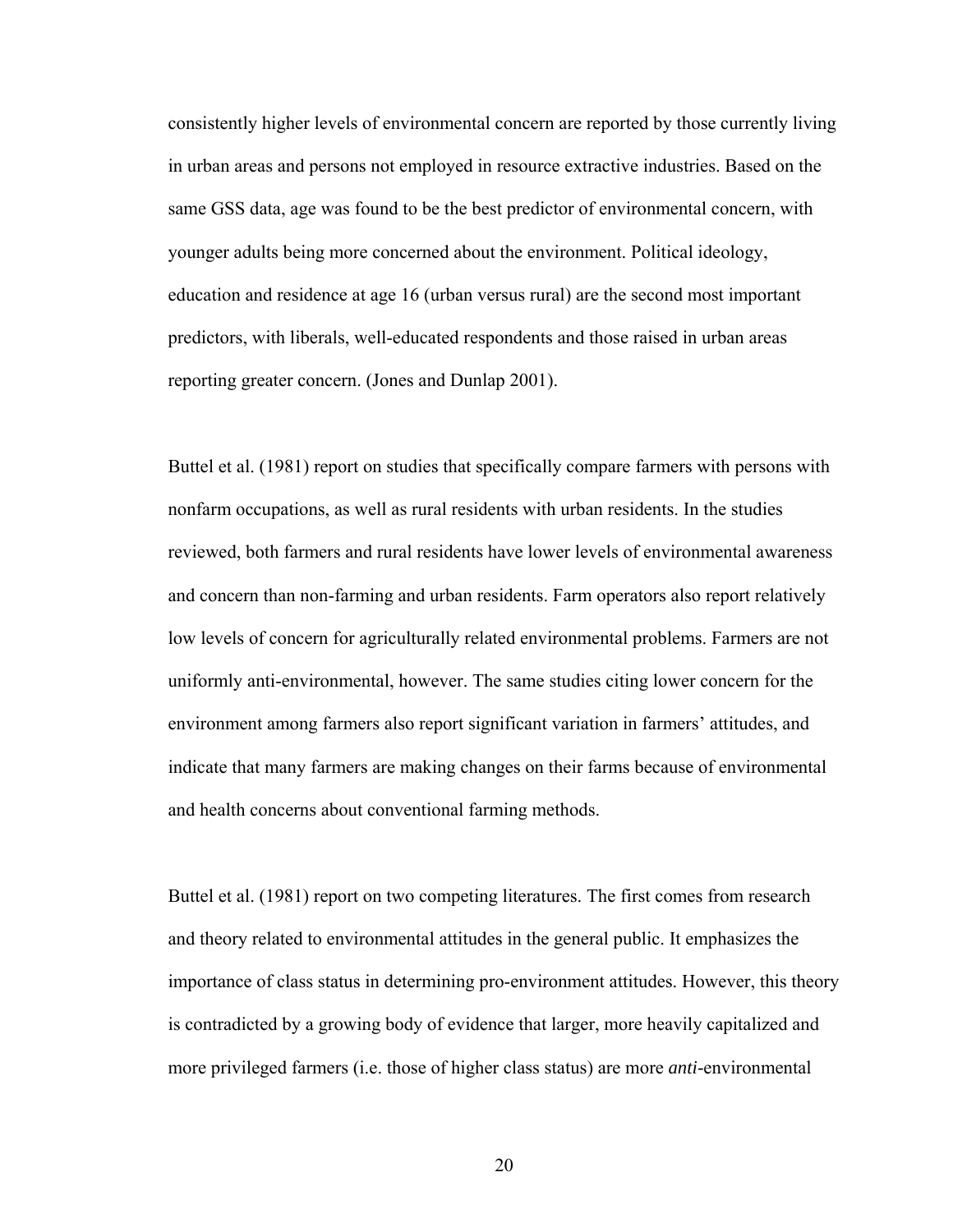than smaller farmers. The second perspective suggests that larger farmers are antienvironmentalist due their economic orientation toward agriculture, and consider land and other environmental resources as inputs. The results of the study suggest that economic dependence on agriculture, and a resulting economic orientation toward land supersede (i.e. reduce) concern about the environment. Furthermore, as net worth increases (i.e. greater insulation from the need for short-term profits) farmer interest in agriculturally-related environmental concerns increases. In short, once economic needs are met, farmers may be freer to have and act upon concern for the environment. The results from the Buttel et al. (1981) study are partially corroborated by the results found by Constance et al. (1996) in their study on landlord involvement in environmental decision-making in Missouri. Because non-farm landlords, many of whom reside in urban areas, are still mostly interested or dependent on the economic gains from farmland they have rented out, their perceptions and attitudes about the environment are much more closely aligned with farmers than urbanites.

## *Changing Motivations and the Redefinition of Land*

As mentioned earlier, literature on the traditional model of adoption tends to focus on individual decision making. Land and agricultural economists offer one model of landowner decision making, in which individuals make decisions by comparing expected net returns based on the costs and benefits of a particular behavior within the context of their risk preferences (Koontz, 2001, p. 53). Other scholars have explored the nonmonetary aspects of farming decisions, including farmers' concern about environmental impacts on their families and society as a whole (Lighthall 1995). One study points to the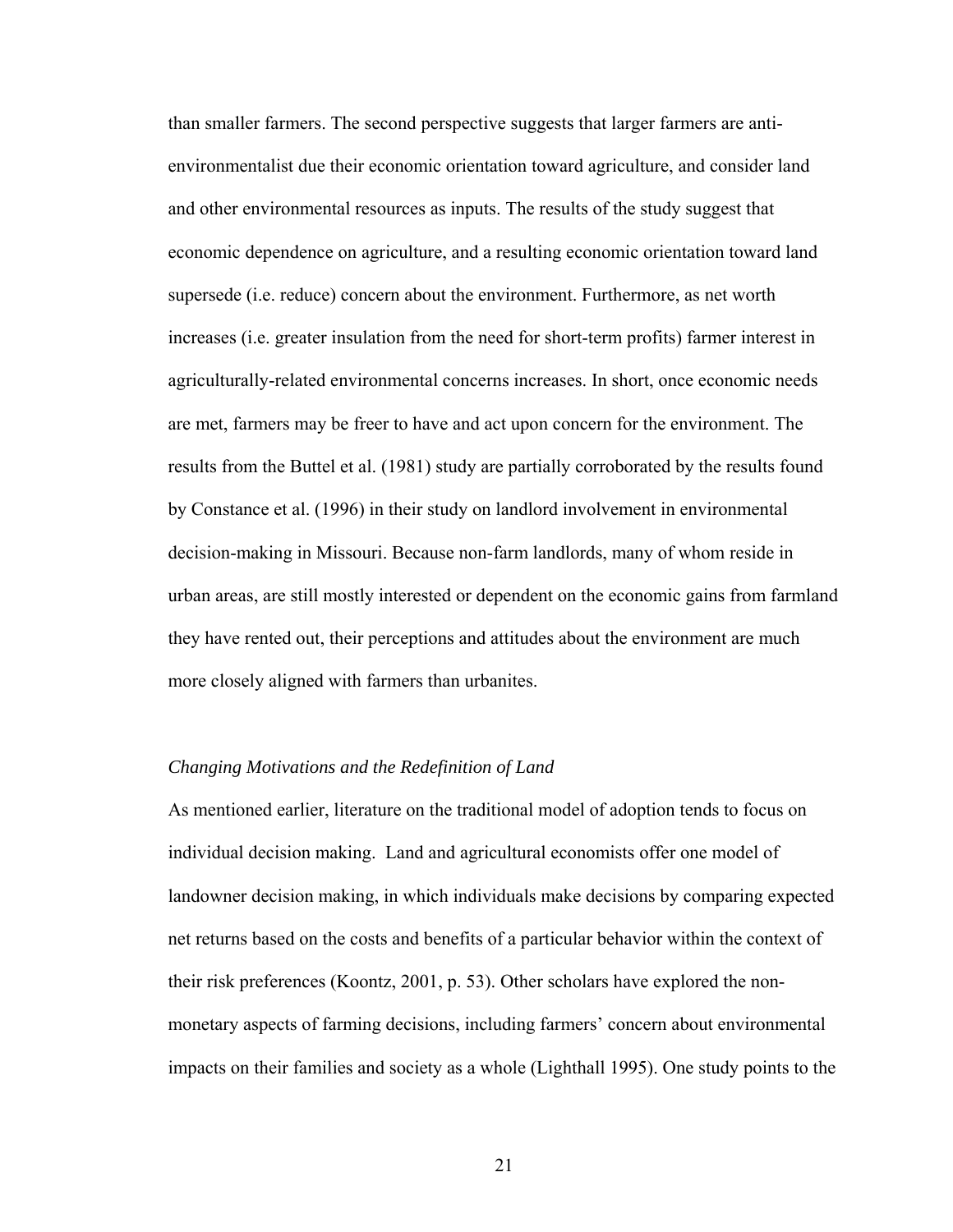importance of non-financial motivations like innovative traditions within the farm family, systematic on-farm experimentation, and environmental or health triggers as key reasons for the adoption of sustainable farming systems, in addition to prudence with resources which can be both financially and non-financially motivated (Salamon 1997).

Non-monetary motivations are perhaps even more important for non-farm (i.e. nonoperator) landowners, and there are a growing number of non-farm landowners. Many rural areas, particularly those close to urban areas and in the western United States, are transitioning from extraction or production economies based on mining and agriculture to new economies based on aesthetic landscape or amenity consumption. This transition is occurring as a new set of landowners from urban areas relocate to rural areas (Walker and Fortmann 2003). The new landowners are part of a growing trend toward exurbanization, which Smith and Sharp (2005) define as settlements ranging from "a single farm or nonfarm country residence to relatively large, rural subdivisions outside the boundaries of a municipality." (p. 566). Salamon's study of six Illinois towns explores the impact of exurban migration on traditional agrarian towns. She explains exurban migration as a mix of "push and pull" phenomena, including the pull toward the "safe, friendly, close-tonature, agreeably scaled, family-focused, peaceful life associated with old, agrarian, small rural towns" and the push away from big-city issues, including drug use and other crimes (Salamon 2003, p. 6). Such exurban sprawl is occurring in rural areas nationwide, and changing the rural landscape from one dominated by agricultural production to include amenity consumption (Salamon 2003). Brogden and Greenberg (2003) call such trends "reterritorialization," a result of competing interest groups' redefinition of the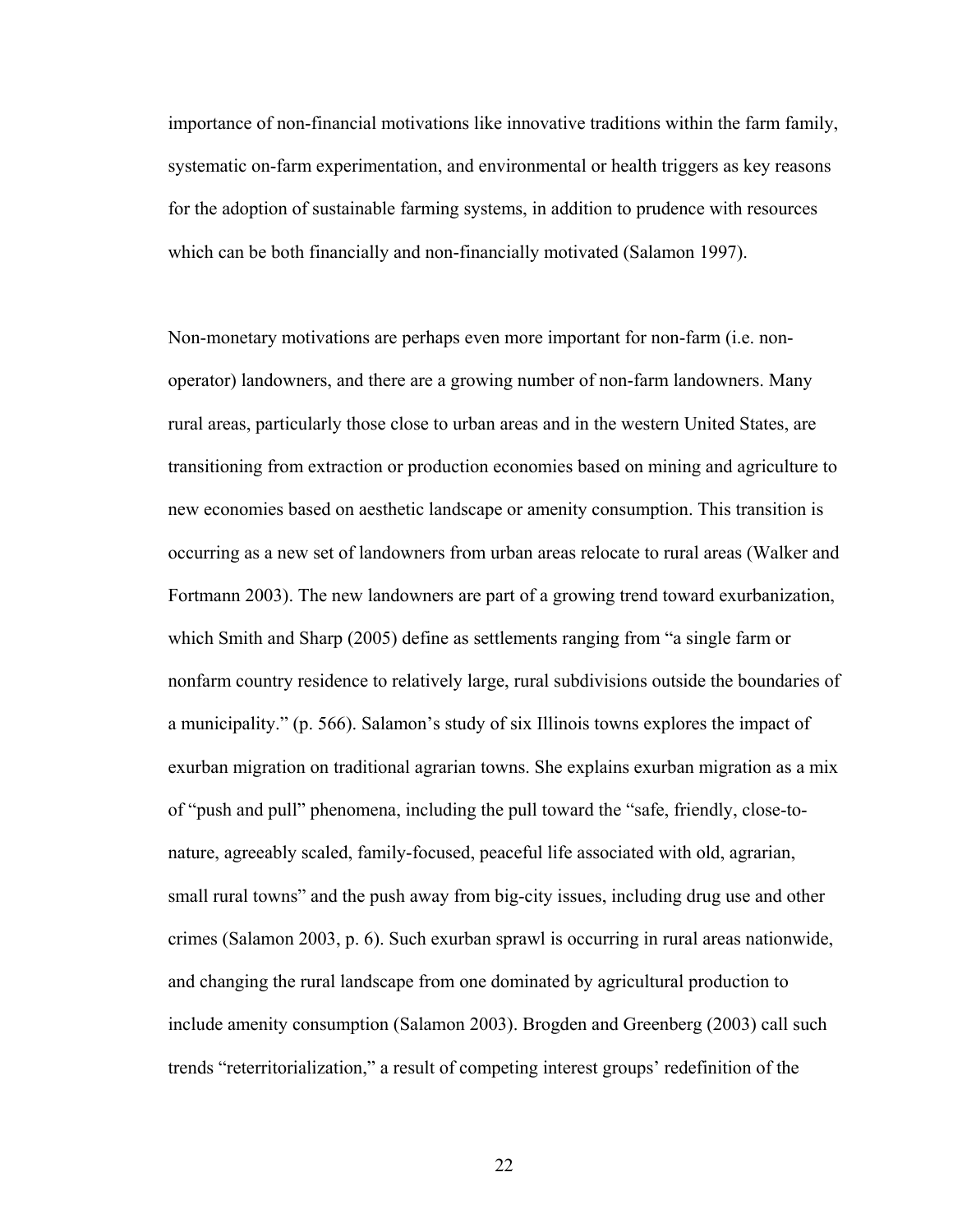commodity value of land. In the case of the American Southwest, where their study takes place, urban environmentalists and landowners new to rural areas define the commodity value of land as a place to consume amenities like clean air and water, beautiful landscapes, and wildlife, while ranchers continue to see the land as a source of income and a means to maintain their long-established lifestyle. A study in an exurban region of Ohio highlights differences between farmers and nonfarmers in attitudes about farmer and community relations. Farmers reported greater concern about the effects of growth on local rural character than nonfarmers, and they were more tolerant and accepting of agricultural annoyances than nonfarmers. Both farmers and nonfarmers were supportive of efforts to preserve local farmland. "The existence of these types of differences between farmers and nonfarmers is not surprising, as farmers are presumably more vested in the productive aspects of farming, whereas nonfarmers (both new and longtime residents) are likely less interested in productive uses of the landscape and more interested in aesthetic or quality-of-life issues" (Smith and Sharp 2005, p. 576). In the Southern Appalachian Ecoregion, exurban migrants are strengthening environmental values in rural areas. New migrants report more concern about environmental issues, more environmentally-motivated personal behaviors and higher levels of environmental activism than their lifetime rural resident counterparts (Jones et al., 1999, p. 495).

Because their livelihood is not dependent on income from the land, non-monetary motivations are more important for newer, non-farm (i.e. non-operator) landowners. Koontz (2001) examined land use decisions among both farmers and non-operator landowners, and found that 80% of all land use activities were pursued for non-monetary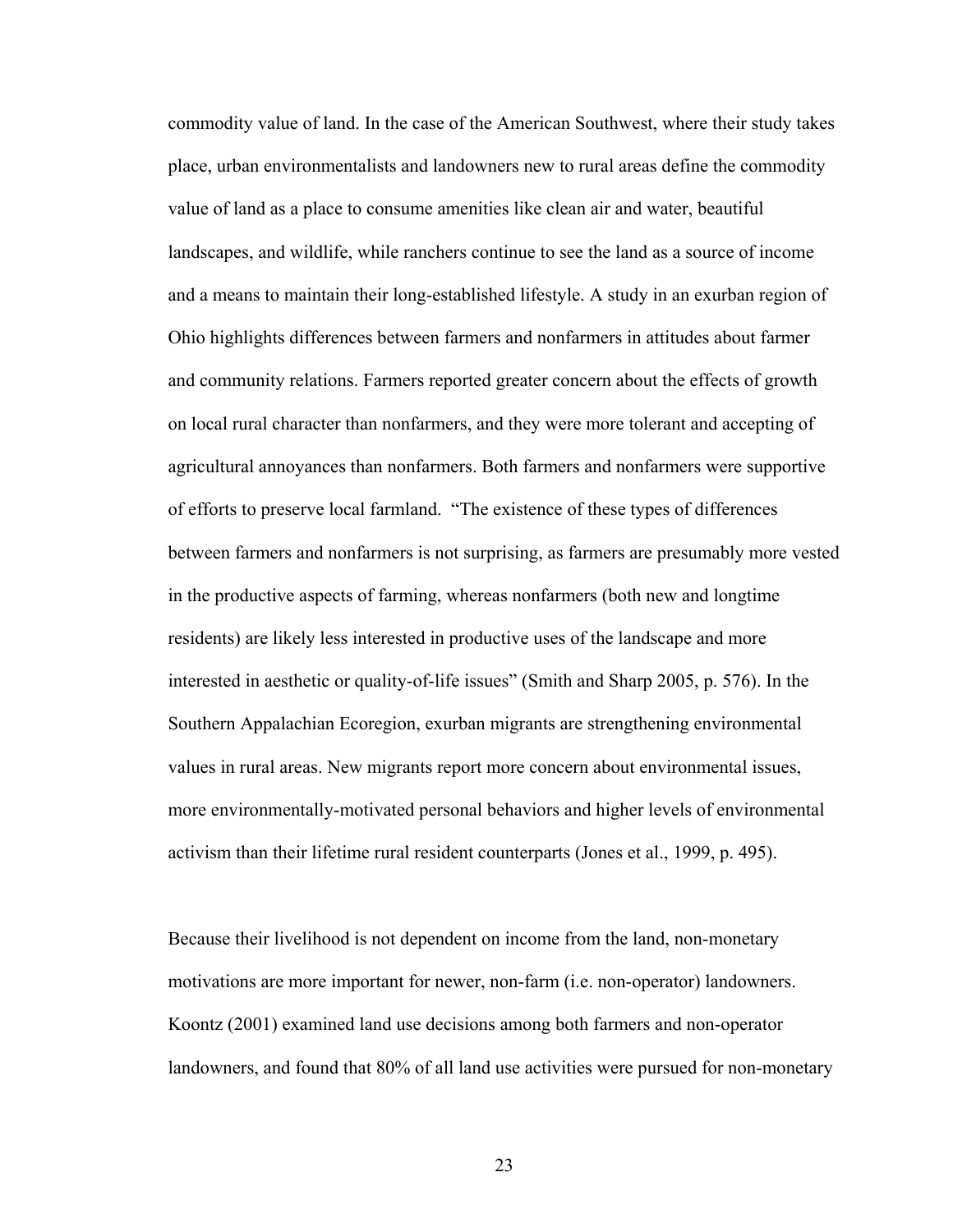benefits. In particular, non-monetary benefits were more important for smaller parcels of land and for landowners with smaller total landholdings, as well as for landowners with higher household income and educational attainment, younger landowners, and those landowners whose income was not dependent on income from the land (p. 61).

## *Relation of Literature to Thesis*

Each of the four literatures reviewed above influenced the development of the research reported in this thesis. The adoption literature provides two models of diffusion, including the traditional model and the farm structure-institutional constraints model (Camboni et al. 1990). While accepting that there are limitations to the traditional diffusion model, my research follows more closely in the tradition of this model in order to explore the importance of individual landowners' perceptions on their knowledge and interest in agroforestry. There is some consideration of institutional factors embedded in my landowner types, which distinguish between landowners who are formerly or currently involved in agriculture and thus influenced by the "institutions" of agriculture, and landowners who report no farming background.

More generally, the adoption literature informs the selection of variables as well as the choice of using landowners as the units of analysis in this study (Lockeretz 1990). It demonstrates a trend in choosing a target population based on its exposure to specific conservation programs or practices (Camboni et al. 1990), and including all landowners, including those without ties to agriculture (Koontz 2001). The literature recommends study of both economic and environmental variables when studying program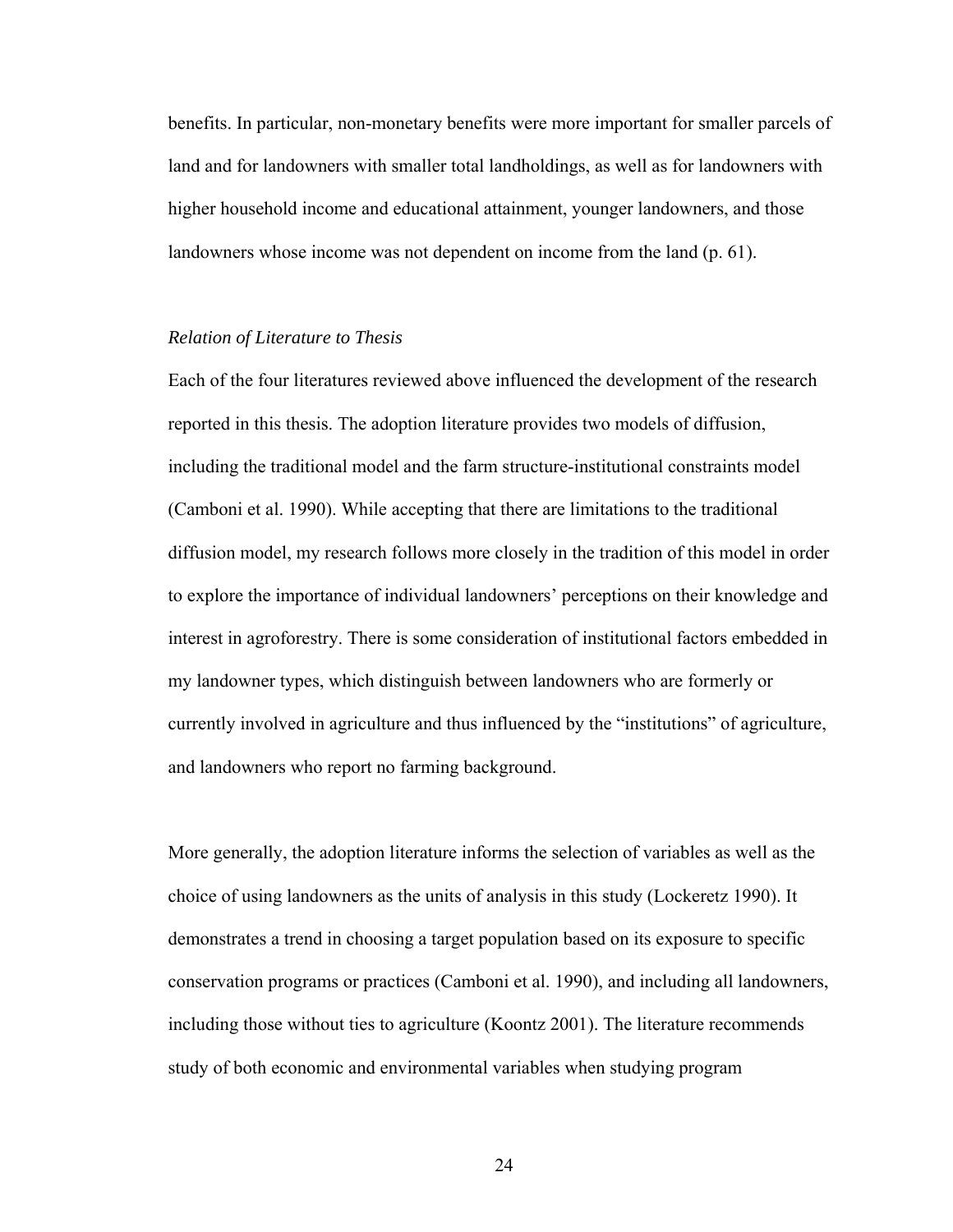participation and adoption of specific practices (Lockeretz 1990). The research indicates that time horizon is an important factor in the adoption of conservation, and there is a difference in the adoption of short-term conservation practices and those requiring a more permanent, long-term commitment (Featherstone and Goodwin 1993). Furthermore, the adoption literature suggests the utilization of methods such as path analysis, which can develop model chains of adoption phenomena, and that perceptions are an important piece of those chains (Lockeretz 1990). The literature focusing on adoption of agroforestry sets a precedence of dividing agroforestry practices based on their orientation toward conservation versus economic or commercial applicability.

The literature on landowner types recommends dividing landowners into categories based on their motivations for land ownership, particularly those motivations which can be classified as economic and non-economic (Koontz 2001). A slightly different way of classifying landowner types is through their current or former relationship to extractive industries like agriculture (Raedeke et al. 2001, Arbuckle et al. 2005). Raedeke et al. (2001) call for a more direct measure of farmer identity to provide more conclusive evidence about the relationship between farming identity and landowner interest in ecosystem management programs. One such direct measure is the self-identification of research participants on a spectrum of farm and non-farm categories. Others have divided their landowner types based on the distance between the land they own and their residence (Constance et al. 1996), or the strength of their relationship with their land (Richter 2005).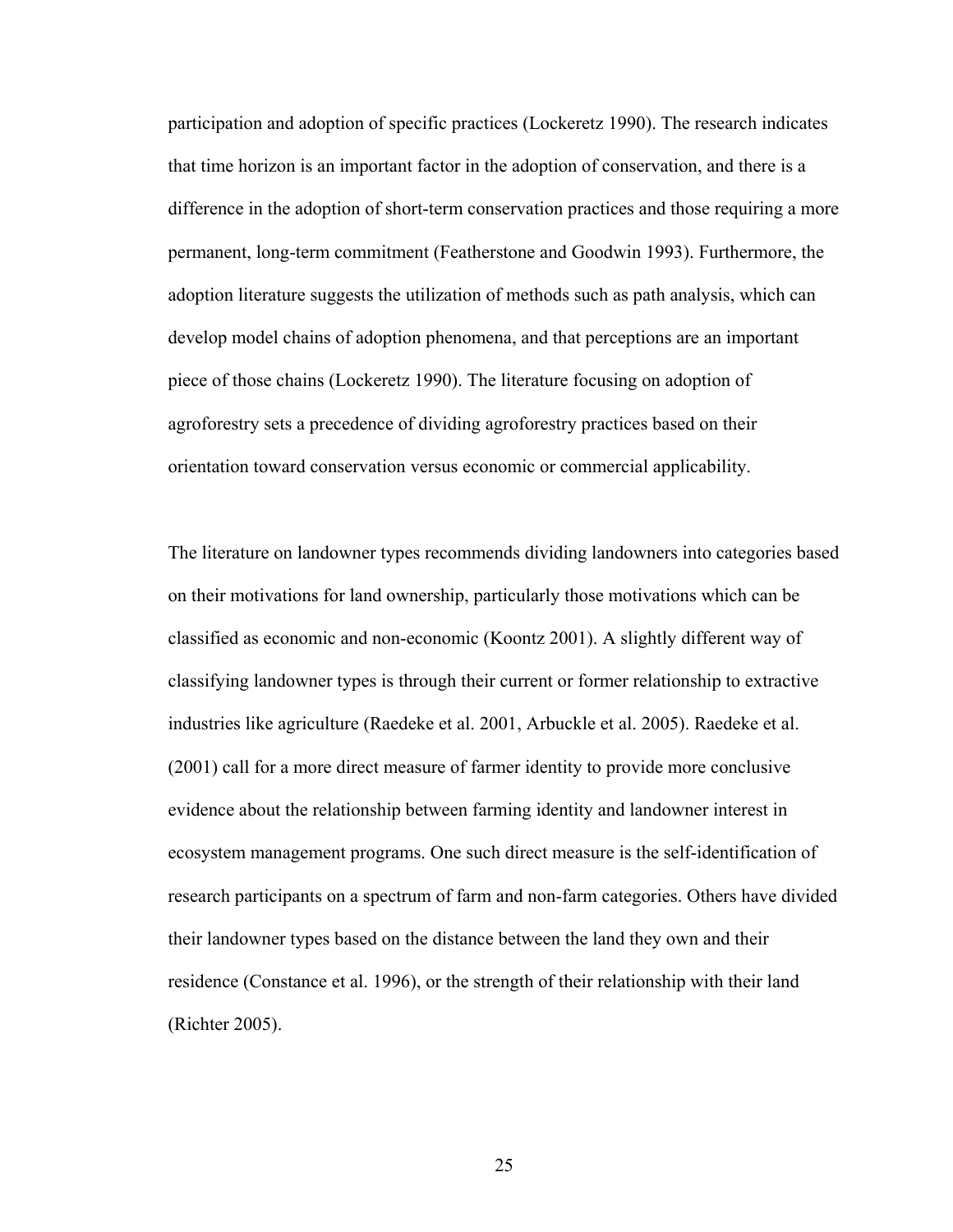There is considerable overlap in the literatures on landowner types and those addressing environmental concern and attitudes, as well as the literature which captures changing motivations in landownership and the redefinition of land. For the purposes of this study, the important highlights from these literatures are the differences between landowners that are primarily motivated by economic or extraction factors and those who are most interested in non-economic or amenity factors (Koontz 2001, Greenbaum 1995), and the increase in landowners interested in amenity factors (Brogden and Greenberg 2003, Walker and Fortmann 2003).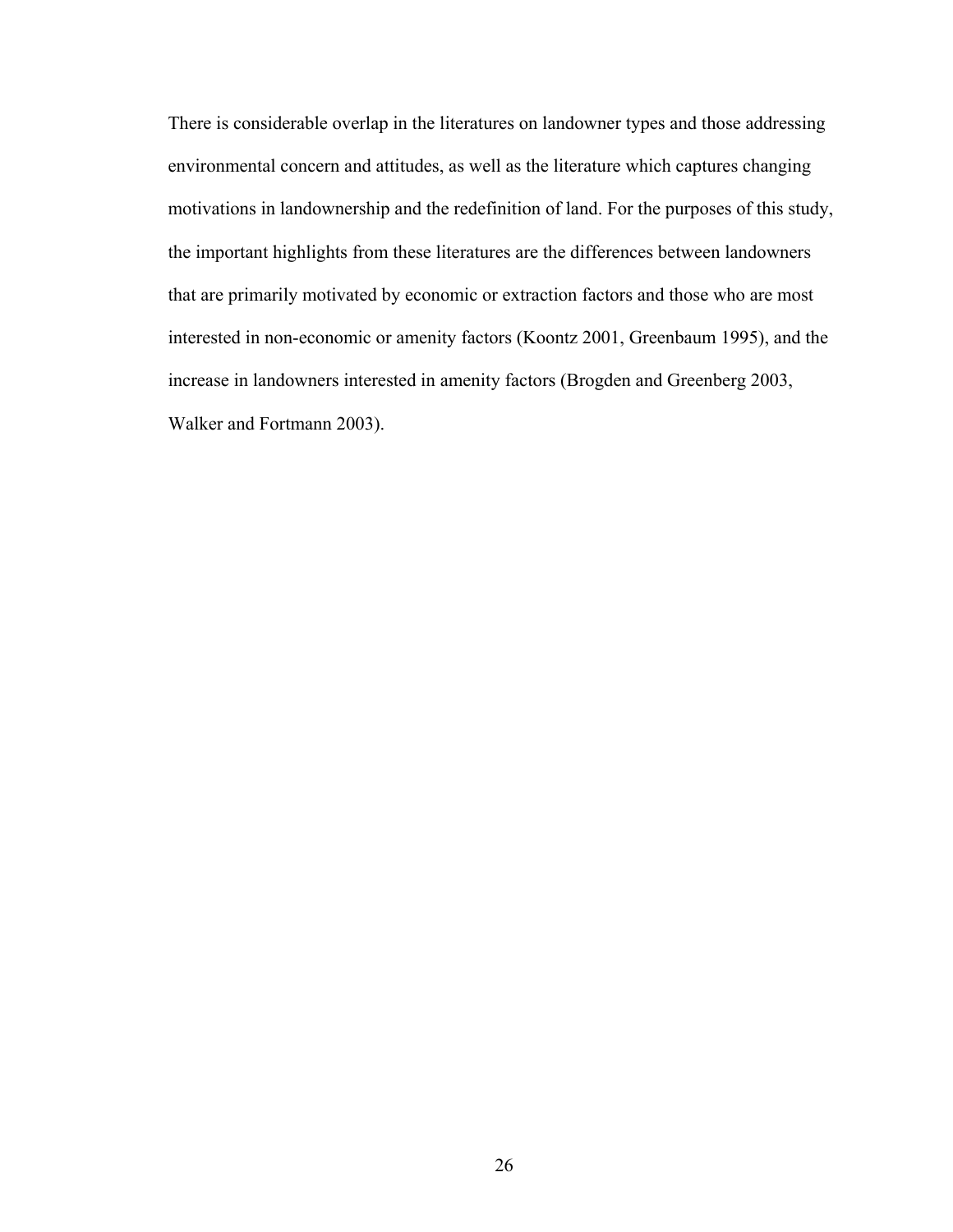#### Methods and Procedures

## *Justification of the Study*

According to USDA, "land-use changes have important economic and environmental implications for commodity production and trade, open space, soil and water conservation, and other policy issues" (Lubowski, 2006, p. iv). A growing number of landowners, especially those with smaller parcels, can be defined as exurban, and they are purchasing or holding land for non-monetary benefits, including aesthetics, hobbies and recreation (Koontz, 2001; Walker and Fortmann, 2003). Understanding the shift in landownership patterns and motivation, from economically-motivated production taking place on the land to amenity-based consumption of land resources, is essential for overall sustainable resource management because it enables policy interventions to be targeted to the diversity of landowner needs. While financial incentives like cost-share and tax benefits can be successful among landowners motivated by economic reasons, nonfinancial interventions (like landowner education and outreach) may be more effective in reaching landowners who own land for non-monetary reasons (Koontz, 2001).

## *Purpose of the Study*

The purpose of this study is to determine the relationship between landowner types and land uses and perceptions, and how each of these variables in turn relates to knowledge and interest in agroforestry. Two models of landowner types have been developed: 1) a standard typology based on self-identification by research participants, including current farmers (both full-time and part-time farmers), non-farming landowners living on their land, and non-farming landowners living away from their land; and 2) a typology that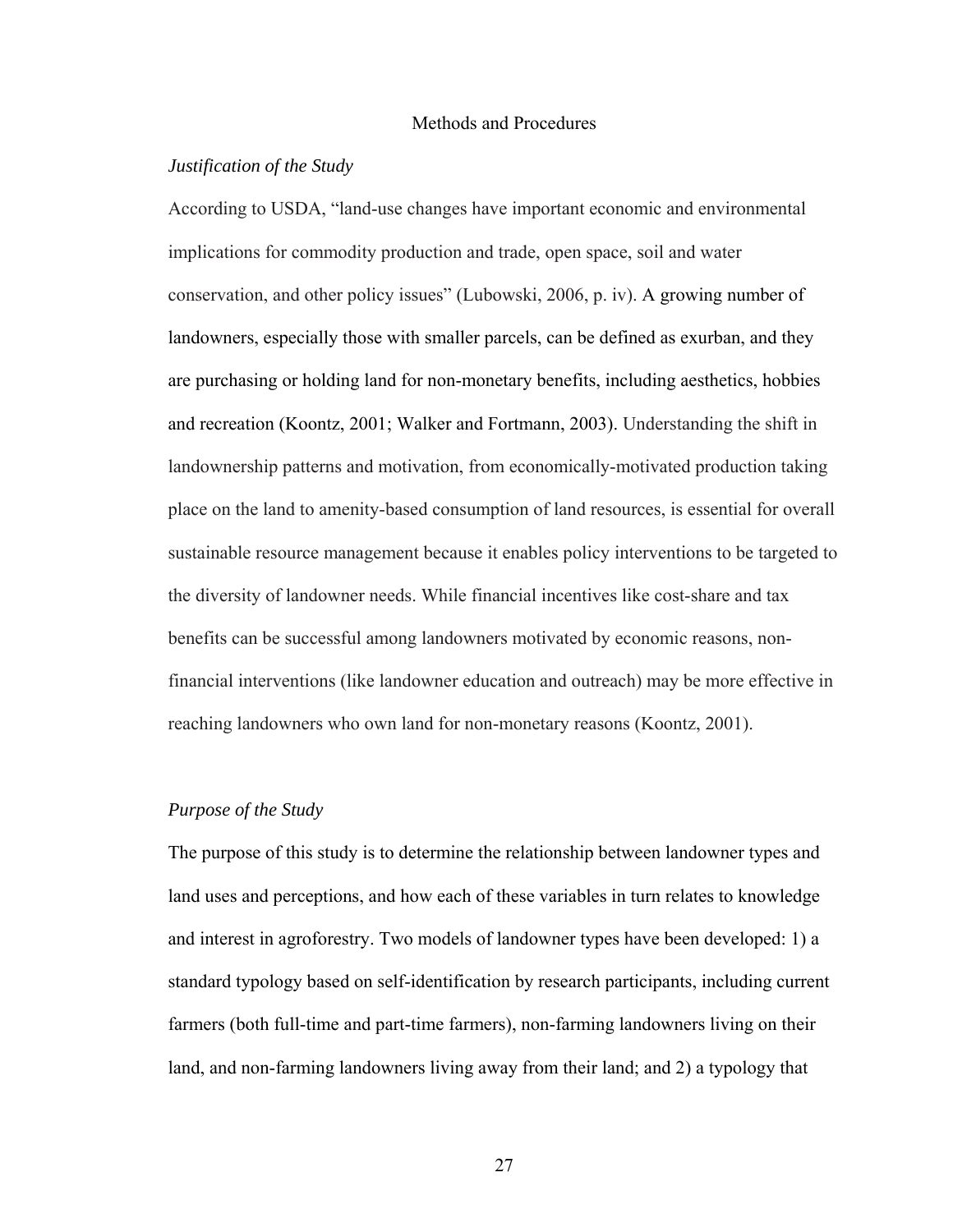distinguishes between landowners who are currently farming, those who previously farmed, and those who have never farmed.

## *Research Problem*

How does landowner type relate to land use and perceptions among landowners in four Missouri counties? How do landowner type, land use and perceptions affect knowledge and interest in agroforestry among landowners in four Missouri counties?

## *Research Objectives*

- 1. Describe the demographic characteristics (age, gender, marital status and education) and land/farm characteristics (number of acres owned, likelihood of passing land to a family member, number of years land in family, gross revenue from agricultural products and percent of gross income from farming in the last three years) of landowners included in the study.
- 2. Describe landowner types, non-agricultural land uses, and perceptions of the obstacles and benefits of planting trees.
- 3. Describe knowledge and interest in agroforestry.
- 4. Determine the relationship between landowner type and knowledge and interest in agroforestry.
- 5. Determine the relationship between landowner type and non-agricultural land uses and perceptions of obstacles and benefits of planting trees, and how nonagricultural land use and perceptions on planting trees in turn affect knowledge and interest in agroforestry.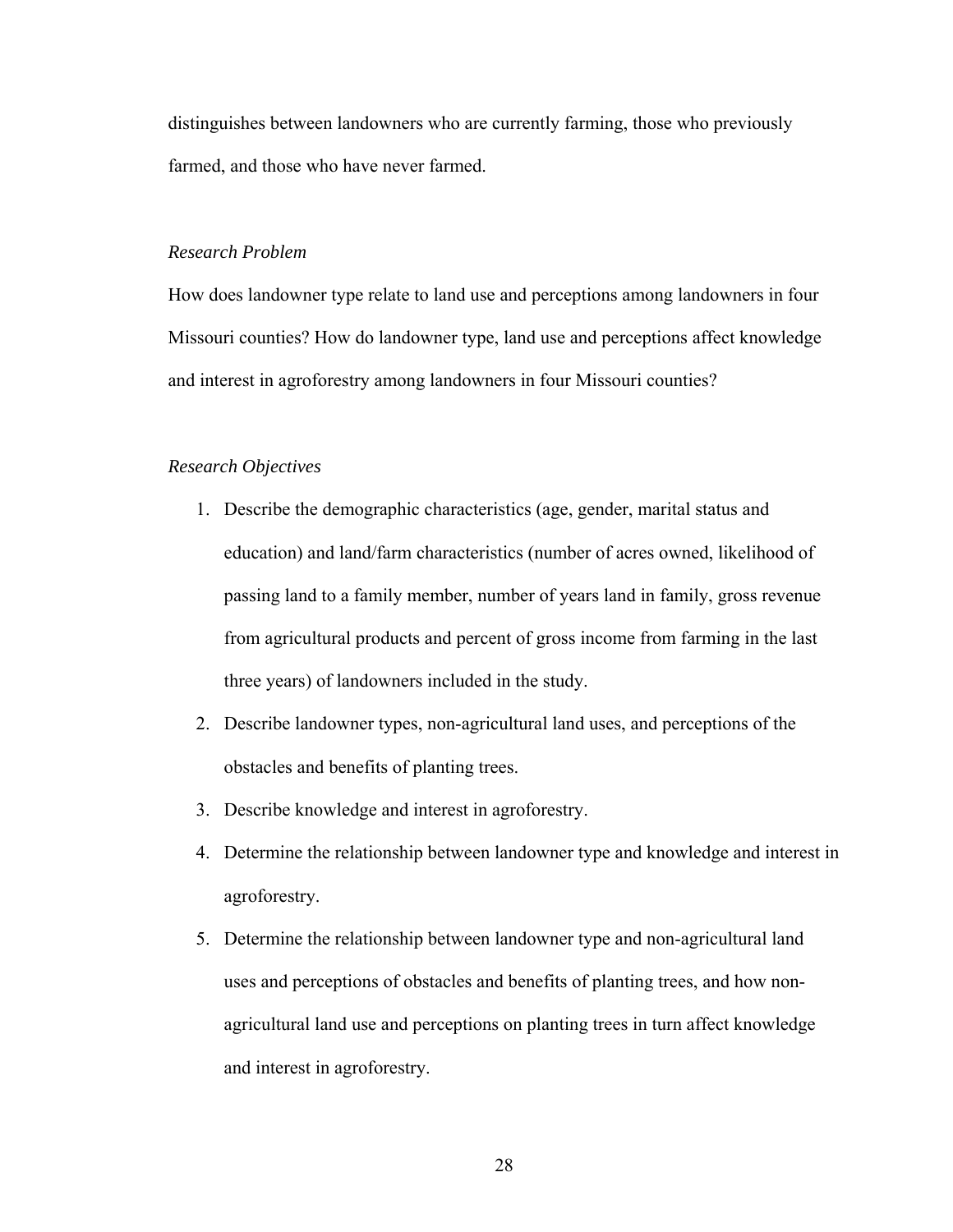## *Research Questions*

The four broad questions addressed in this research include:

**1. How does landowner type directly relate to perceptions of the obstacles and benefits of planting trees when obstacles and benefits are categorized based on their economic value or amenity value? How does landowner type relate to non-agricultural land use?** 

Based on the literature reviewed, it is expected that individuals involved in extraction from their land will have higher perceptions of economic obstacles and benefits of planting trees than those who are not involved in extraction. In this study, involvement in extraction is operationalized as "current farming;" those who are not involved in extraction are non-farming landowners either living on their land or living away from their land. Landowners' perceptions of economic obstacles and benefits are measured as perceptions of economic obstacles to planting trees and perceptions of economic benefits of planting trees.

It is also expected that those who are not involved in extraction from their land will have higher perceptions of amenity benefits and will have a greater number of non-agricultural land uses than their farming counterparts. In Model 2, it is expected that those who have previously farmed will have continued impact from their farming background in terms of both perceptions and non-agricultural land uses, and will fall between those who are currently farming and those who have never farmed but more closely resemble those currently farming.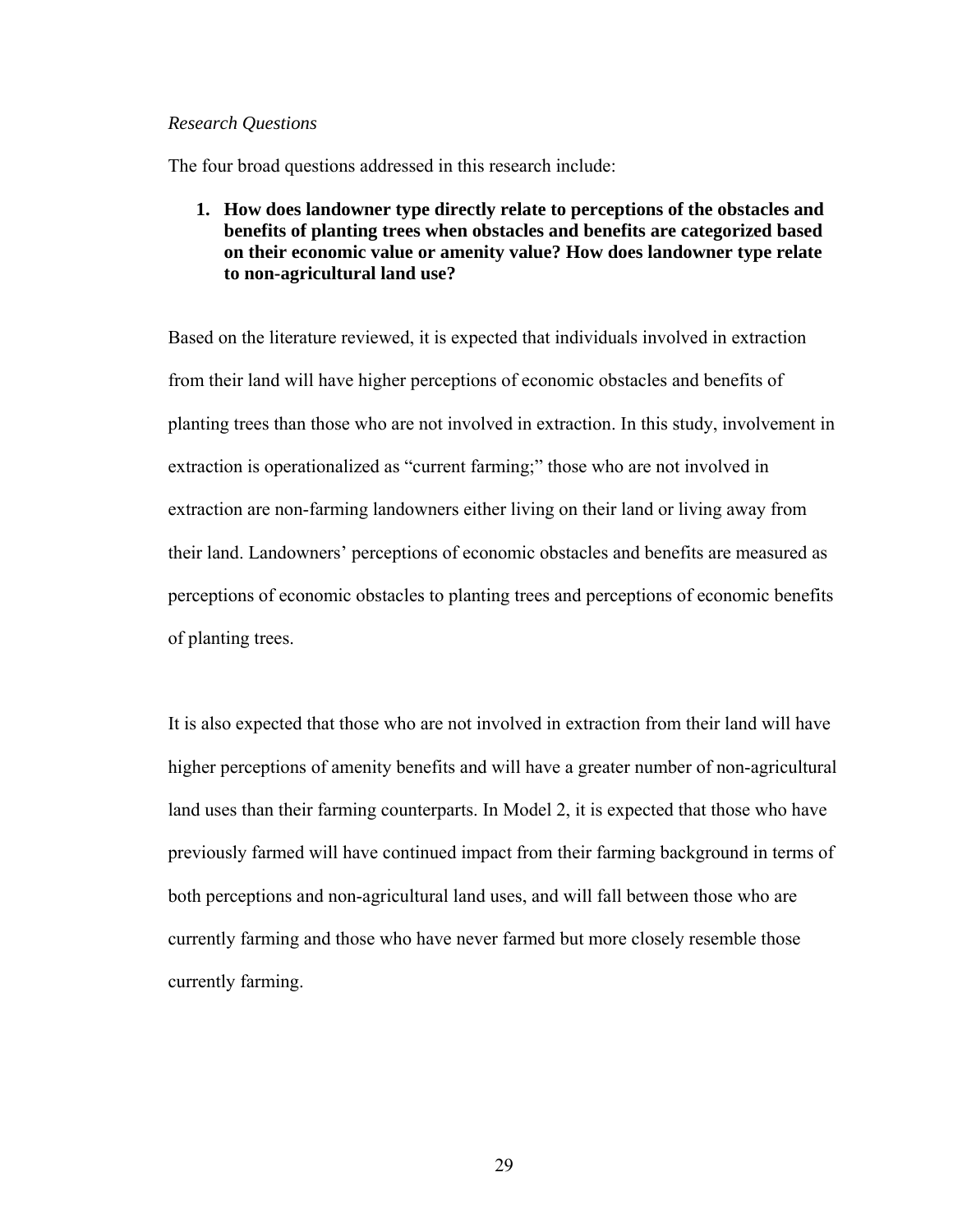**2. How does landowner type directly relate to knowledge and interest in agroforestry when agroforestry practices are divided into economicallyfocused and conservation-focused practices?** 

The direct relationship expected between landowner type and knowledge and interest in agroforestry practices are similar to the relationships between landowner type and perceptions and non-agricultural land uses outlined above in question one. It is expected that those who are currently farming will have more knowledge and interest in the economically-focused agroforestry practices, while those who are not farming will have more knowledge and interest in the conservation-focused agroforestry practices. Again, those who previously farmed (measured in Model 2) are expected to fall between those who are currently farming and those who have never farmed, but to be more closely aligned with those who are currently farming.

**3. How do perceptions of the obstacles and benefits of planting trees and nonagricultural land use directly relate to knowledge and interest in agroforestry when agroforestry practices are divided into economically-focused and conservation-focused practices?** 

It is expected that the perceptions of the economic obstacles to planting trees, the perceptions of the economic benefits of planting trees, the perceptions of the amenity benefits of planting trees and non-agricultural land uses will have significant, direct relationships with economically-focused agroforestry practices and conservation-focused agroforestry practices.

## **4. Do perceptions of the obstacles and benefits of planting trees and nonagricultural land use serve as mediating or intervening variables (i.e. have indirect effects)?**

The phenomenon of a variable or set of variables being tested as mediating or intervening variable(s) is intended to demonstrate the indirect effects of the original or independent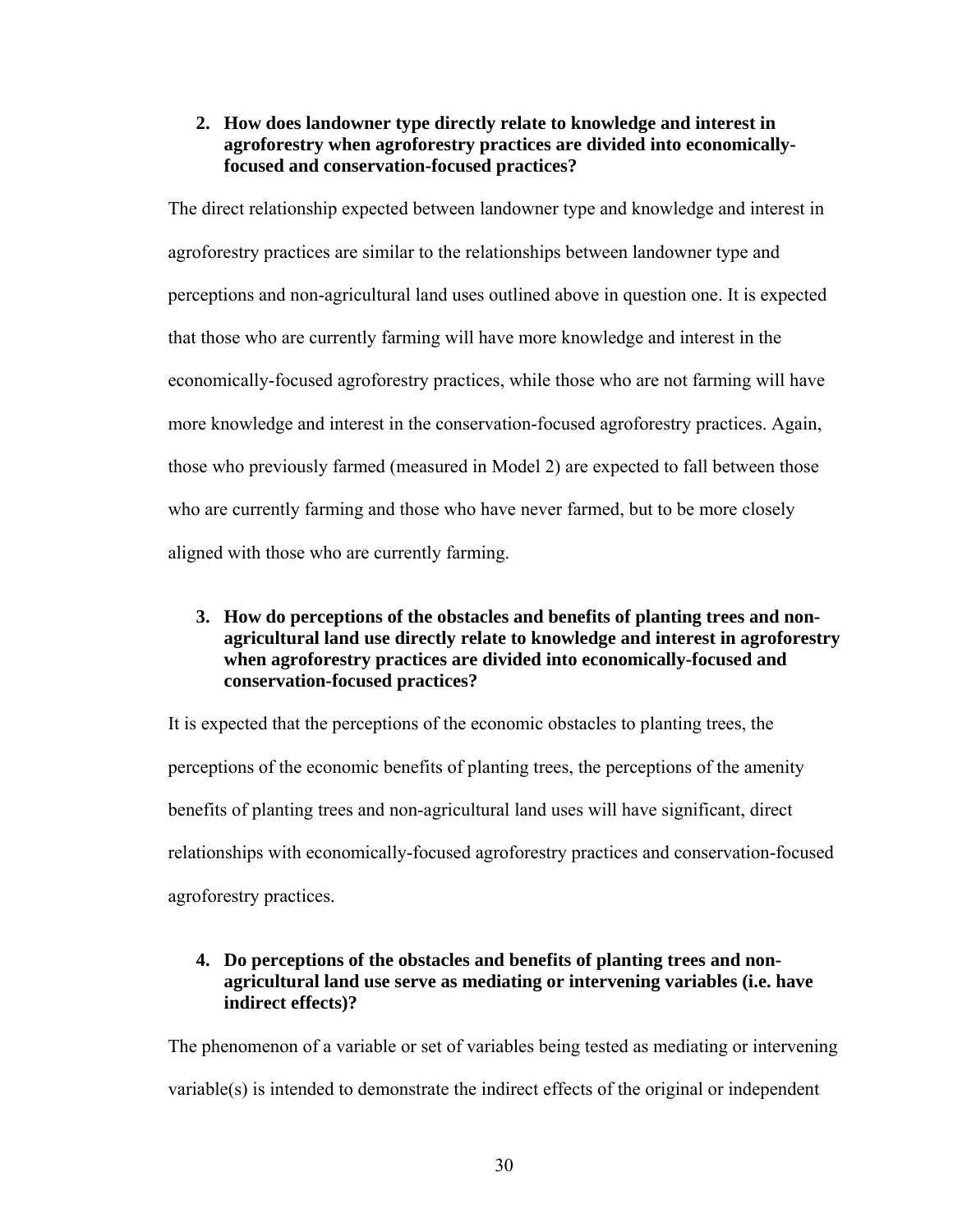variable (in this case landowner type) on the dependent variables of interest (in this case knowledge and interest in agroforestry). This analysis is commonly known as path or process analysis. It is expected that in this study perceptions of the obstacles and benefits of planting trees and non-agricultural land use will serve as mediating or intervening variables and account for indirect effects between landowner type and knowledge and interest in agroforestry practices.

## *Conceptual Framework*

This research explores the direct relationship between landowner type and knowledge and interest in agroforestry, as well as the relationship between landowner type and land use behaviors and perceptions as mediating variables on such knowledge and interest. (See the chart included below to see the conceptual framework in graphic form.) The conceptual framework includes landowner type as the independent variable; nonagricultural land use, perceptions of the economic obstacles to planting trees, perceptions of economic benefits to planting trees and perceptions of the amenity benefits of planting trees as mediating variables; and interest and knowledge of economically-focused and conservation-focused agroforestry practices as the four dependent variables.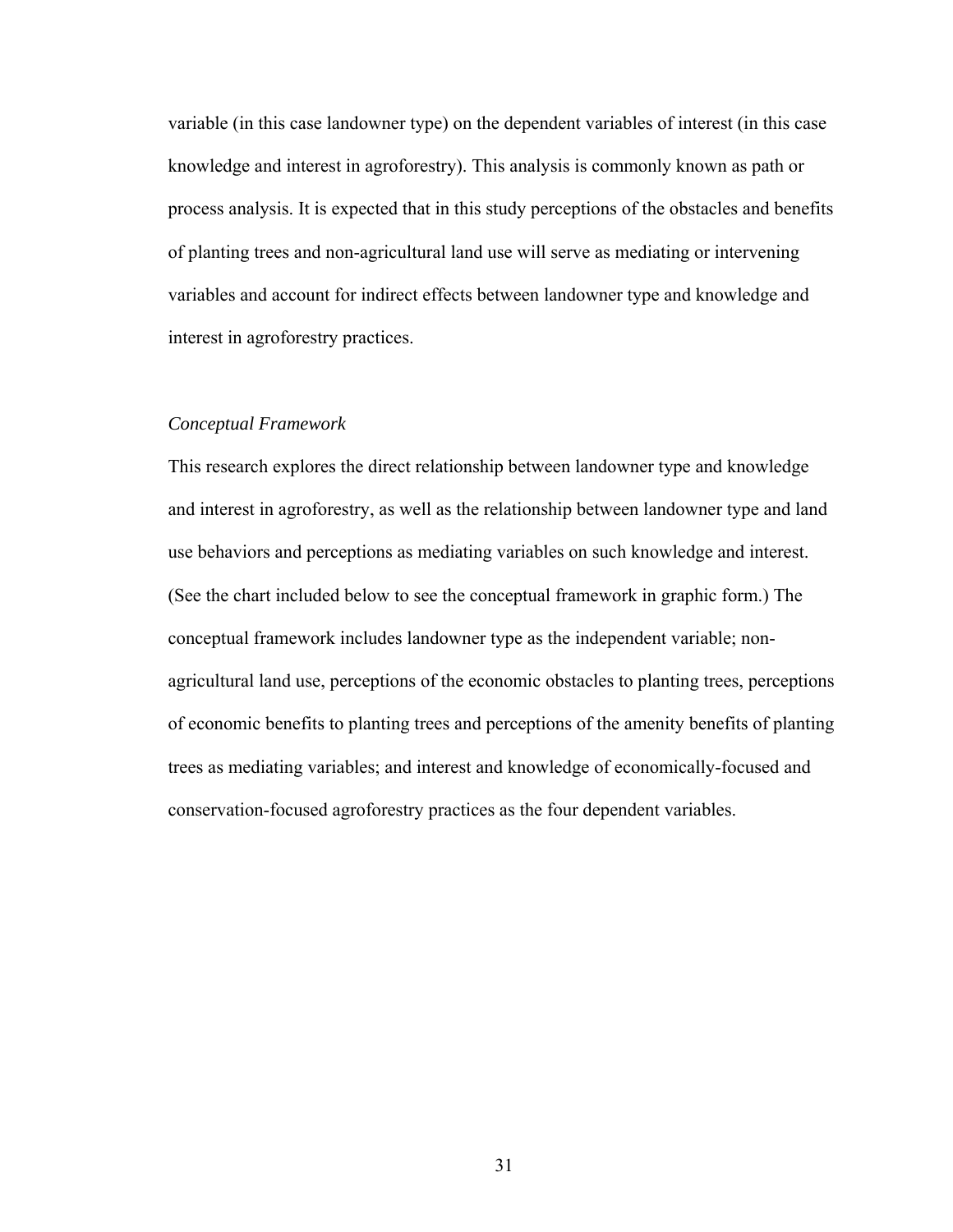



## *Two models of landowner types*

Two different models of landowner types are applied. Model 1 depicts landowner types based on self-identification by research participants, including the categories of current farmer, non-farming landowner living on their land and non-farming landowner living away from their land. This landowner typology is developed to show the impact of extractive or productive land uses on landowners' perceptions and non-agricultural land uses, as well as knowledge and interest in agroforestry. This model also considers whether living on land or living away from land that you own has an impact on those variables. Model 2 depicts landowner types based on their experience with agricultural production, in order see the relationship between current or former producer orientation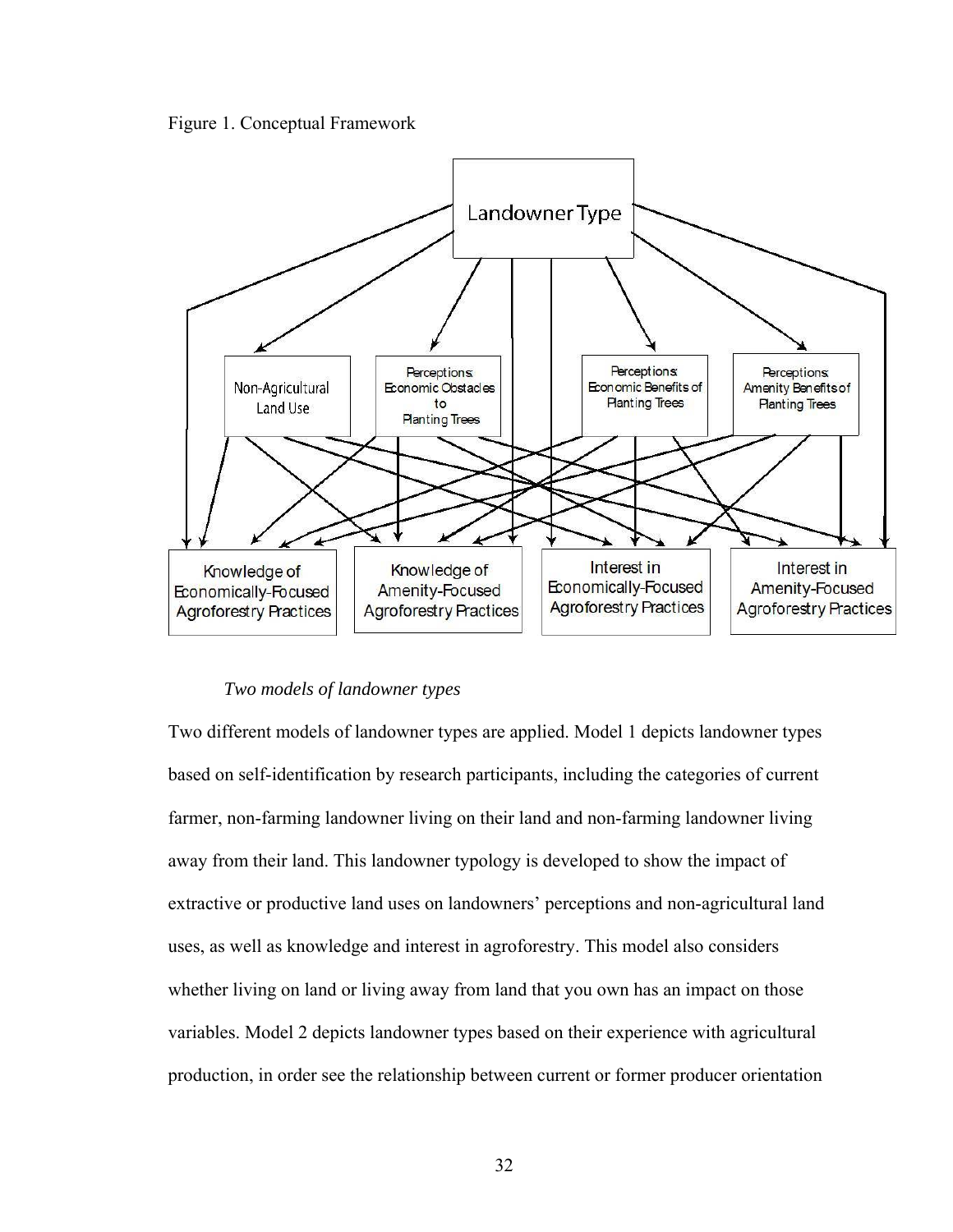and current land use behaviors, perceptions, knowledge and interest. Landowners in model two are also split into three groups: those who are currently farming, those who previously farmed and those who have never farmed.

#### *Limitations of the Study*

The population studied in this thesis is private landowners with 10 or more acres in four Missouri counties, and results from the study can only be generalized to this population. In addition, enumerators were used to increase the speed of data collection. This may have resulted in less consistent responses because of variations in interview administration.

## *Methods*

#### *Research Design*

The research in this thesis is primarily exploratory, and combines descriptive and correlational approaches as described in Ary, Jacobs and Razavieh (2002). Descriptive research "asks questions about the nature, incidence, or distribution of variables" (p. 558), while correlational research "attempts to determine the extent and the direction of the relationship between two or more variables" (p. 557). This thesis also utilizes the concept of mediating variables found in Kenny (2006).

The independent variable in this research is landowner type; mediating or intervening variables include non-agricultural land use and perceptions of the obstacles and benefits of planting trees; and the dependent variables are knowledge and interest in agroforestry.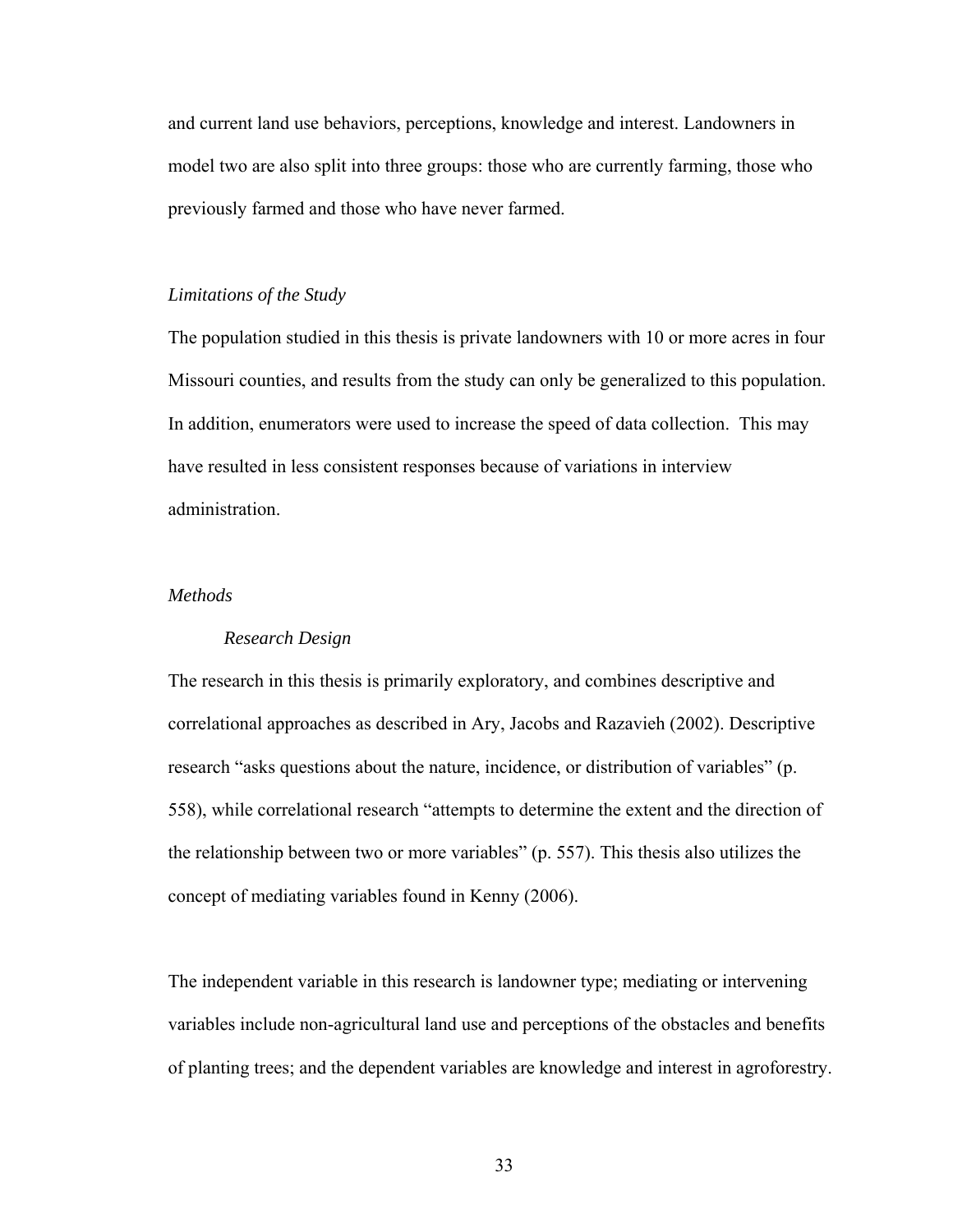Two models of landowner types are tested: Model 1 includes respondents' selfidentification as a farmer, a non-operator landowner living on their land or a non-operator landowner living away from their land; the categories in Model 2 are based on respondents' relationship with agriculture, including currently farming, previously farmed and never farmed.

Mediating variables are included that build on suggestions reported in Pattanayak et al. (2003) to measure preferences and perceptions directly, as well as on Lockeretz's (1990) suggestion to measure actual behavior of landowners. There are a total of four mediating variables studied, and they are treated as both independent and dependent variables in the regression analysis (see analysis reported below). The perceptions of the obstacles to planting trees included are economic in nature. The perceptions of the benefits of planting trees are divided into two separate variables to reflect both economic benefits and amenity benefits.

The dependent variables (knowledge and interest in agroforestry) are divided into practices which are primarily economic-focused (silvo-pasture and alley cropping) and those which are primarily conservation-focused (windbreaks and riparian buffers), in order to determine the relationships between landowner types and economic versus noneconomic practices. This results in a total of four dependent variables (knowledge and interest in economic-focused practices and knowledge and interest in conservationfocused practices). Forest farming was excluded from the analysis based on the results of previous studies which aligned this practice closely with the lifestyle attitudinal category.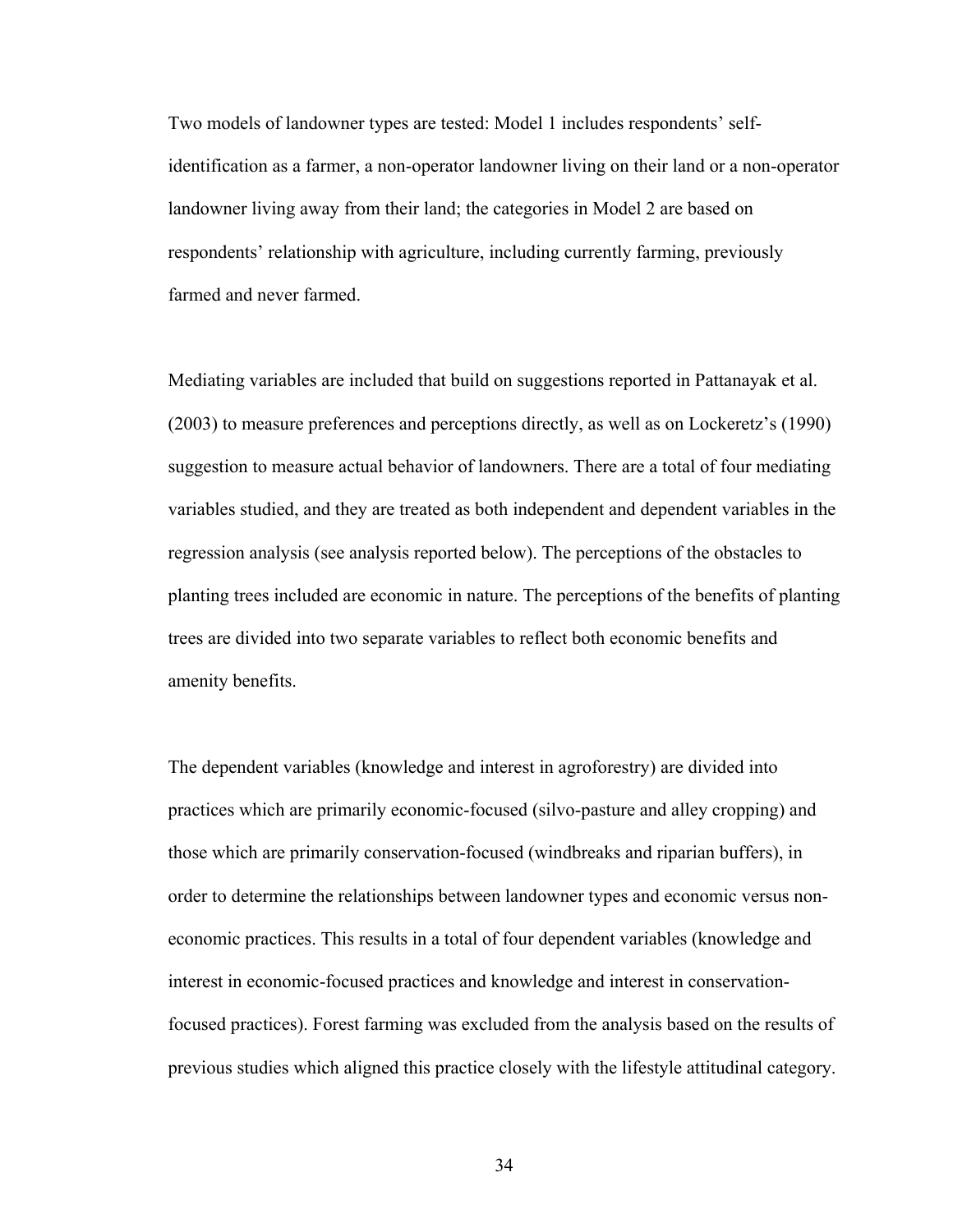The lifestyle attitudinal category includes farmers concerned with preserving rural and agricultural way of life, who farm part-time and maintain off-farm employment. This thesis combines part-time and full-time farmers into one category (Valdivia and Poulos, 2005; Flower, 2004).

## *Data Collection*

Sampling for this study combined purposive and probabilistic sampling methods. Purposive sampling methods were used to select two regions of Missouri for their proximity to University of Missouri Research Farms that include active University of Missouri Center for Agroforestry research projects, increasing the likelihood that area landowners had been exposed to agroforestry practices. The regions chosen were mid-Missouri, home to the Horticulture and Agroforestry Research Center (HARC) in New Franklin, Howard County; and the Northeast Ozarks, including the Wurdack Research Center in Cook Station, Crawford County. Two counties within each region were chosen for the study. One county in each region (Howard and Crawford) included the agroforestry research center and was primarily rural in nature. The second county in each region was chosen because it is contiguous with the selected rural county and it includes an urban center. In mid-Missouri, Boone County was chosen because it includes the city of Columbia; in the Northeast Ozarks, Phelps County was chosen because it includes the city of Rolla. According to 2005 tax assessor records in each of the counties, the total number of landowners with more than 10 acres (excluding public agencies, development companies and non-farm commercial properties) included 6,272 landowners in Boone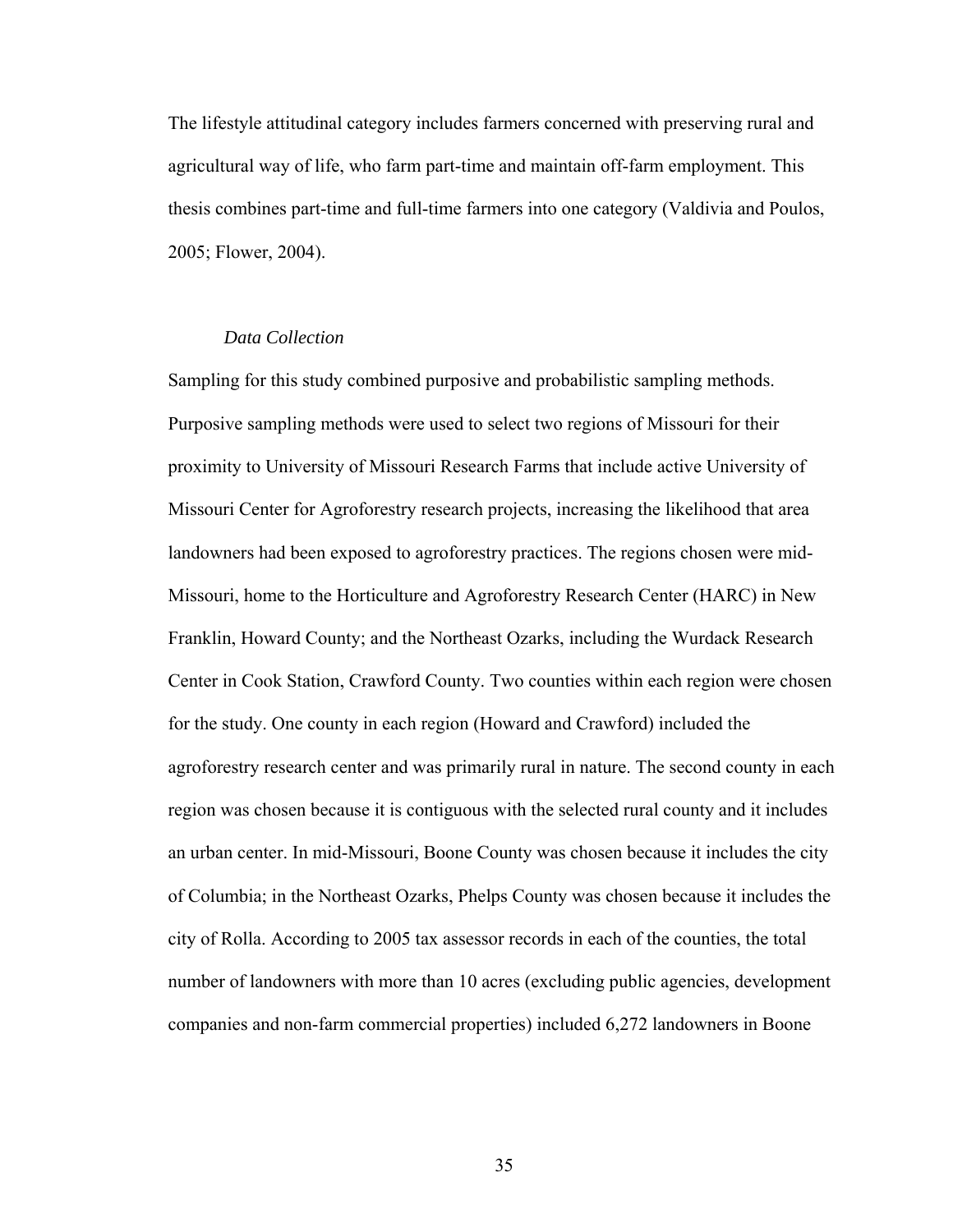County; 1,592 in Howard County; 3,892 in Crawford County; and 1,675 in Phelps County.

Probabilistic sampling methods were used to select subjects for the study. A sampling frame of all landowners with 10 or more acres of land in each of the four counties was secured from each county's tax assessor's office, following the example laid out by Koontz (2001). Duplicate names and commercial or non-private landowners (i.e. government agencies, churches, development companies, non-farm businesses, etc.) were purged from the list. The remaining landowners were sorted by alphabetical order and assigned a number. A random sample of 6100 numbers with replacement (4000 for the mid-Missouri region and 2100 for the Northeast Ozarks region) were drawn from [www.random.org/nform.html](http://www.randon.org/nform.html), and the list was purged of duplicate numbers. Respondents were selected in order from the numbers drawn until 360 interviews were successfully completed. The overall response rate (i.e. successful interviews completed) was 25.95%, including a 24.3% response rate for Crawford County, 35% response rate for Phelps County, 26.9% response rate for Howard County and 23.6% response rate for Boone County. The overall refusal rate (i.e. landowner was contacted and refused participation) was 25.75%, including a 20.4% refusal rate in Crawford County, 19.4% in Phelps, 33.6% in Howard and 30.3% in Boone. The remaining 48.3% of names drawn fell into the following categories: no phone (19.15%), no answer (15.45%), repeated random number  $(7.0\%)$ , wrong number  $(2.75\%)$ , enumerator quit  $(1.55\%)$ , mistake  $(0.45\%)$ , development company (.65%), and deceased (.30%). See Table 1 below for detailed information on response rate, compiled and reported in Arbuckle and Dorr (2006).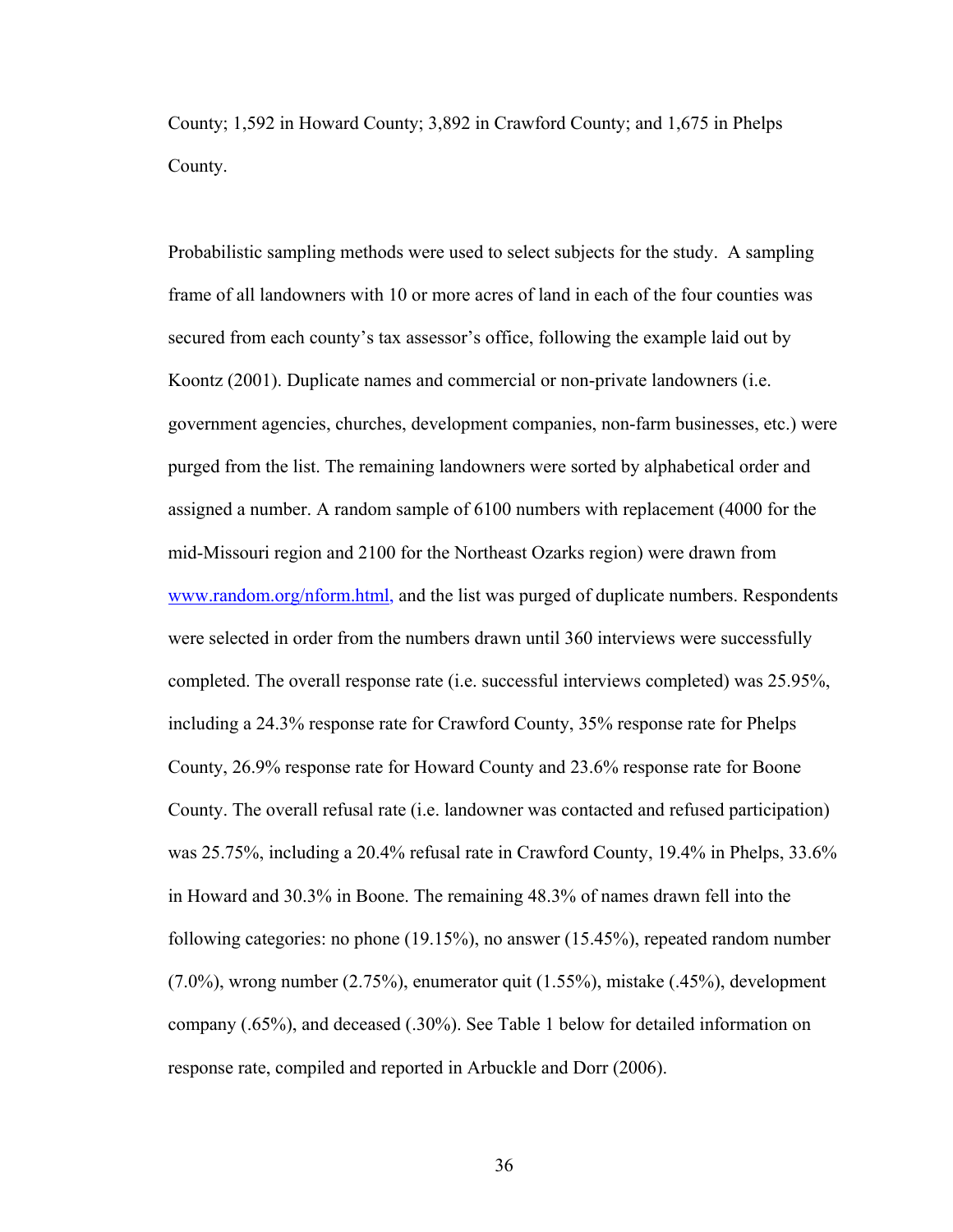## Table 1. Response Rate

| Category      |               | Crawford         | Phelps           | Total          | Howard            | Boone            | Total            |
|---------------|---------------|------------------|------------------|----------------|-------------------|------------------|------------------|
| Interview     | $\#$          | 113              | 63               | 176            | 60                | 124              | 184              |
| Completed     | $\frac{0}{0}$ | 24.3             | 35               | 27.3           | 26.9              | 23.6             | 24.6             |
| No Phone      | $\#$          | 107              | 48               | 155            | 31                | 76               | 107              |
|               | $\frac{0}{0}$ | 23               | 26.7             | 24             | 13.9              | 14.5             | 14.3             |
| No Answer     | $\#$          | 73               | 23               | 96             | 27                | 93               | 120              |
|               | $\frac{0}{0}$ | 15.7             | 12.8             | 14.9           | 12                | 17.7             | 16               |
| Refused       | $\#$          | 95               | 35               | 130            | 75                | 159              | 234              |
| Participation | $\frac{0}{0}$ | 20.4             | 19.4             | 20.2           | 33.6              | 30.3             | 31.3             |
| Repeated      | $\#$          | 33               | 7                | 40             | 18                | 40               | 58               |
| Random #      | $\frac{0}{0}$ | 7.1              | 3.9              | 6.2            | 8                 | 7.6              | 7.8              |
| Wrong         | $\#$          | 9                | $\theta$         | 9              | $\overline{7}$    | 24               | 31               |
| Number        | $\frac{0}{0}$ | 1.9              | $\overline{0}$   | 1.4            | 3.1               | 4.5              | 4.1              |
| Moved         | $\#$          | 12               | $\overline{0}$   | 12             | $\overline{2}$    | $\boldsymbol{0}$ | $\overline{2}$   |
|               | $\frac{0}{0}$ | 2.6              | $\overline{0}$   | 1.9            | $\boldsymbol{.8}$ | $\boldsymbol{0}$ | .3               |
| Enumerator    | $\#$          | 18               | $\overline{2}$   | 20             | $\theta$          | $\boldsymbol{0}$ | $\boldsymbol{0}$ |
| Quit          | $\frac{0}{0}$ | 3.9              | 1.1              | 3.1            | $\boldsymbol{0}$  | $\boldsymbol{0}$ | $\boldsymbol{0}$ |
| Mistake       | $\#$          | $\overline{2}$   | 1                | 3              | 3                 | $\boldsymbol{0}$ | 3                |
|               | $\frac{0}{0}$ | $.4\,$           | .6               | .5             | 1.3               | $\boldsymbol{0}$ | $\overline{A}$   |
| Development   | $\#$          | $\overline{0}$   | 1                | $\mathbf{1}$   | $\boldsymbol{0}$  | 8                | 8                |
| Company       | $\frac{0}{0}$ | $\boldsymbol{0}$ | .6               | $\cdot$        | $\boldsymbol{0}$  | 1.5              | 1.1              |
| Deceased      | $\#$          | 3                | $\boldsymbol{0}$ | $\overline{3}$ | $\overline{0}$    | $\mathbf{1}$     | 1                |
|               | $\frac{0}{0}$ | .6               | $\overline{0}$   | $.5\,$         | $\theta$          | $\overline{1}$   | $\cdot$          |
| Totals        | $\#$          | 465              | 180              | 645            | 223               | 525              | 748              |
|               | $\frac{0}{0}$ | 100              | 100              | 100            | 100               | 100              | 100              |

Enumerators (i.e. interviewers) were used to gather data through face-to-face interviews with respondents. The interviews strictly adhered to the questionnaire developed. Enumerators were hired from the local area to benefit from their local knowledge and to decrease travel costs. Enumerators were compensated \$50 per completed questionnaire; each interview was approximately one hour in length. Enumerators received a day-long training session conducted by personnel from University of Missouri Center for Agroforestry, and faculty and graduate students in agricultural economics and rural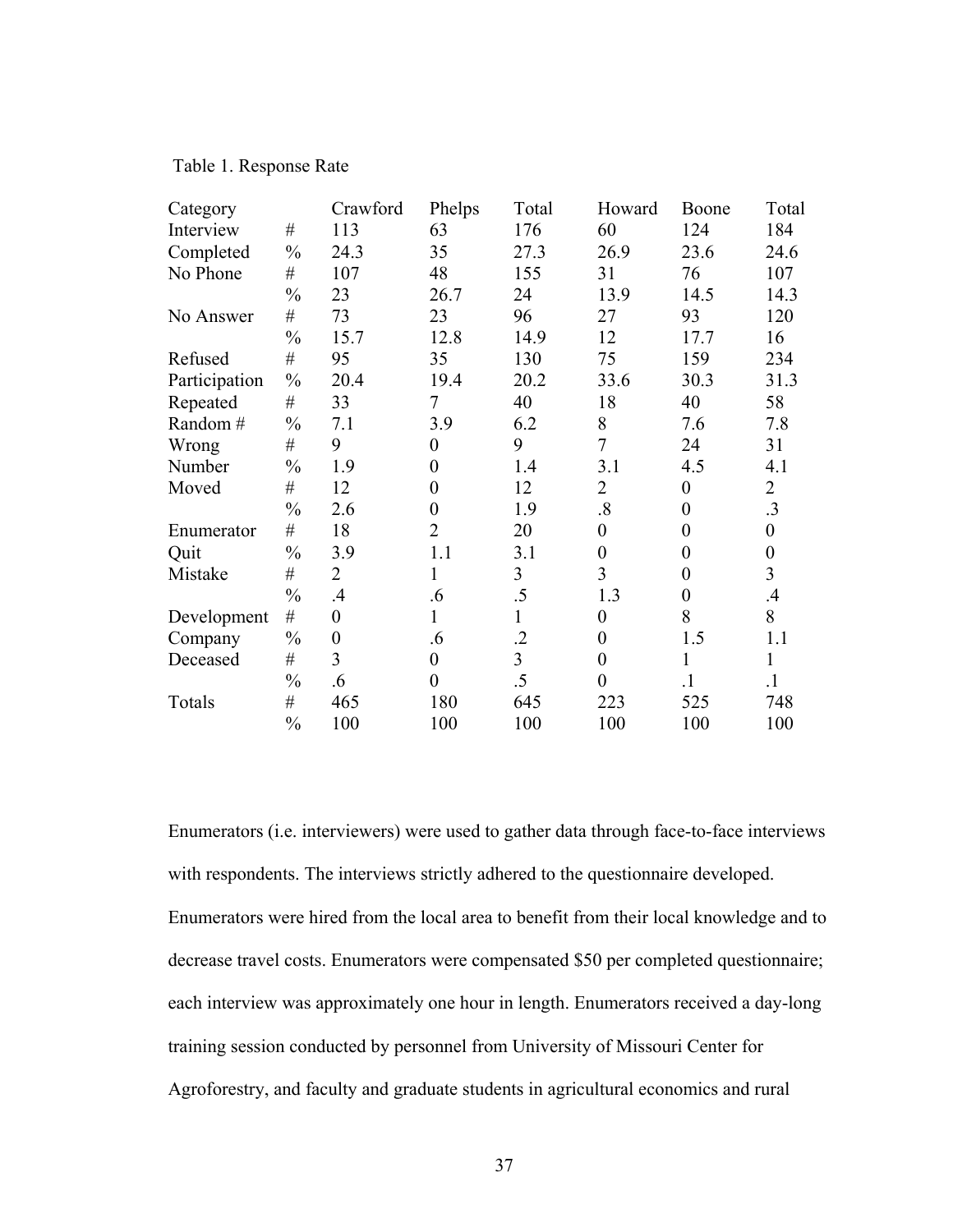sociology. The training covered basic information on agroforestry, orientation to the questionnaire and the sample, tips on securing a good response rate, and hands-on practice with the questionnaire. Enumerators were responsible for contacting and arranging interviews with their assigned interviewees and accommodating respon dents by meeting them in a convenient location for the interview. Enumerators were instructe d to call each potential respondent five times, on varying days and times of the day, before determining that the potential respondent was not reachable. Enumerators were monitored as they returned completed interview schedules to ensure quality contro l.

## *Instrumentation*

To ensure the validity of the instrument used for this research a team of agricultural economists and rural sociologists at the University of Missouri developed the questionnaire with input from foresters and other scientists involved in agroforestry research. It is based on two questionnaires originally used to gather data for a study in Southeast Missouri conducted in 1999: one of the original questionnaires was used with questionnaire for this study targeted both non-operator landowners and farmers. It non-operator landowners; the other questionnaire was used with farmers. The includes additional questions on organizational membership, and reflects changes in government programs since 1999. To determine reliability, the instrument was field tested with three types of landowners in central Missouri: row-crop farmers, livestock producers and non-operator landowners.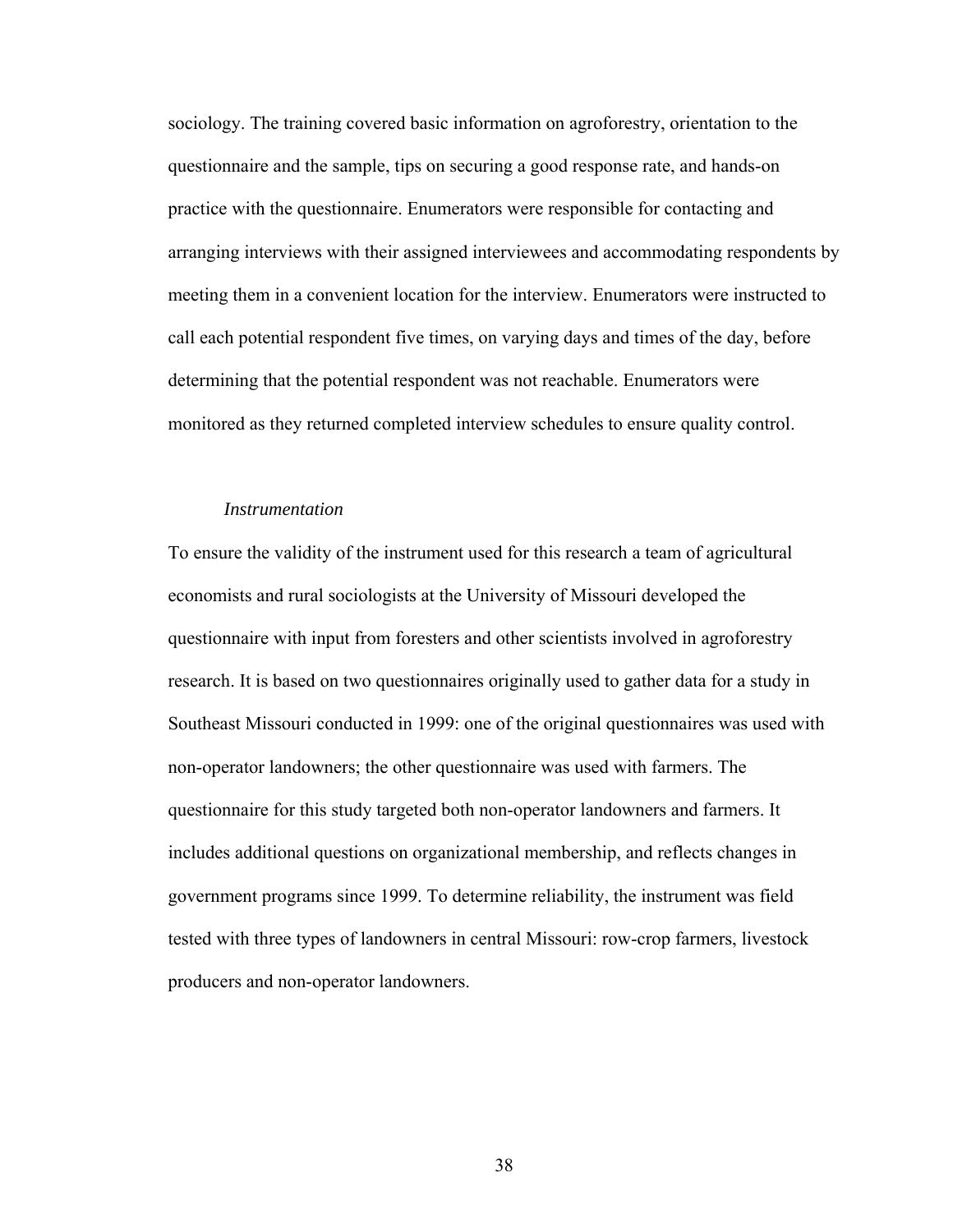## *Variables*

Landowner type in Model 1 is determined by the respondents' self-identification as a part-time farmer, full-time farmer, non-operator landowner living on their land, or nonoperator landowner living away from their land. The categories of part-time farmer and full-time farmer were combined so the category had an adequate number of responses to run analyses. Respondents were also asked if they ever farmed land that they owned and, the number of years they farmed as an adult. Information from these questions was used to construct the second model of landowner types, with categories currently farming, previously farmed and never farmed as an adult.

other wild edibles (Question #39). These responses were developed into an index variable (NONAGUSE) with a scale from 0-8, as reported in Table 2 below. Respondents were asked a series of yes/no questions about their non-agricultural land use, including walking/hiking, wildlife/nature viewing, hunting, fishing, camping, using off-road recreational vehicles, horseback riding, and gathering mushrooms, berries or

Perceived obstacles to planting trees (Question #54) were measured by respondents on a five-point scale, from "1" (no influence on respondent interest in planting trees) to "5" Respondents were also asked about their perceptions of planting trees, including both obstacles to planting trees and benefits of planting trees. The perception variables were measured with a Likert scale and developed into the index variables reported below. (very large influence on interest in planting trees). The perceived obstacles included in the analysis are economic in nature and are developed into an index variable (PER: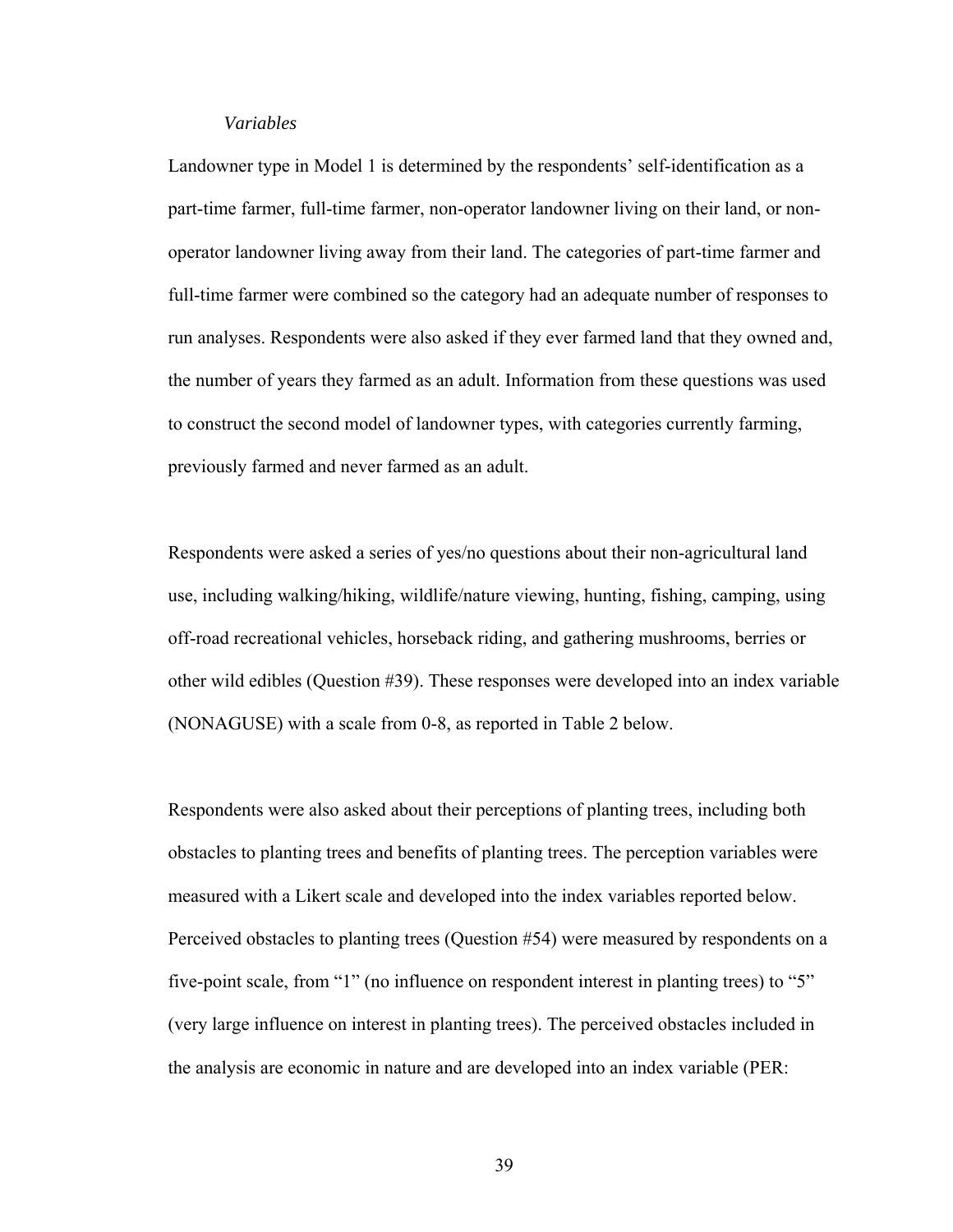OBST) with a scale from 5-25. For the descriptive analysis, perceptions of obstacles t o planting trees were divided into three categories: cases who responded between 5-11 on the scale were counted as perceiving low influence of economic obstacles; those responding between 12-18 were counted as medium influence; and those between 19-25 were counted as high influence. The index includes measurements of negative effect s on crops, inadequate market prices for timber, costs of establishing and managing trees, inconvenience for running farm equipment and the long time required for making a profi t from trees.

Perceived benefits of planting trees (Question #53) were measured by respondents on a four-point scale from "1" (unimportant) to "4" (very important). Perceptions of the benefits of planting trees are divided into two variables in this analysis, including perceptions o f economic benefits of planting trees (PER: ECON) and perceptions of the menity benefits of planting trees (PER: AMNTY). Economic benefits include economic a beauty, and water quality. The scales for each perception of benefits question is from 3benefits, erosion control and tax benefits; amenity benefits include wildlife, scenic 12. The corresponding values for the descriptive analysis are also the same for both perceptions of benefits questions, with 3-6 considered low importance, 7-9 considered medium importance and 10-12 considered high importance.

Table 2. Index Variables: Non-Agricultural Land Use and Perceptions of Planting Trees

| <b>Variable</b>                  | <b>Survey Question</b>                                                                                 |
|----------------------------------|--------------------------------------------------------------------------------------------------------|
| <b>Name</b>                      |                                                                                                        |
| <b>NONAGUSE</b><br>$(Scale 0-8)$ | Does anybody do the following on your land on a regular basis $(1 = yes; 0 = no)$ ?<br>-Walking/hiking |
|                                  | -Wildlife/nature viewing                                                                               |
|                                  | -Fishing                                                                                               |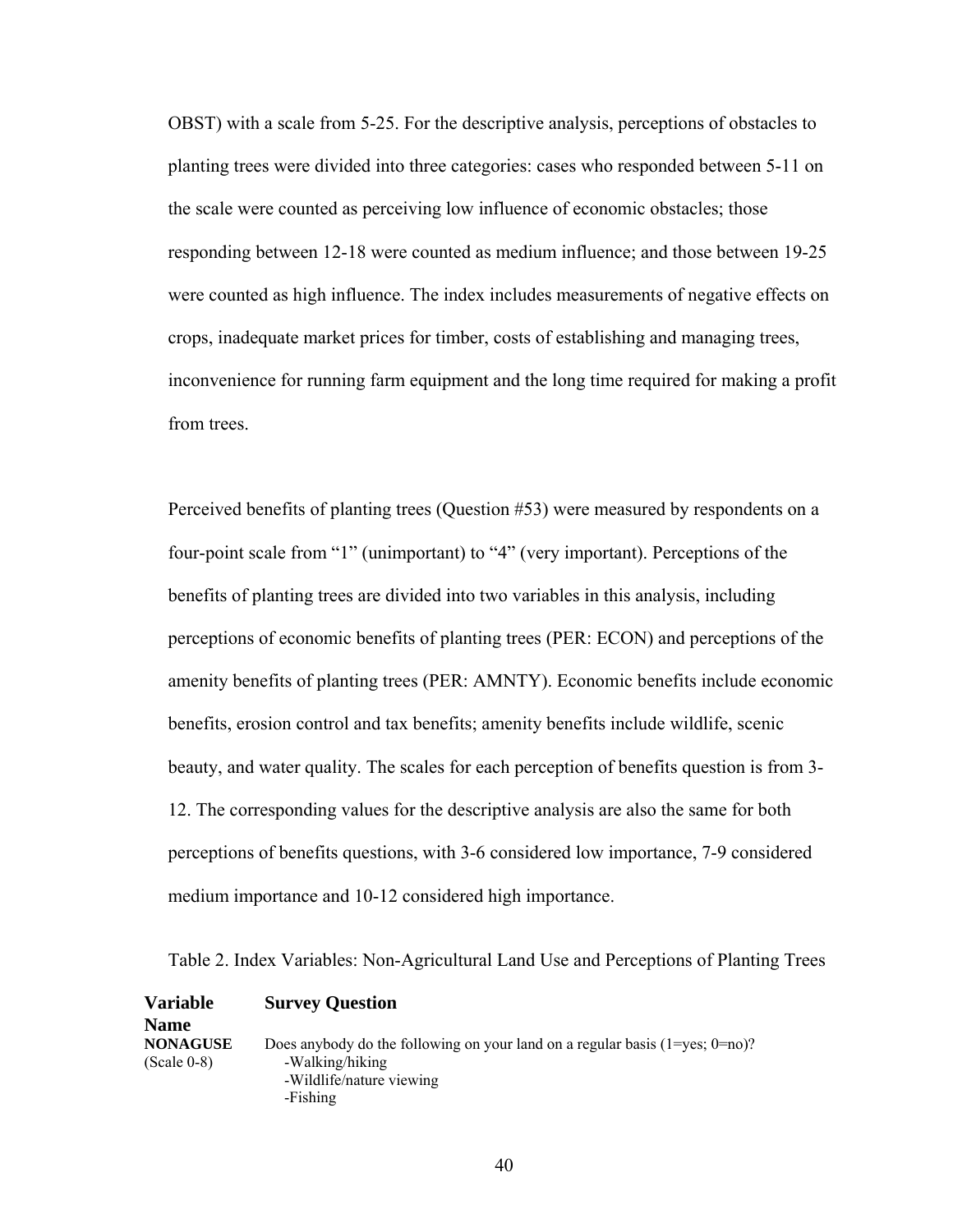| -Operating off-road recreational vehicles<br>-Horseback riding<br>-Gathering mushrooms, berries or other wild edibles<br>-Hunting<br>The following is a list of potential obstacles to planting trees. Please indicate how much<br>influence each of the factors would have in reducing your interest in planting trees (1=no)<br>influence; 5=very large influence).<br>-Negative effects on crops (e.g. weeds, pests, shade, nutrient loss)<br>-Inadequate market prices for timber<br>-Costs of establishing and managing trees<br>-Trees are an obstacle for farm equipment<br>-Takes too long to make a profit<br><b>PER: ECON</b><br>If you were to consider planting trees on your property, please indicate how important each of<br>the following potential benefits would be to you $(1)$ =unimportant; $4$ =very important).<br>-Economic benefits<br>$(Scale 3-12)$<br>-Erosion control<br>-Tax benefits<br>PER: AMNTY<br>If you were to consider planting trees on your property, please indicate how important each of<br>the following potential benefits would be to you $(1)$ =unimportant; $4$ =very important).<br>-Wildlife<br>$(Scale 3-12)$<br>-Scenic beauty<br>-Protect water quality |                  | -Camping |
|---------------------------------------------------------------------------------------------------------------------------------------------------------------------------------------------------------------------------------------------------------------------------------------------------------------------------------------------------------------------------------------------------------------------------------------------------------------------------------------------------------------------------------------------------------------------------------------------------------------------------------------------------------------------------------------------------------------------------------------------------------------------------------------------------------------------------------------------------------------------------------------------------------------------------------------------------------------------------------------------------------------------------------------------------------------------------------------------------------------------------------------------------------------------------------------------------------------|------------------|----------|
|                                                                                                                                                                                                                                                                                                                                                                                                                                                                                                                                                                                                                                                                                                                                                                                                                                                                                                                                                                                                                                                                                                                                                                                                               |                  |          |
|                                                                                                                                                                                                                                                                                                                                                                                                                                                                                                                                                                                                                                                                                                                                                                                                                                                                                                                                                                                                                                                                                                                                                                                                               |                  |          |
|                                                                                                                                                                                                                                                                                                                                                                                                                                                                                                                                                                                                                                                                                                                                                                                                                                                                                                                                                                                                                                                                                                                                                                                                               |                  |          |
|                                                                                                                                                                                                                                                                                                                                                                                                                                                                                                                                                                                                                                                                                                                                                                                                                                                                                                                                                                                                                                                                                                                                                                                                               |                  |          |
|                                                                                                                                                                                                                                                                                                                                                                                                                                                                                                                                                                                                                                                                                                                                                                                                                                                                                                                                                                                                                                                                                                                                                                                                               | <b>PER: OBST</b> |          |
|                                                                                                                                                                                                                                                                                                                                                                                                                                                                                                                                                                                                                                                                                                                                                                                                                                                                                                                                                                                                                                                                                                                                                                                                               |                  |          |
|                                                                                                                                                                                                                                                                                                                                                                                                                                                                                                                                                                                                                                                                                                                                                                                                                                                                                                                                                                                                                                                                                                                                                                                                               |                  |          |
|                                                                                                                                                                                                                                                                                                                                                                                                                                                                                                                                                                                                                                                                                                                                                                                                                                                                                                                                                                                                                                                                                                                                                                                                               | $(Scale 5-25)$   |          |
|                                                                                                                                                                                                                                                                                                                                                                                                                                                                                                                                                                                                                                                                                                                                                                                                                                                                                                                                                                                                                                                                                                                                                                                                               |                  |          |
|                                                                                                                                                                                                                                                                                                                                                                                                                                                                                                                                                                                                                                                                                                                                                                                                                                                                                                                                                                                                                                                                                                                                                                                                               |                  |          |
|                                                                                                                                                                                                                                                                                                                                                                                                                                                                                                                                                                                                                                                                                                                                                                                                                                                                                                                                                                                                                                                                                                                                                                                                               |                  |          |
|                                                                                                                                                                                                                                                                                                                                                                                                                                                                                                                                                                                                                                                                                                                                                                                                                                                                                                                                                                                                                                                                                                                                                                                                               |                  |          |
|                                                                                                                                                                                                                                                                                                                                                                                                                                                                                                                                                                                                                                                                                                                                                                                                                                                                                                                                                                                                                                                                                                                                                                                                               |                  |          |
|                                                                                                                                                                                                                                                                                                                                                                                                                                                                                                                                                                                                                                                                                                                                                                                                                                                                                                                                                                                                                                                                                                                                                                                                               |                  |          |
|                                                                                                                                                                                                                                                                                                                                                                                                                                                                                                                                                                                                                                                                                                                                                                                                                                                                                                                                                                                                                                                                                                                                                                                                               |                  |          |
|                                                                                                                                                                                                                                                                                                                                                                                                                                                                                                                                                                                                                                                                                                                                                                                                                                                                                                                                                                                                                                                                                                                                                                                                               |                  |          |
|                                                                                                                                                                                                                                                                                                                                                                                                                                                                                                                                                                                                                                                                                                                                                                                                                                                                                                                                                                                                                                                                                                                                                                                                               |                  |          |
|                                                                                                                                                                                                                                                                                                                                                                                                                                                                                                                                                                                                                                                                                                                                                                                                                                                                                                                                                                                                                                                                                                                                                                                                               |                  |          |
|                                                                                                                                                                                                                                                                                                                                                                                                                                                                                                                                                                                                                                                                                                                                                                                                                                                                                                                                                                                                                                                                                                                                                                                                               |                  |          |
|                                                                                                                                                                                                                                                                                                                                                                                                                                                                                                                                                                                                                                                                                                                                                                                                                                                                                                                                                                                                                                                                                                                                                                                                               |                  |          |
|                                                                                                                                                                                                                                                                                                                                                                                                                                                                                                                                                                                                                                                                                                                                                                                                                                                                                                                                                                                                                                                                                                                                                                                                               |                  |          |
|                                                                                                                                                                                                                                                                                                                                                                                                                                                                                                                                                                                                                                                                                                                                                                                                                                                                                                                                                                                                                                                                                                                                                                                                               |                  |          |

Respondents were also asked to rank their interest and knowledge in six agroforestry practices during the interview process (see questions 50 and 51 in the attached questionnaire). Interest was measured on a 4 point Likert scale (1=uninterested; 4=very interested); knowledge was measured on a 5 point Likert scale (1=very low; 5=very high). Responses to questions on four of the practices are used in this study. Alley cropping and silvopasture are grouped together to represent agroforestry practices primarily focused on economic factors (INT: ECON; KNOW: ECON) because they have stronger income potential and are associated with agricultural production. Riparian buffers and windbreaks are grouped as conservation practices (INT: CONSRV; KNOW: CONSRV) due to their emphasis on conservation and ecological benefits, their association with environmental protection and restoration, and their lower likelihood of resulting in direct economic benefit. Both interest variables are measured on a scale from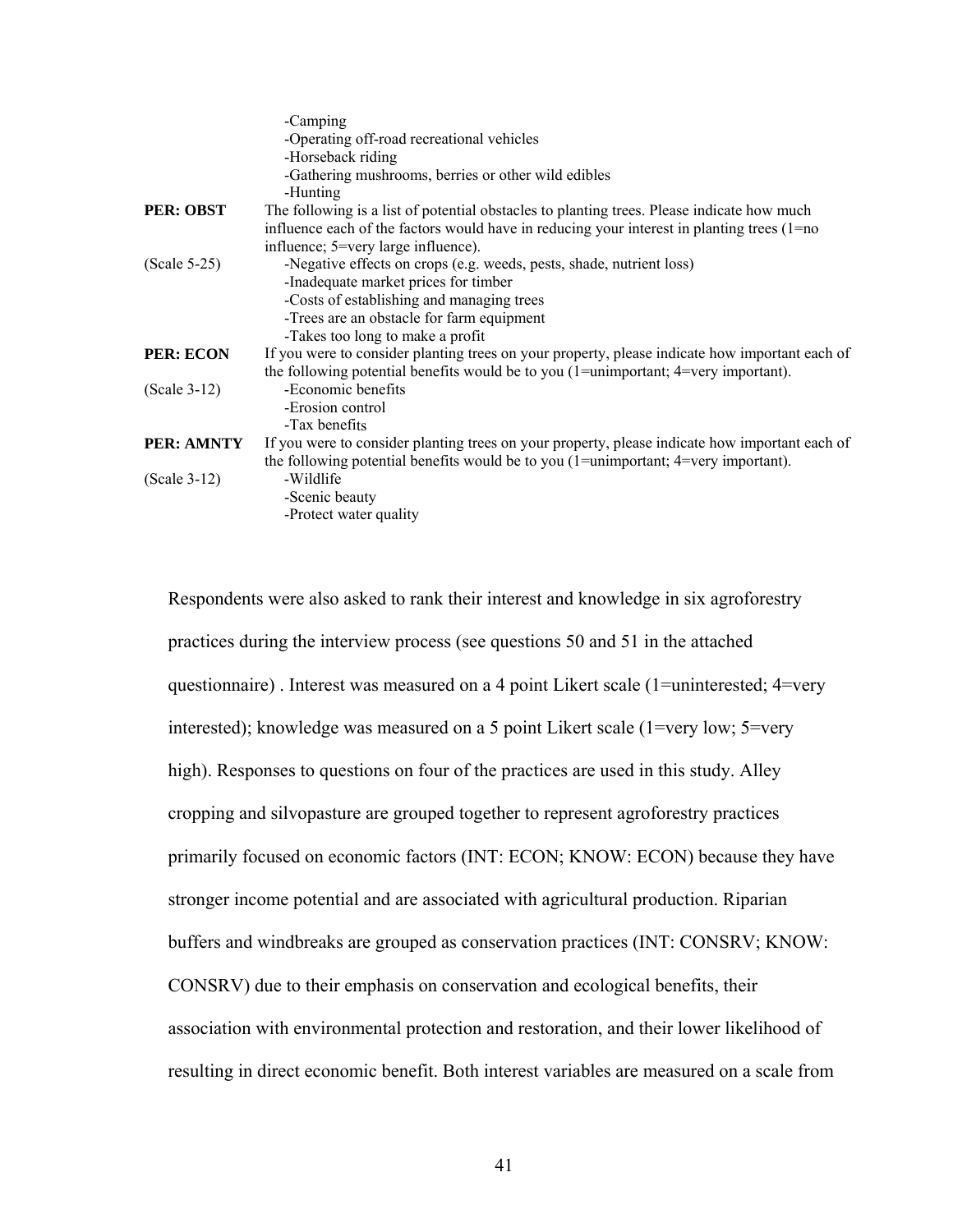2-8, with responses of "2" considered as no interest in the descriptive data on practices and "3-8" considered "yes" (some or greater interest) in the descriptive data. Bo th knowledge variables are measured on a scale from 2-10, with responses of "2-5" considered as low knowledge of agroforestry practices and "6-10" considered high knowledge in the descriptive data.

## *Data Analysis*

Three methods of data analysis are enlisted to explore the relationships between landowner types, land use, perceptions, knowledge and interest. The Chi-Square Test of Independence is utilized to determine differences between landowner types in terms of age, gender, marital status, education, number of acres owned, non-agricultural land uses , number of years land has been in the family, likelihood of passing land on, gross revenue from agricultural products and percent of gross income that comes from farming. Chi-Squares are also used to determine if there are differences between landowner types on non-agricultural land use, perceptions of the economic obstacles to planting trees, perceptions of the economic benefits of planting trees, perceptions of the amenity benefits of planting trees, interest an d knowledge in economically-focused agroforestry practices and interest and knowledge in conservation-focused agroforestry practices. Bivariate analysis is used to determine correlation between many of these variables. Both Chi-Square and bivariate analyses are based on the methods described in Ari et al. (2002).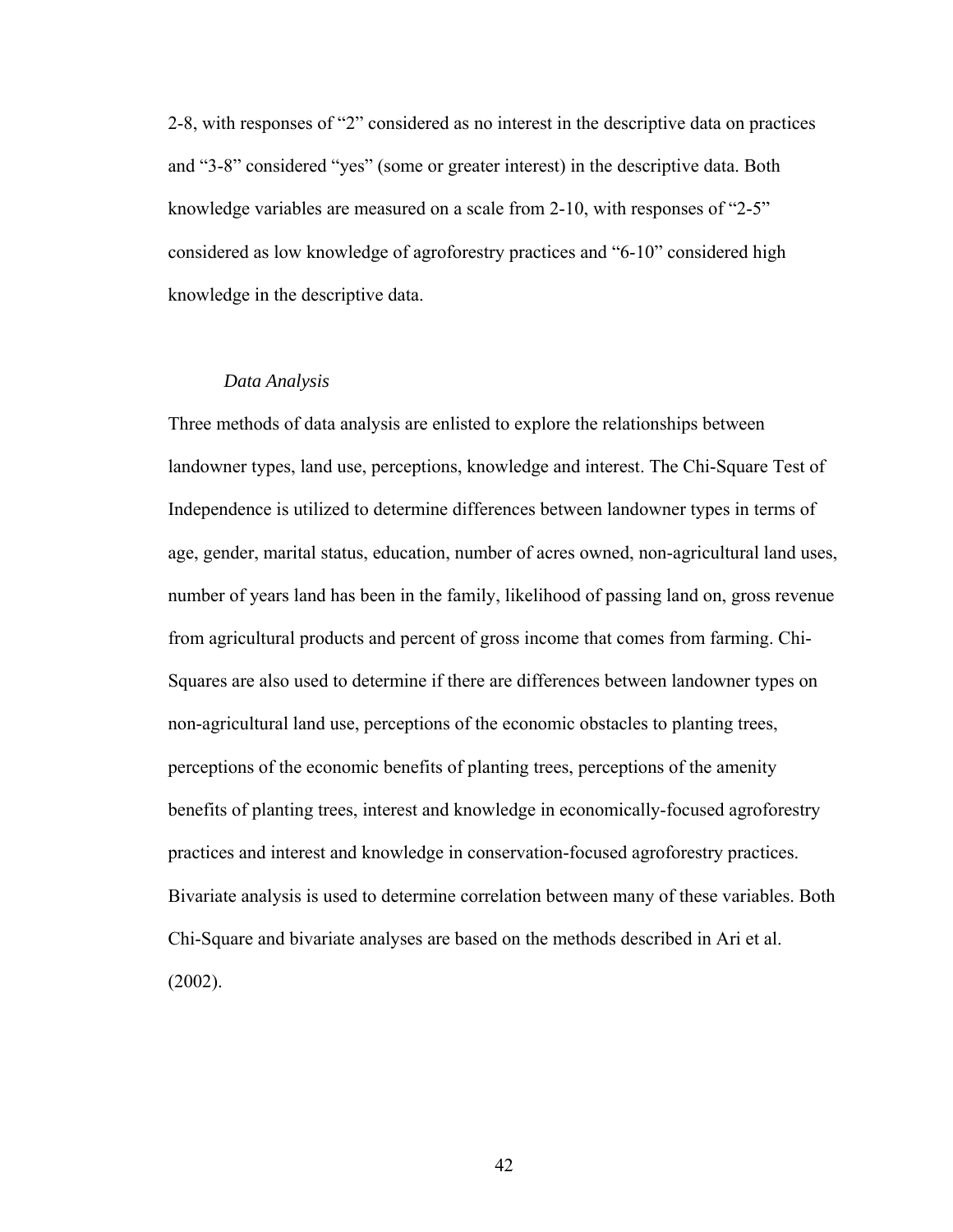Finally, mediation analysis is used to explore direct and indirect relationships between the independent variable and the dependent variables to give a more complete picture o f how one affects the other, and how mediating (or intervening) variables may play a role (Kenny 2006, Alwin and Hauser 1975). In this study, mediation analysis is used to explore direct and indirect relationships between the independent variable landown er type and the dependent variables knowledge and interest of economically-focused agroforestr y practices as well as knowledge and interest of conservation-focused agroforestry practices. Mediating variables included in the analysis include non-agricultural land use, perceptions of the economic obstacles to planting trees, perceptions of the economi c benefits o f planting trees and perceptions of the amenity benefits of planting trees. To determine the total effect, each mediating variable is placed in a regression equation utilizes each respondent's self-identified category (farmer, landowner living on the land along with the independent variable (landowner type), with knowledge and interest in economically-focused agroforestry practices and conservation-focused agroforestry practices as the dependent variables. Two models of landowner types were used: the first but not farming the land, or landowner living away from the land and not farming the land; the second distinguishes among those who are currently farming, those who previously farmed and those who have never farmed.

two cases (17.2%) with missing data were removed, leaving a total number of 298 cases The original data set included 360 cases. However, in order to complete the analysis detailed above, some cases were removed due to missing data on key questions. Sixtyin the analysis.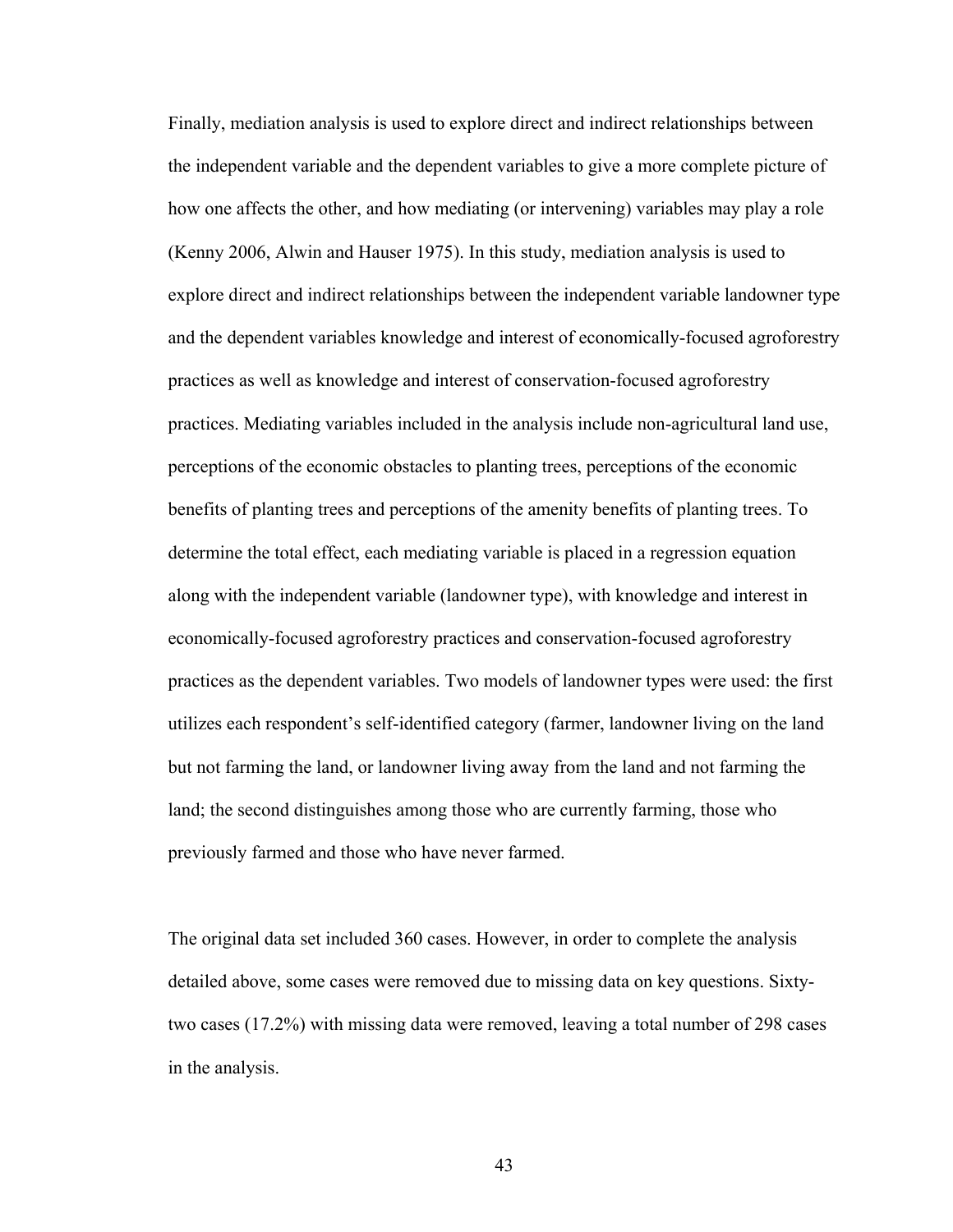## Results

## *Model 1 Descriptive Data on Demographic and Land Characteristics*

In Model 1, respondents are divided into three categories which describe their current involvement with their land: non-farming landowners living away from the land they o wn (n=55), non-farming landowners living on their land (n=181), and those landowner s who are currently farming (n=112). Table 3 (below) shows a comparison of key demographic and land characteristics between the three groups. As may be expected, there is a significant difference between the three categories on the number of acres owned, as well from their land tend to fall closer to those who are currently farming on these three key measures than do their non-farming counterparts who are living on the land they own. These three figures, combined with the fact that non-farming landowners living away from their land have the highest average number of years that land has been in the family (41.9 years) than either non-farmers living on their land (29.8 years) or those who are currently farming (35.6 years), indicates that these absentee landowners are likely inheritors of family land. Those with a legacy of landownership tend to hold a closer relationship with their land than those who did not inherit their land (Richter 2005). as gross revenue from agricultural products and percentage of gross income from farming over the past three years. It is somewhat surprising that non-farm landowners living away

|                       | <b>Non-Farm</b>    | Table 5. Model 1. Demographic and Land Characteristics by Landowner Type<br>Non-Farm<br><b>Currently</b> |          |  |
|-----------------------|--------------------|----------------------------------------------------------------------------------------------------------|----------|--|
|                       | Landowner,         | Landowner,                                                                                               | Farming  |  |
|                       | <b>Living Away</b> | Living on Land                                                                                           |          |  |
| Gender                |                    |                                                                                                          |          |  |
| Male                  | 79.5%              | $694\%$                                                                                                  | 79.5%    |  |
| Female                | $20.5\%$           | $30.6\%$                                                                                                 | $20.5\%$ |  |
| <b>Marital Status</b> |                    |                                                                                                          |          |  |
| Married               | 82.1%              | 79.6%                                                                                                    | 86.6%    |  |
| Never Married         | $2.6\%$            | $2.0\%$                                                                                                  | $1.8\%$  |  |
|                       |                    |                                                                                                          |          |  |

Table 3. Model 1. Demographic and Land Characteristics by Landowner Type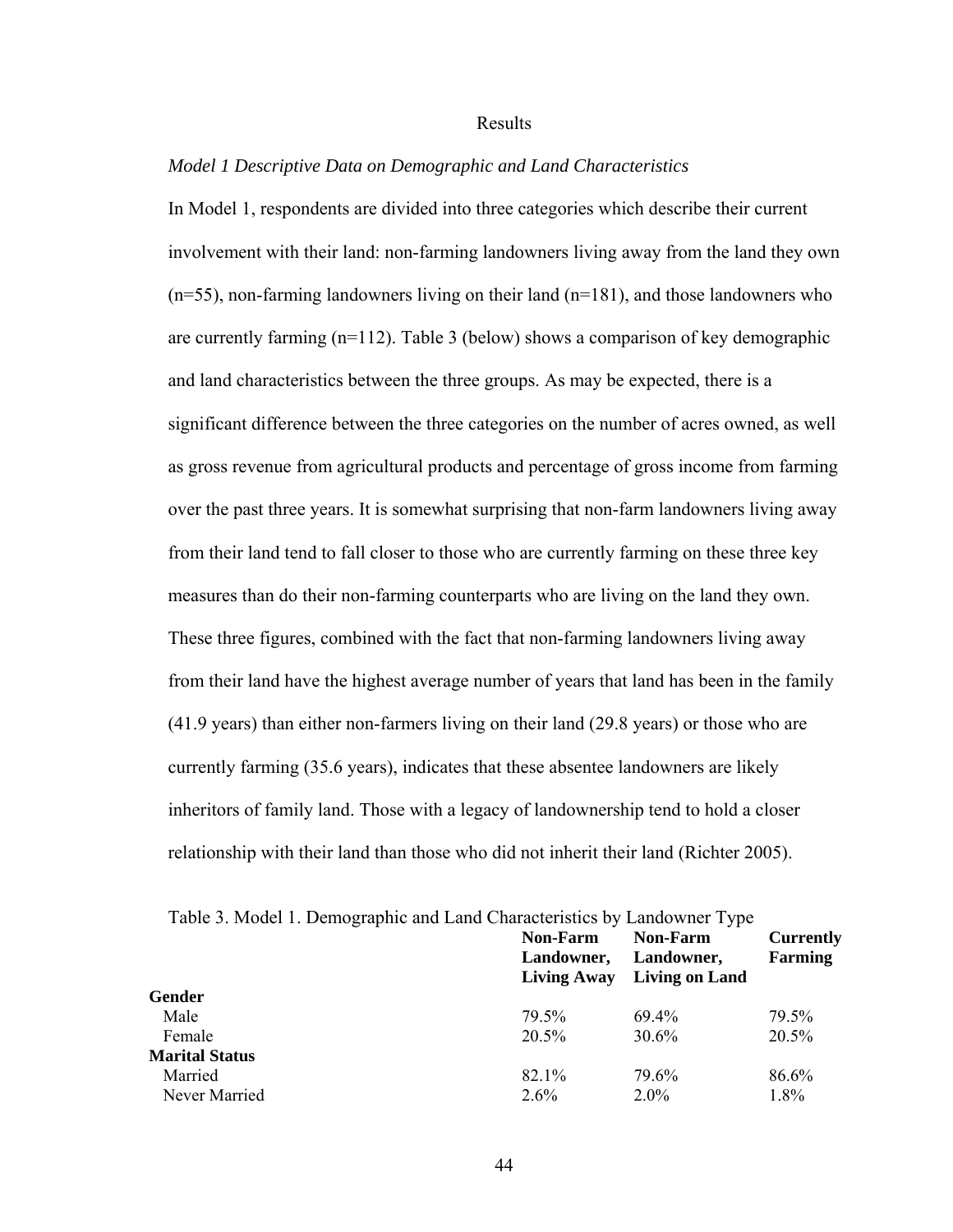| Divorced/Separated                                 | 5.1%    | 10.2%   | 6.3%     |
|----------------------------------------------------|---------|---------|----------|
| Widow/widower                                      | 10.3%   | 8.2%    | 5.4%     |
| <b>Education</b>                                   |         |         |          |
| Less Than High School                              | $5.1\%$ | 4.8%    | $6.3\%$  |
| High School                                        | 25.6%   | 39.5%   | 42.9%    |
| Some College                                       | 25.6%   | 17.7%   | 17.9%    |
| College or Greater                                 | 43.6%   | 38.1%   | 33.0%    |
| <b>Number of Acres Owned***</b>                    |         |         |          |
| $10 - 20$                                          | 17.9%   | 31.3%   | 8.9%     |
| $21 - 40$                                          | 12.8%   | 27.9%   | 10.7%    |
| $41 - 80$                                          | $7.7\%$ | 19.7%   | 20.5%    |
| 81-120                                             | 20.5%   | $6.8\%$ | $8.0\%$  |
| $121+$                                             | 41.0%   | 14.3%   | 51.8%    |
| <b>Likelihood of Passing Land to Family Member</b> |         |         |          |
| Very Unlikely                                      | 35.9%   | 32.0%   | 15.2%    |
| Unlikely                                           | 15.4%   | 19.0%   | 19.6%    |
| Unsure                                             | 12.8%   | 12.2%   | $10.7\%$ |
| Likely                                             | 12.8%   | 13.6%   | 14.3%    |
| Very Likely                                        | 20.5%   | 22.4%   | 37.5%    |
| <b>MEANS</b>                                       |         |         |          |
| Age                                                | 58.6    | 58.1    | 56.5     |
| <b>Number of Years Land in Family</b>              | 41.9    | 29.8    | 35.6     |
| <b>Non-Agricultural Land Uses (Scale: 0-8)</b>     | 4.0     | 3.8     | 4.3      |
| <b>Gross Revenue from Ag Products***</b>           | \$3,923 | \$803   | \$36,135 |
| % Gross Income from Farm (last 3 years)***         | $9.0\%$ | 7.9%    | 32.8%    |
| *Significance level $\leq .05$                     |         |         |          |
| **Significance level $\leq .01$                    |         |         |          |
|                                                    |         |         |          |

\*\*\* Significance level ≤ .001

## *Model 1 Descriptive Data on Mediating and Dependent Variables*

As shown in Table 4 below, there is a statistically significant difference between Model 1 landowner types and non-agricultural land use. The vast majority of landowners are using landowners living away from their land, 92.5% of non-farming landowners living on their land and 97.2% of landowners currently farming. Those who are currently farming and those are not farming and living away are the most active in non-agricultural land use, with 63.6% and 61.5% reporting four or more of the non-agricultural land uses measured respectively. However, those who are not farming and living away are most likely to their land for at least one non-agricultural purpose, including 84.6% of non-farming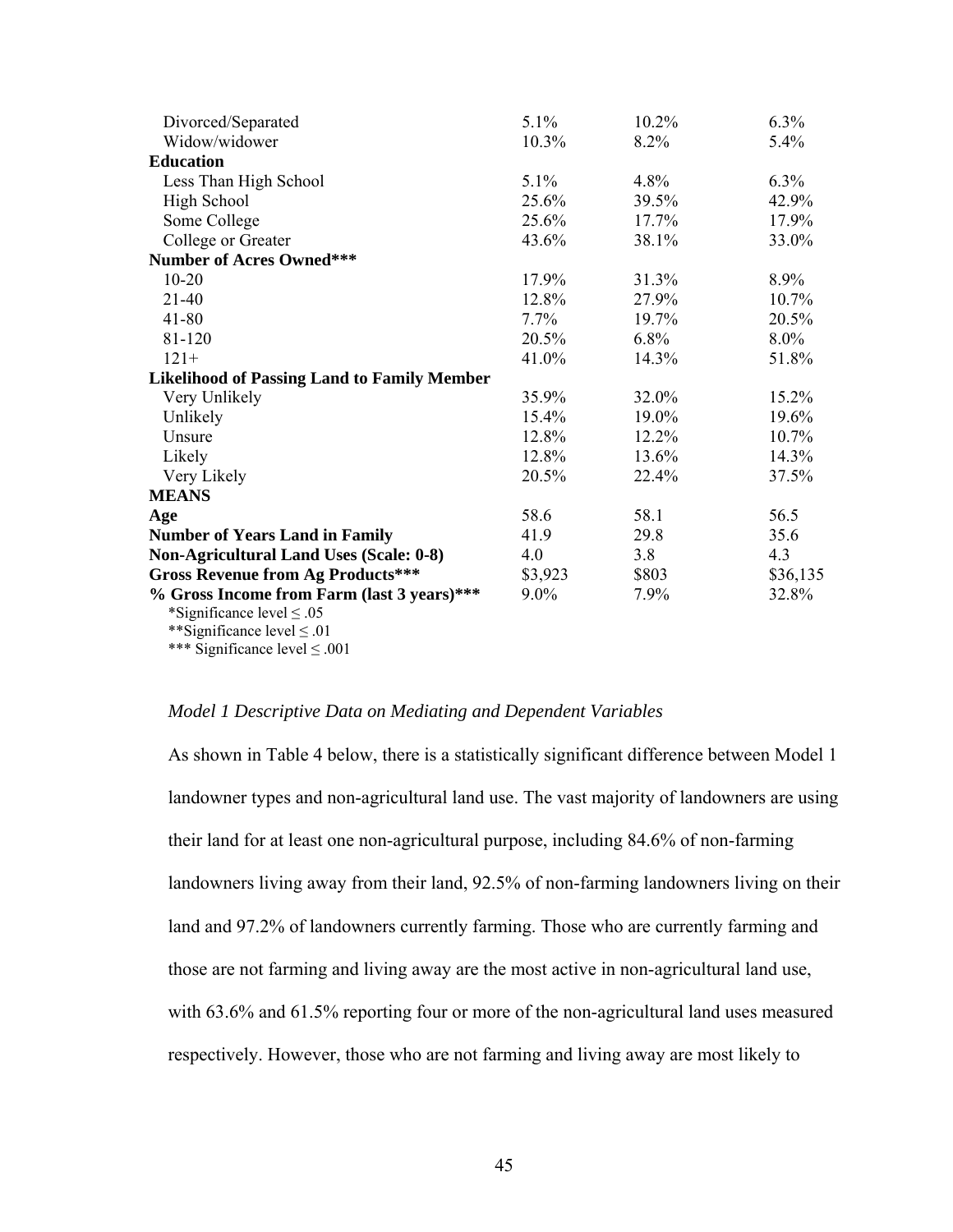report no non-agricultural land use  $(15.4%)$  while it is rare for those who are currently farming to report no non-agricultural land use (2.7%).

Hunting is reported as the most common non-agricultural land use among all three landowner types, with 80.4% of those currently farming, 74.4% of non-farming landowners living away from their land and 66.0% of non-farming landowners living on their land reporting that their land is used for hunting on a regular basis. Walking or hiking is another common land use with  $64.1\%$  of non-farmers living away and  $60.5\%$  of non-farmers living on their land reporting that their land is used for such purposes on a regular basis. In contrast, just 43.8% of landowners currently farming report that their land is used for walking or hiking on a regular basis. Non-farming landowners living away from their land report the highest levels of using their land for camping and gathering mushrooms, berries, etc., with 41% reporting that their land is used for each of those purposes on a regular basis. Just 17.0% of non-farming landowners living on their land and 18.8% of those currently farming are also using their land for camping, and 3% and 29.5% using their land for gathering mushrooms, berries, etc., respectively. 33.

The trend of non-farm landowners living away from their land being closer to those currently farming than non-farm landowners living on their land is again apparent when examining non-agricultural land use (see Table 2 to see the components of the index). The mean of non-agricultural land use on a scale from 0-8 was 4.0 for non-farm landowners living away from their land, 3.8 for non-farm landowners living on their land and 4.3 for those currently farming. By running a comparison of means with LSD, there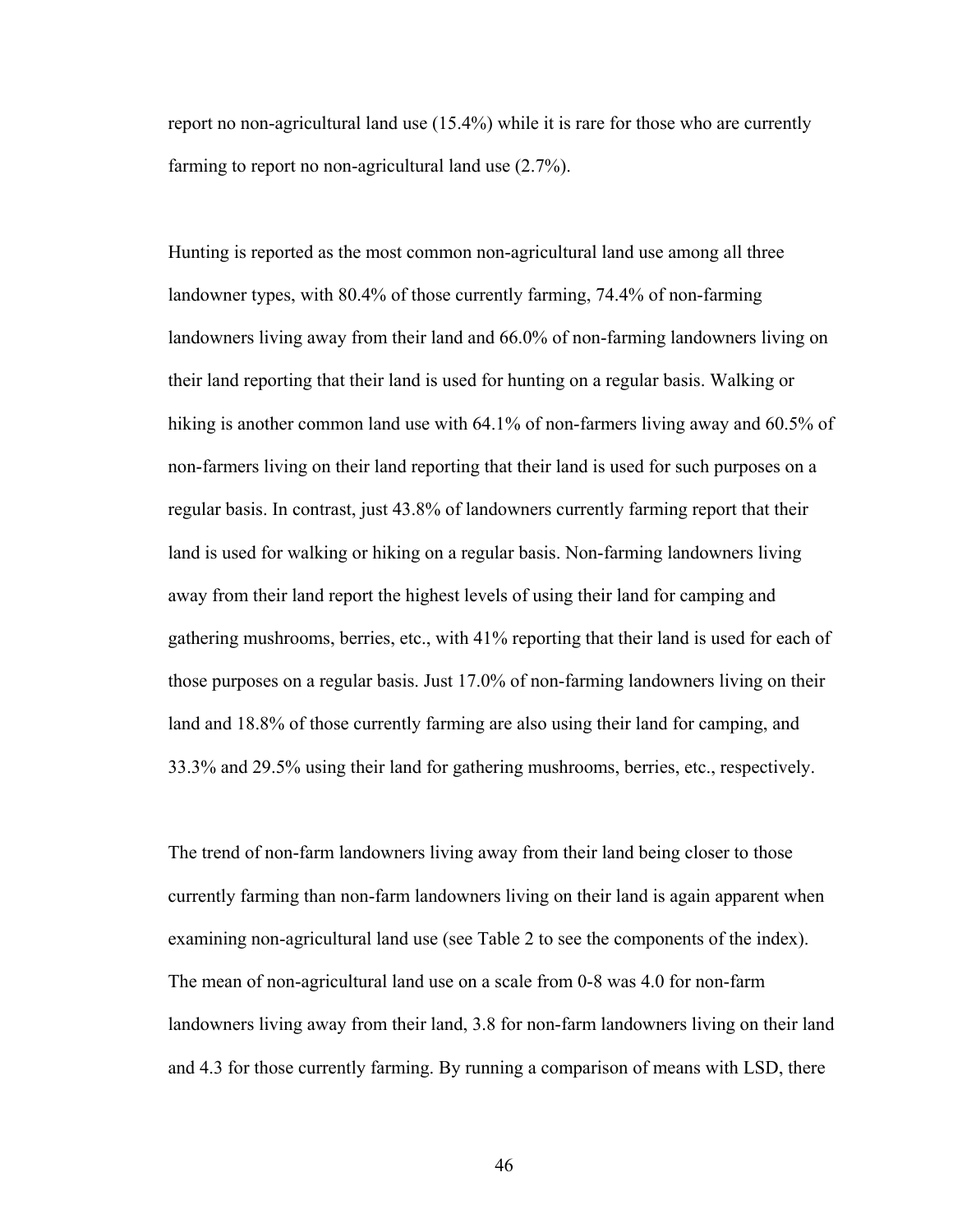is a statistically significant difference between those currently farming and non-farm

landowners living on their land.

Table 4: Model 1. Non-Agricultural Land Use by Landowner Type

|                                          | <b>Non-Farm</b>    | <b>Non-Farm</b>       | <b>Currently</b> |
|------------------------------------------|--------------------|-----------------------|------------------|
|                                          | Landowner,         | Landowner,            | <b>Farming</b>   |
|                                          | <b>Living Away</b> | <b>Living on Land</b> |                  |
| NONAGUSE*                                |                    |                       |                  |
| None                                     | $15.4\%$           | $7.5\%$               | 2.7%             |
| $1 - 3$                                  | 23.1%              | 37.4%                 | 33.6%            |
| $4+$                                     | 61.5%              | 55.1%                 | 63.6%            |
| <b>Walking/Hiking</b>                    | $64.1\%$           | $60.5\%$              | 43.8%            |
| <b>Wildlife/Nature Viewing</b>           | 51.3%              | 65.3%                 | 52.7%            |
| <b>Fishing</b>                           | 48.7%              | 36.1%                 | 59.8%            |
| Camping                                  | 41.0%              | 17.0%                 | 18.8%            |
| <b>Operate Off-Road Vehicles</b>         | $46.2\%$           | 39.5%                 | 53.6%            |
| <b>Horseback Riding</b>                  | 12.8%              | 24.5%                 | 47.3%            |
| Gather mushrooms, berries, etc.          | 41.0%              | 33.3%                 | 29.5%            |
| <b>Hunting</b>                           | 74.4%              | 66.0%                 | 80.4%            |
| Non-Agric. Land Use (Mean on 0-8 Scale)* | 4.0                | 3.8                   | 4.3              |
| *Significance level $\leq .05$           |                    |                       |                  |
| **Significance level $\leq .01$          |                    |                       |                  |
| *** Significance level $\leq .001$       |                    |                       |                  |

perceptions of economic obstacles to planting trees (PER: OBST) shows the most striking highly important, while just 10.3% of non-farm landowners living away from their land There are few statistically significant differences between Model 1 landowner types in terms of their perceptions of planting trees as seen in Table 5 below. However, difference, with 20.5% of those currently farming indicating economic obstacles as and 10.2% of non-farm landowners living on their land rank them high.

As may be expected, those who are currently farming report a large or very large farming, including the perception that planting trees will have negative effects on crops influence of obstacles directly relating to farming more often than those who are not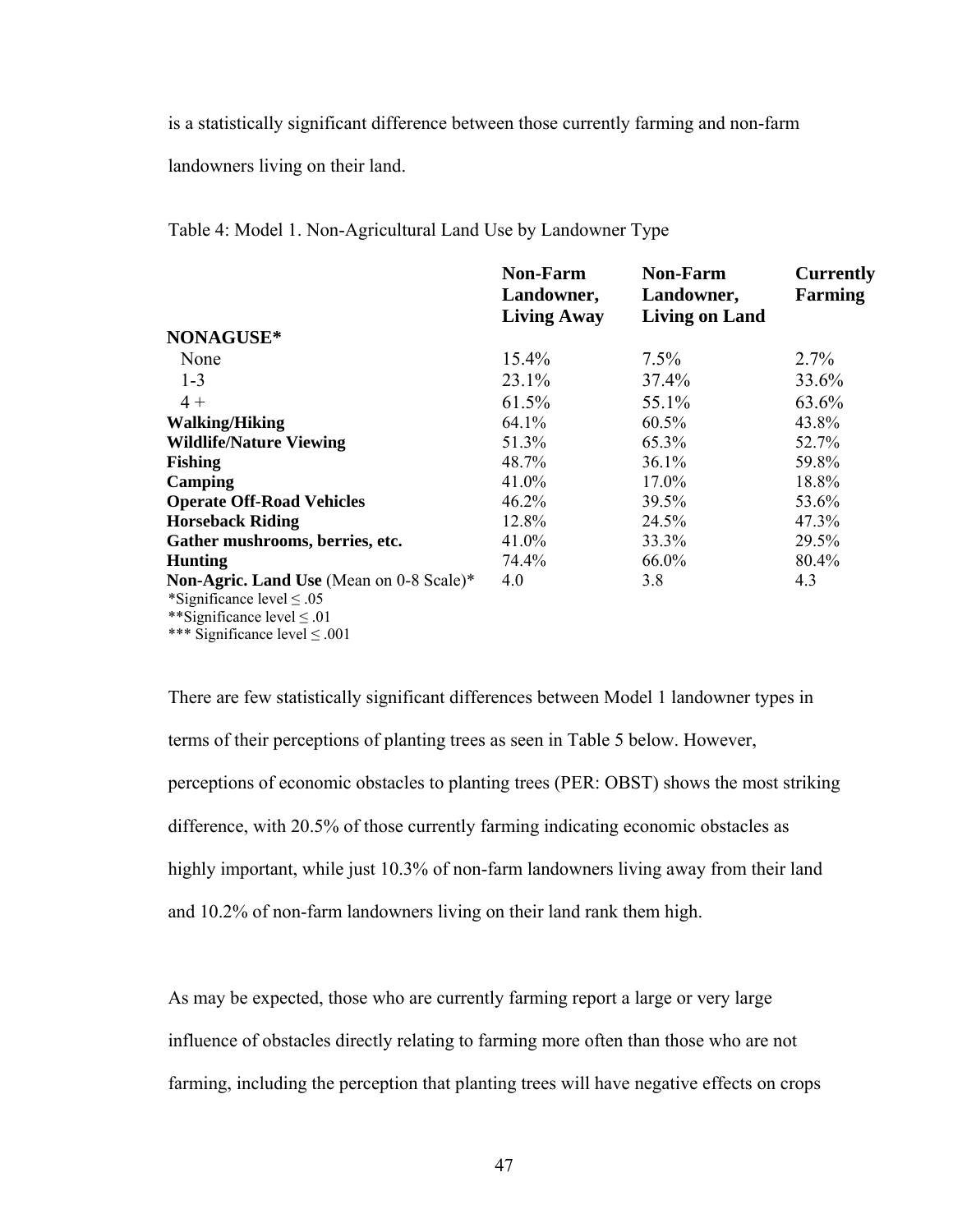and the perception that planting trees is an obstacle for farm equipment. Almost a thi rd of those who are currently farming (31.3%) consider the negative effects on crops to have large or very large influence in their decision-making compared to just 15.4% of nonfarmers living away from their land and 11.6% of non-farmers living on their lan d. More than a third of those who are currently farming (39.3%) report that the perception that planting trees is an obstacle for farm equipment has a large or very large influence. Less than one-fifth (18.3%) of non-farmers living on their land and just 15.4% of non-farm ers living away from their land report similar perceptions. Other perceptions of economic obstacles follow similar patterns. Over half (56.4%) of those currently farming report a large or very large influence from their perception that the costs of establishing and managing trees is an obstacle to planting trees, compared with just 39.5% of non-farmers living on their land and 20.5% of non-farmers living away from their land. Almost half  $(46.4%)$  of those currently farming report a large or very large influence of the perception that it takes too long to make a profit from trees compared to 33.4% of non-farmers living on their land and 18.0% of non-farmers living away from their land.

|                                  | <b>Non-Farm</b>    | <b>Non-Farm</b>       | <b>Currently</b> |  |
|----------------------------------|--------------------|-----------------------|------------------|--|
|                                  | Landowner,         | Landowner,            | <b>Farming</b>   |  |
|                                  | <b>Living Away</b> | <b>Living on Land</b> |                  |  |
| PER: OBST***                     |                    |                       |                  |  |
| Low                              | 69.2%              | 53.7%                 | 33.0%            |  |
| Medium                           | 20.5%              | 36.1%                 | 46.4%            |  |
| High                             | $10.3\%$           | $10.2\%$              | 20.5%            |  |
| <b>Negative effects on crops</b> |                    |                       |                  |  |
| No influence                     | 53.8%              | 55.8%                 | 35.7%            |  |
| Little influence                 | $15.4\%$           | 19.7%                 | 15.2%            |  |
| Moderate influence               | $15.4\%$           | 12.9%                 | 17.9%            |  |
| Large or very large influence    | 15.4%              | 11.6%                 | 31.3%            |  |

Table 5: Model 1. Perceptions of the Economic Obstacles to Planting Trees by Landowner Type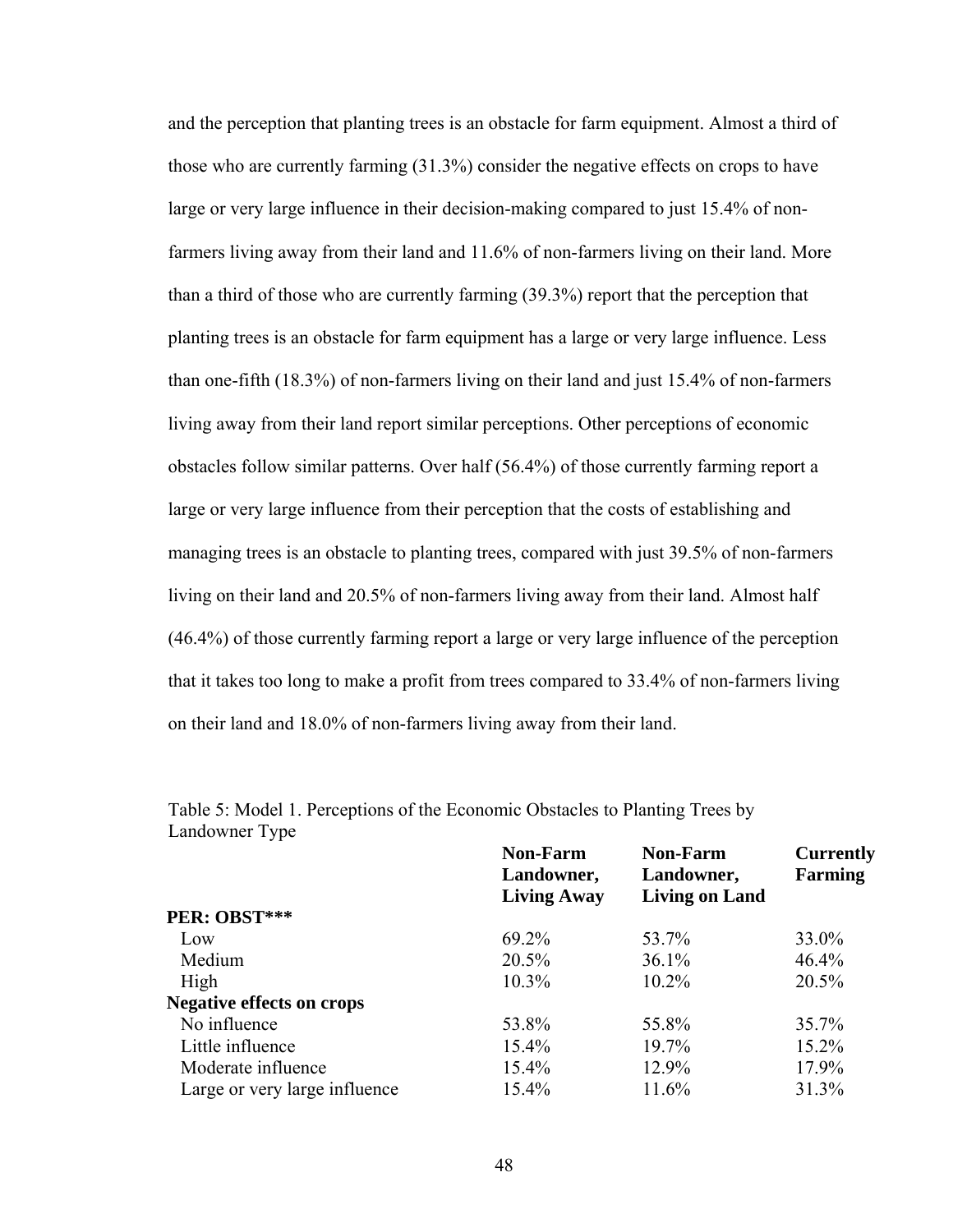| Inadequate market prices for timber         |       |         |       |
|---------------------------------------------|-------|---------|-------|
| No influence                                | 43.6% | 44.2%   | 34.8% |
| Little influence                            | 20.5% | 19.7%   | 18.8% |
| Moderate influence                          | 12.8% | 17.7%   | 16.1% |
| Large or very large influence               | 23.0% | 18.3%   | 30.4% |
| <b>Costs of establishing/managing trees</b> |       |         |       |
| No influence                                | 30.8% | 23.1%   | 20.5% |
| Little influence                            | 15.4% | 11.6%   | 17.0% |
| Moderate influence                          | 33.3% | 25.9%   | 16.1% |
| Large or very large influence               | 20.5% | 39.5%   | 56.4% |
| <b>Obstacle for farm equipment</b>          |       |         |       |
| No influence                                | 59.0% | 59.2%   | 28.6% |
| Little influence                            | 12.8% | 14.3%   | 13.4% |
| Moderate influence                          | 12.8% | $8.2\%$ | 18.8% |
| Large or very large influence               | 15.4% | 18.3%   | 39.3% |
| Takes too long to make a profit             |       |         |       |
| No influence                                | 46.2% | 42.9%   | 18.8% |
| Little influence                            | 20.5% | 12.9%   | 15.2% |
| Moderate influence                          | 15.4% | 10.9%   | 19.6% |
| Large or very large influence               | 18.0% | 33.4%   | 46.4% |
| *Significance level $\leq .05$              |       |         |       |
| **Significance level $\leq .01$             |       |         |       |
| *** Significance level $\leq .001$          |       |         |       |

landowners living away from their land rank them as highly important more than half the As seen in Table 6 below, however, there are no statistically significant differences between Model 1 landowner types in terms of their perceptions of the economic benefits of trees (PER: ECON). There is little difference between groups even when examining the individual variables that comprise the economic benefits index, including economic benefits, tax benefits and erosion control. However, there are important differences in the perceptions of the amenity benefits of planting trees (PER: AMNTY), where non-farm time (51.3%), and non-farm landowners living on their land rank them as highly important 46.9% of the time. Just 33.9% of those who are currently farming consider the amenity benefits of planting trees as highly important. Perhaps the most striking difference can be seen in the wildlife benefits of planting trees, where 53.8% of non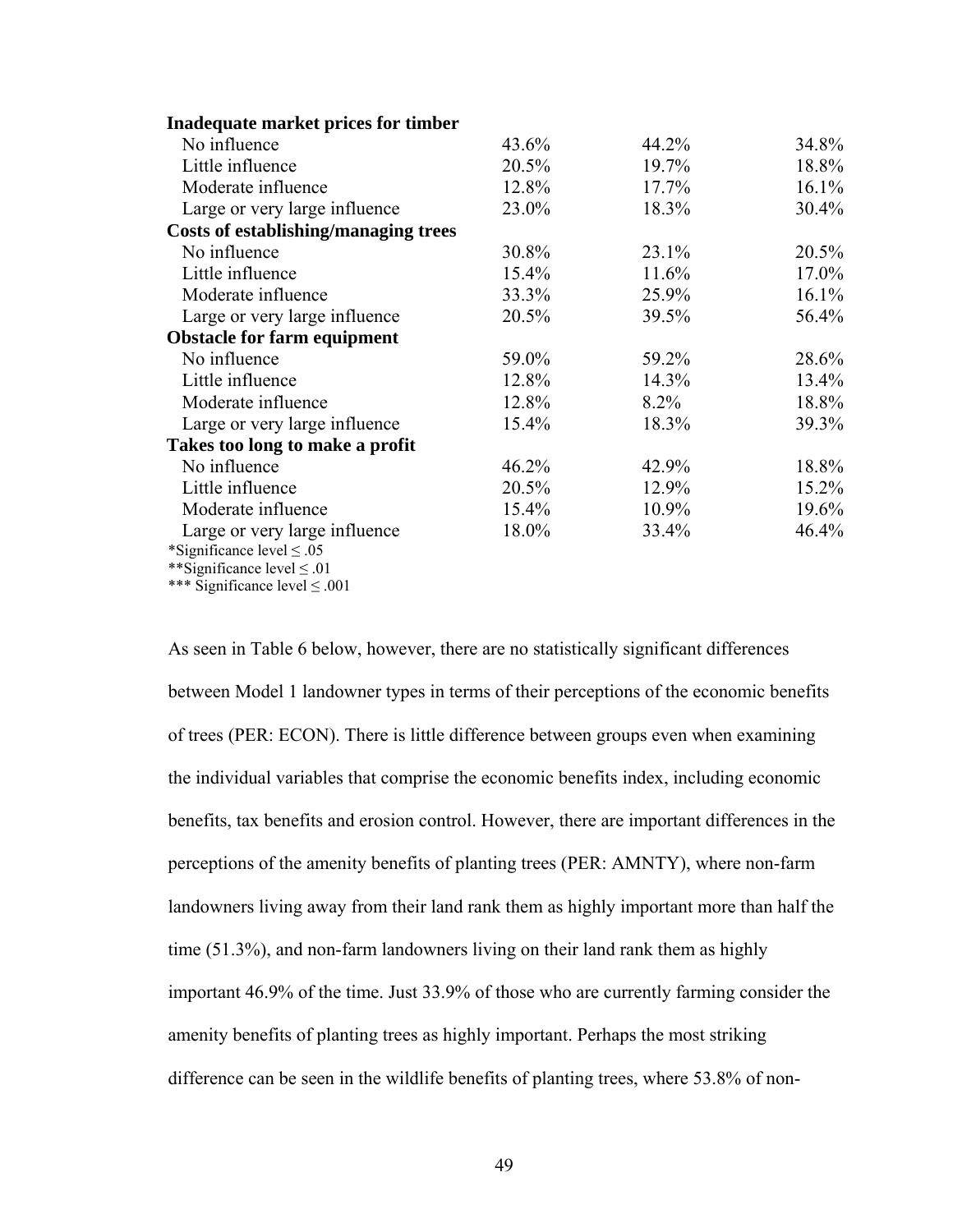farmers living away from their land rate their perceptions of benefits of planting trees for wildlife as very important. Less than a third (31.3%) of those currently farming and just 2.9% of non-farmers living on their land ranked wildlife benefits as very important. 4

lanting Trees by Landowner Type **iving Away** Living on Land **Farming Economic benefits**   $0.8\%$   $38.8\%$   $33.9\%$ tant portant **T** P **Non-Farm Landowner,**  Living Away **Non-Farm Landowner, Currently PER: ECON**  Low  $30.8\%$   $40.1\%$   $36.6\%$ Medium High 38.5% 30.8% 38.1% 21.8% 33.9% 29.5% Unimportant 30.8% 38.8% 3 Slightly impor Moderately im 30.8% 17.9% 23.8% 17.7% 17.0% 24.1% Very important 20.5% 19.7% 25.0% **ax benefits**  Unimportant 35.9% 45.6% 37.5% Slightly important 23.1% 14.3% 16.1%

| Table 6: Model 1. Perceptions of the Economic Benefits and Amenity Benefits of |  |
|--------------------------------------------------------------------------------|--|
| Planting Trees by Landowner Type                                               |  |

| Low                             | 30.8% | 40.1% | 36.6% |
|---------------------------------|-------|-------|-------|
| Medium                          | 38.5% | 38.1% | 33.9% |
| High                            | 30.8% | 21.8% | 29.5% |
| <b>Economic benefits</b>        |       |       |       |
| Unimportant                     | 30.8% | 38.8% | 33.9% |
| Slightly important              | 30.8% | 23.8% | 17.0% |
| Moderately important            | 17.9% | 17.7% | 24.1% |
| Very important                  | 20.5% | 19.7% | 25.0% |
| <b>Tax benefits</b>             |       |       |       |
| Unimportant                     | 35.9% | 45.6% | 37.5% |
| Slightly important              | 23.1% | 14.3% | 16.1% |
| Moderately important            | 23.1% | 17.0% | 20.5% |
| Very important                  | 17.9% | 23.1% | 25.9% |
| <b>Erosion control</b>          |       |       |       |
| Unimportant                     | 17.9% | 21.1% | 18.8% |
| Slightly important              | 12.8% | 13.6% | 16.1% |
| Moderately important            | 20.5% | 21.8% | 26.8% |
| Very important                  | 48.7% | 43.5% | 38.4% |
| PER: AMNTY*                     |       |       |       |
| Low                             | 28.2% | 19.7% | 33.9% |
| Medium                          | 20.5% | 33.3% | 31.2% |
| High                            | 51.3% | 46.9% | 33.9% |
| <b>Wildlife</b>                 |       |       |       |
| Unimportant                     | 17.9% | 13.6% | 25.9% |
| Slightly important              | 10.3% | 10.9% | 14.3% |
| Moderately important            | 17.9% | 32.7% | 28.6% |
| Very important                  | 53.8% | 42.9% | 31.3% |
| <b>Scenic beauty</b>            |       |       |       |
| Unimportant                     | 23.1% | 16.3% | 22.3% |
| Slightly important              | 10.3% | 14.3% | 21.4% |
| Moderately important            | 33.3% | 28.6% | 33.9% |
| Very important                  | 33.3% | 40.8% | 22.3% |
| <b>Protecting water quality</b> |       |       |       |
|                                 |       |       |       |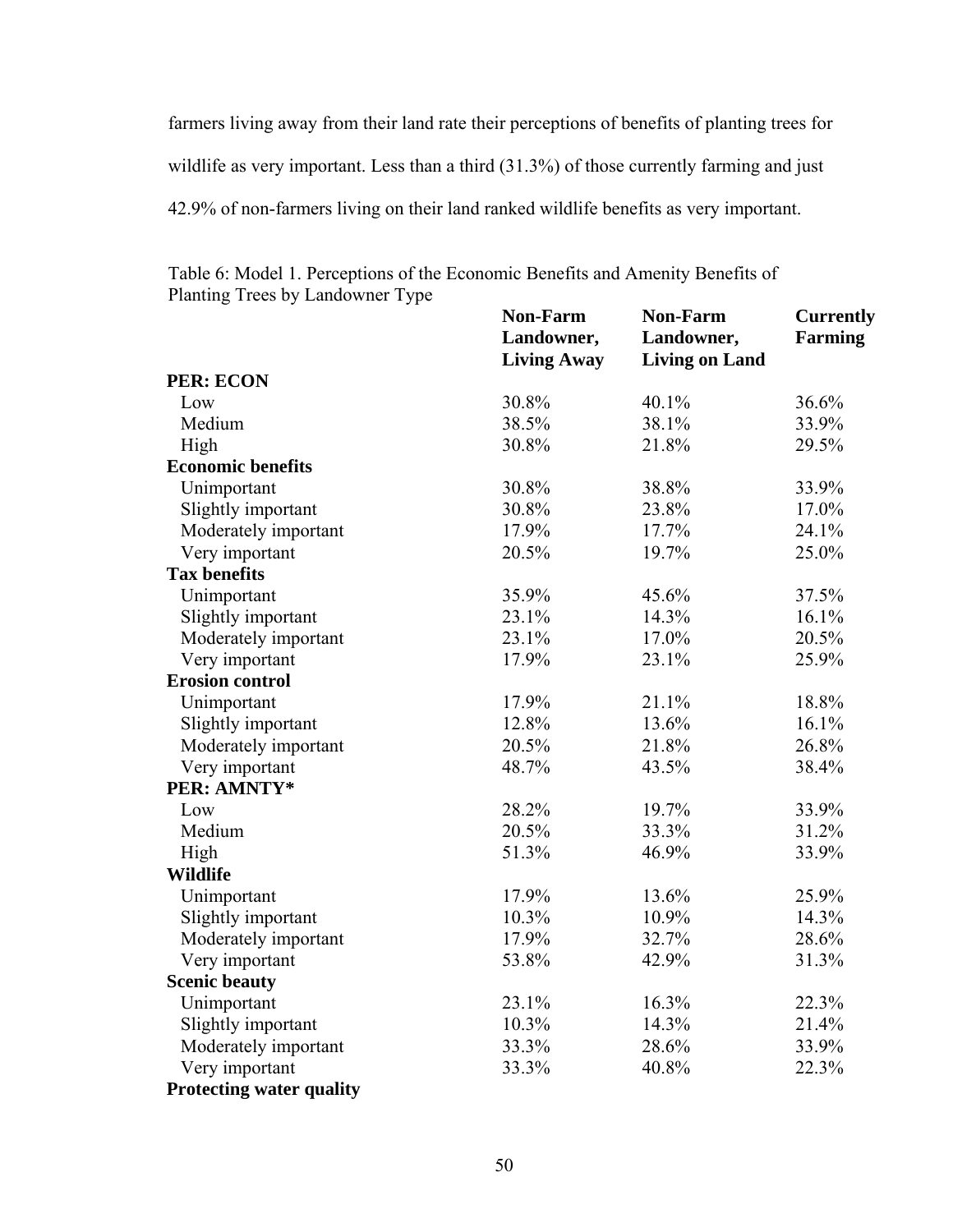| Unimportant                        | 17.9%    | 25.9% | 21.4%    |
|------------------------------------|----------|-------|----------|
| Slightly important                 | $15.4\%$ | 8.8%  | $15.2\%$ |
| Moderately important               | 20.5%    | 28.6% | $32.1\%$ |
| Very important                     | 46.2%    | 36.7% | 31.3%    |
| *Significance level $\leq .05$     |          |       |          |
| **Significance level $\leq .01$    |          |       |          |
| *** Significance level $\leq .001$ |          |       |          |

As seen in Table 7 below, there are no statistically significant differences in interest and knowledge of agroforestry among Model 1 landowner types. However, it is interesting to note (though not statistically significant) that non-farmers living away from their land report the highest levels of interest in the economically-focused agroforestry practices of alley cropping and silvopasture, with 46.2% of that group reporting at least slight interest. On the other hand, just 29.3% of non-farmers living on their land and 35.7% of current farmers do. Furthermore, it is interesting to note that the highest levels of interest in the conservation-focused agroforestry practices are among those currently farming (51.8%), with 48.7% of non-farmers living away from their land and 41.5% of non-farmers living on their land also reporting interest in the conservation-focused practices. Landowners report the highest overall interest in riparian buffers, over the other three practices included in the analysis. Again it is the non-farmers living away from their land who have the highest levels of interest in riparian buffers, with 17.9% reporting that they are very interested. This compares with 10.9% of non-farmers living on their land and 8.0% of those currently farming who are very interested in riparian buffers. When comparing results for the interest and knowledge variables, it is encouraging for agroforestry practitioners to note that landowners' interest in conservation is relatively even with their knowledge, and interest in the economically-focused agroforestry practices actually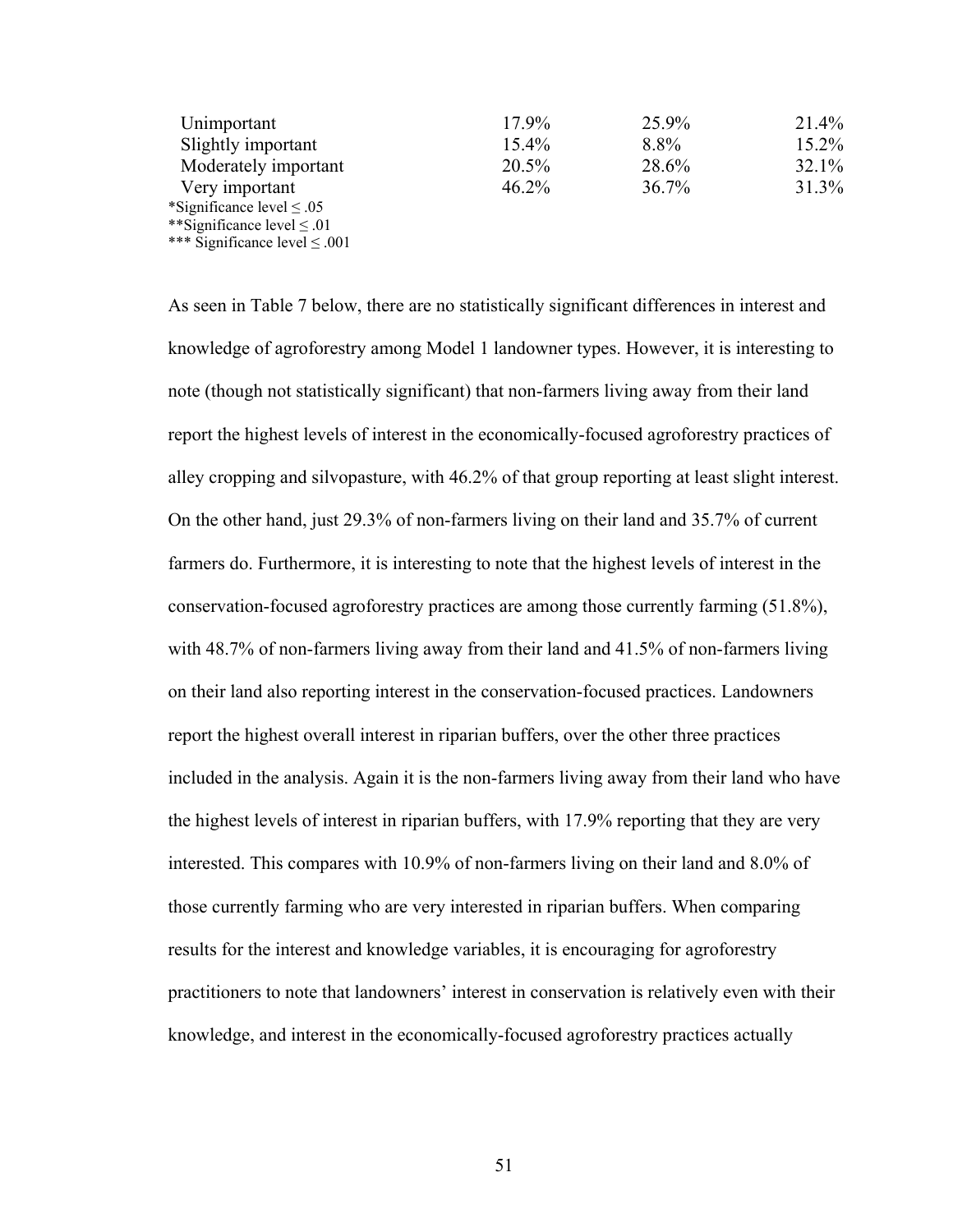exceeds the knowledge base. Under these circumstances, greater outreach and diffusion of technological information may very well increase adoption of agroforestry practices.

|                         | <b>Non-Farm</b><br>Landowner,<br><b>Living Away</b> | <b>Non-Farm</b><br>Landowner,<br><b>Living on Land</b> | <b>Currently</b><br>Farming |
|-------------------------|-----------------------------------------------------|--------------------------------------------------------|-----------------------------|
| <b>INT: ECON</b>        |                                                     |                                                        |                             |
| N <sub>0</sub>          | 53.8%                                               | 70.7%                                                  | 64.3%                       |
| Yes                     | 46.2%                                               | 29.3%                                                  | 35.7%                       |
| <b>Alley Cropping</b>   |                                                     |                                                        |                             |
| Uninterested            | 79.5%                                               | 80.3%                                                  | 85.7%                       |
| Slightly interested     | 10.3%                                               | 6.8%                                                   | 8.9%                        |
| Moderately interested   | 10.3%                                               | 8.8%                                                   | 3.6%                        |
| Very interested         | $0.0\%$                                             | 4.1%                                                   | 1.8%                        |
| <b>Silvopasture</b>     |                                                     |                                                        |                             |
| Uninterested            | 66.7%                                               | 78.2%                                                  | 65.2%                       |
| Slightly interested     | 20.5%                                               | 6.1%                                                   | 13.4%                       |
| Moderately interested   | 7.7%                                                | 9.5%                                                   | 14.3%                       |
| Very interested         | 5.1%                                                | 6.1%                                                   | 7.1%                        |
| <b>INT: CONSRV</b>      |                                                     |                                                        |                             |
| N <sub>o</sub>          | 51.3%                                               | 58.5%                                                  | 48.2%                       |
| Yes                     | 48.7%                                               | 41.5%                                                  | 51.8%                       |
| <b>Windbreaks</b>       |                                                     |                                                        |                             |
| Uninterested            | 74.4%                                               | 68.7%                                                  | 64.3%                       |
| Slightly interested     | 7.7%                                                | 9.5%                                                   | 13.4%                       |
| Moderately interested   | 10.3%                                               | 14.3%                                                  | 13.4%                       |
| Very interested         | 7.7%                                                | 7.5%                                                   | 8.9%                        |
| <b>Riparian Buffers</b> |                                                     |                                                        |                             |
| Uninterested            | 53.8%                                               | 71.4%                                                  | 62.5%                       |
| Slightly interested     | 17.9%                                               | 4.8%                                                   | 17.0%                       |
| Moderately interested   | 10.3%                                               | 12.9%                                                  | 12.5%                       |
| Very interested         | 17.9%                                               | 10.9%                                                  | 8.0%                        |
| <b>KNOW: ECON</b>       |                                                     |                                                        |                             |
| Low                     | 89.7%                                               | 84.4%                                                  | 84.8%                       |
| High                    | 10.3%                                               | 15.6%                                                  | 15.2%                       |
| <b>Alley Cropping</b>   |                                                     |                                                        |                             |
| Very Low                | 56.4%                                               | 55.8%                                                  | 48.2%                       |
| Low                     | 20.5%                                               | 21.1%                                                  | 27.7%                       |
| Medium                  | 17.9%                                               | 15.6%                                                  | 18.8%                       |
| High                    | 2.6%                                                | 6.8%                                                   | 5.4%                        |
| Very High               | 2.6%                                                | 0.7%                                                   | $0.0\%$                     |
| <b>Silvopasture</b>     |                                                     |                                                        |                             |

Table 7: Model 1. Interest and Knowledge in Agroforestry Practices by Landowner Type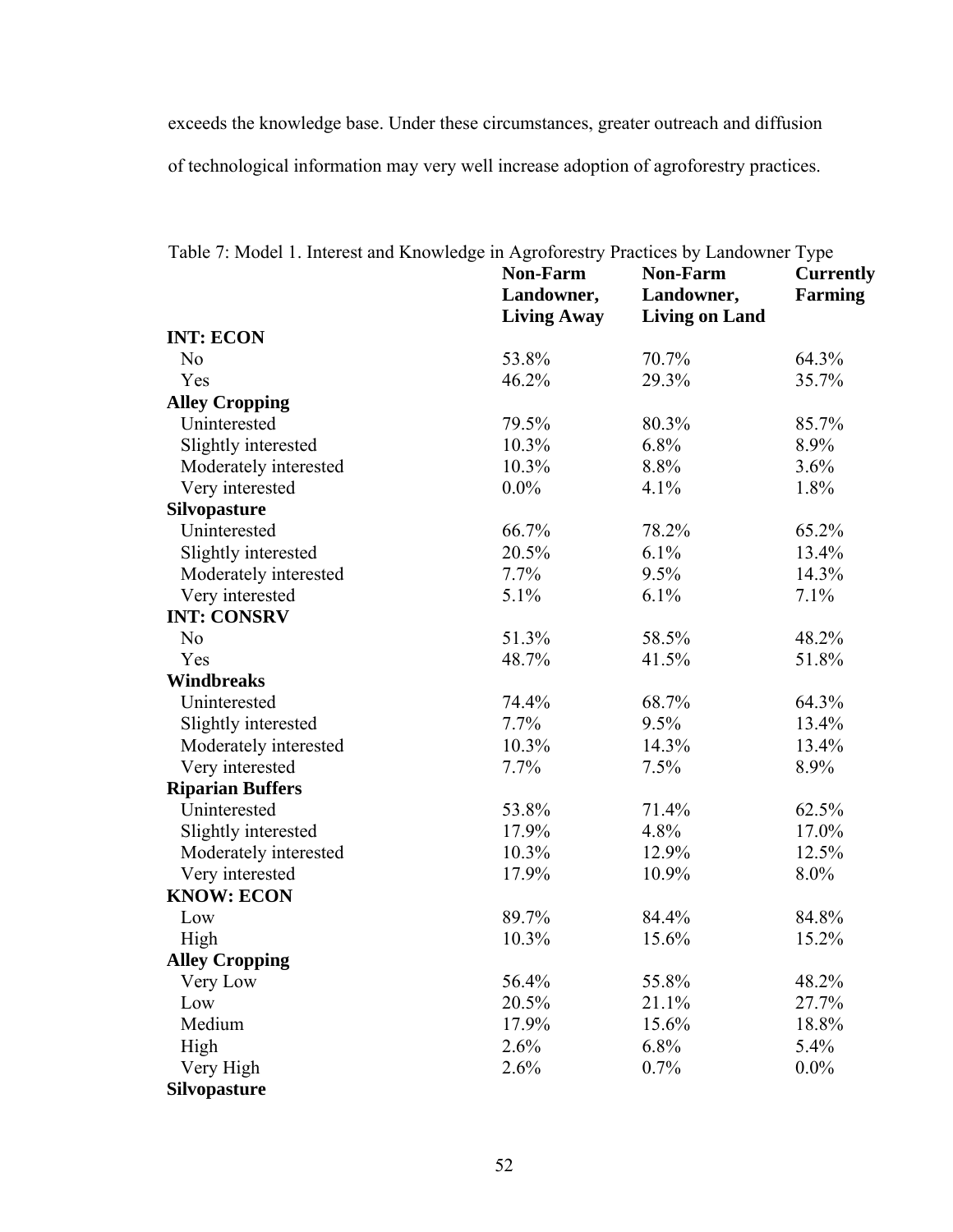| Very Low                           | 51.3%   | 56.5% | 43.8%    |
|------------------------------------|---------|-------|----------|
| Low                                | 25.6%   | 23.1% | 32.1%    |
| Medium                             | 20.5%   | 12.2% | 19.6%    |
| High                               | 2.6%    | 6.8%  | 4.5%     |
| Very High                          | $0.0\%$ | 0.7%  | $0.0\%$  |
| <b>KNOW: CONSRV</b>                |         |       |          |
| Low                                | 59.0%   | 55.1% | 53.6%    |
| High                               | 41.0%   | 44.9% | 46.4%    |
| Windbreaks                         |         |       |          |
| Very Low                           | 20.5%   | 22.4% | 23.2%    |
| Low                                | 25.6%   | 13.6% | 16.1%    |
| Medium                             | 41.0%   | 38.1% | 33.0%    |
| High                               | $7.7\%$ | 17.0% | 20.5%    |
| Very High                          | $5.1\%$ | 8.8%  | $7.1\%$  |
| <b>Riparian Buffers</b>            |         |       |          |
| Very Low                           | 38.5%   | 36.7% | $30.4\%$ |
| Low                                | 17.9%   | 22.4% | $30.4\%$ |
| Medium                             | 25.6%   | 22.4% | 22.3%    |
| High                               | 15.4%   | 12.9% | 11.6%    |
| Very High                          | 2.6%    | 5.4%  | $5.4\%$  |
| *Significance level $\leq .05$     |         |       |          |
| **Significance level $\leq .01$    |         |       |          |
| *** Significance level $\leq .001$ |         |       |          |

## *Model 2 Descriptive Data on Demographic and Land Characteristics*

currently farming showing the lowest. A statistically significant difference between these farming experience. As may be expected, the number of acres owned, gross revenue from In Model 2, respondents are divided into three categories of landowner types: those who never farmed (n=107), those who previously farmed (n=79), and those who are currently farming (n=112). "Currently farming" includes both full-time and part-time farmers. As seen in Table 8, age and marital status are fairly consistent across all three groups. However, there is a statistically significant difference in education, with those who have never farmed reporting the highest level of educational attainment and those who are groups also exists in terms of gender, demonstrating that women respondents have less agricultural products and percent of gross income from farming also vary across groups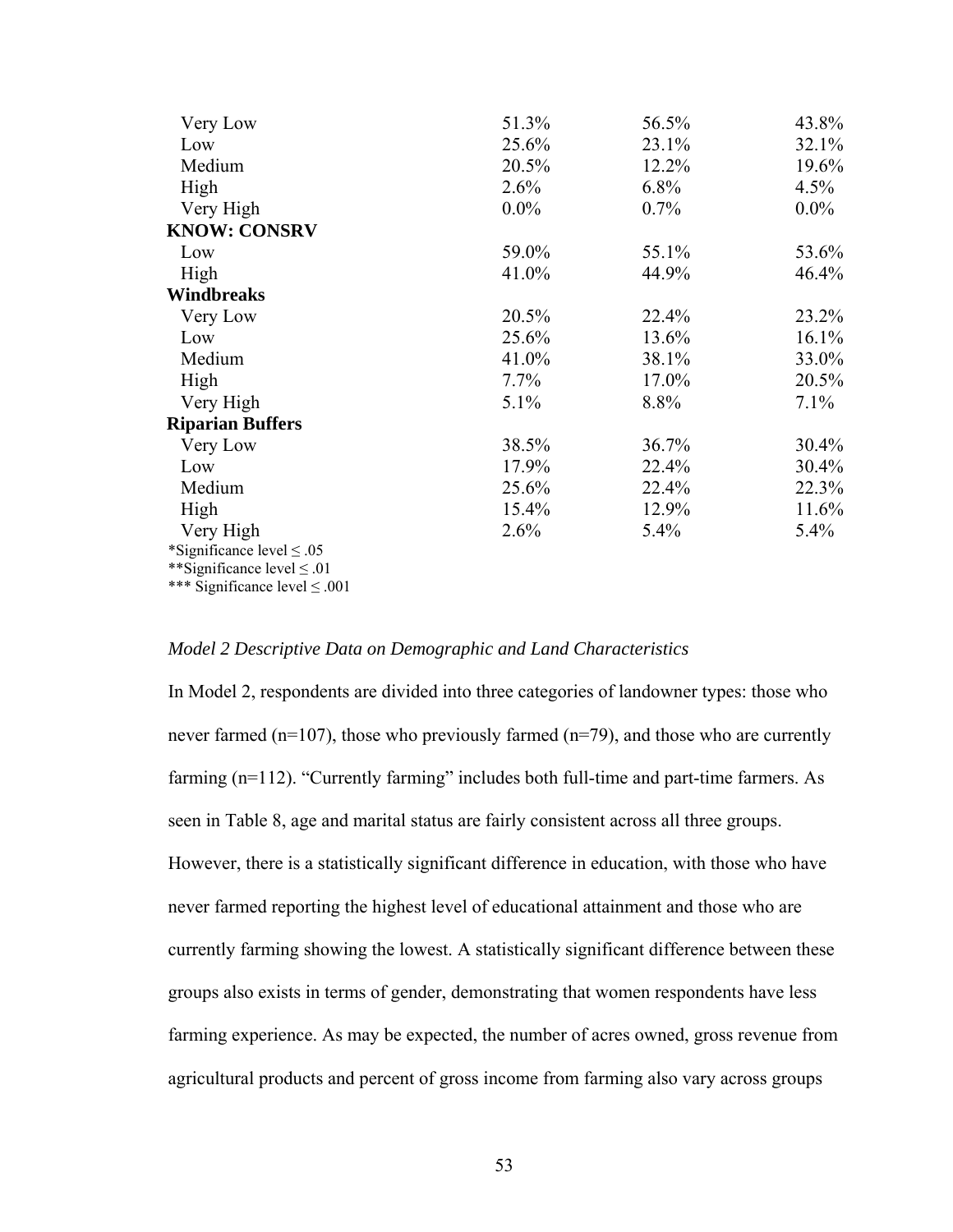in a statistically significant manner, with those currently farming registering the high est means in all three categories, and those who never farmed reporting the lowest. Nonagricultural land use follows the same pattern, with those who have never farmed reporting a mean of 3.5 non-agricultural land uses, and those who previously farmed differences between Model 2 groups on non-agricultural land uses are statistically showing a mean closer to those that are currently farming (4.2 and 4.3 respectively). The significant.

Generational aspects of land attachment can be an important variable in landowner decision-making and include both landowners' hopes to pass land on to family members and their family heritage of landownership (Richter 2005). In this study, the likelihood of passing land to a family member varies significantly across groups. Those with farming experience show the greatest likelihood of passing land on to a family member, with 51.8% of current farmers and 43.0% of those who previously farmed stating that they are likely or very likely to do so. Only 29.9% of respondents who never farmed reported that they are likely or very likely to pass their land to a family member. The number of y ears land has been in the family is also statistically significant, with those who previously farmed reporting the highest mean number of years at 41.1. Those who are currently farming report a mean of 35.6 years while those who have never farmed have a mean of ju st 25.7 years.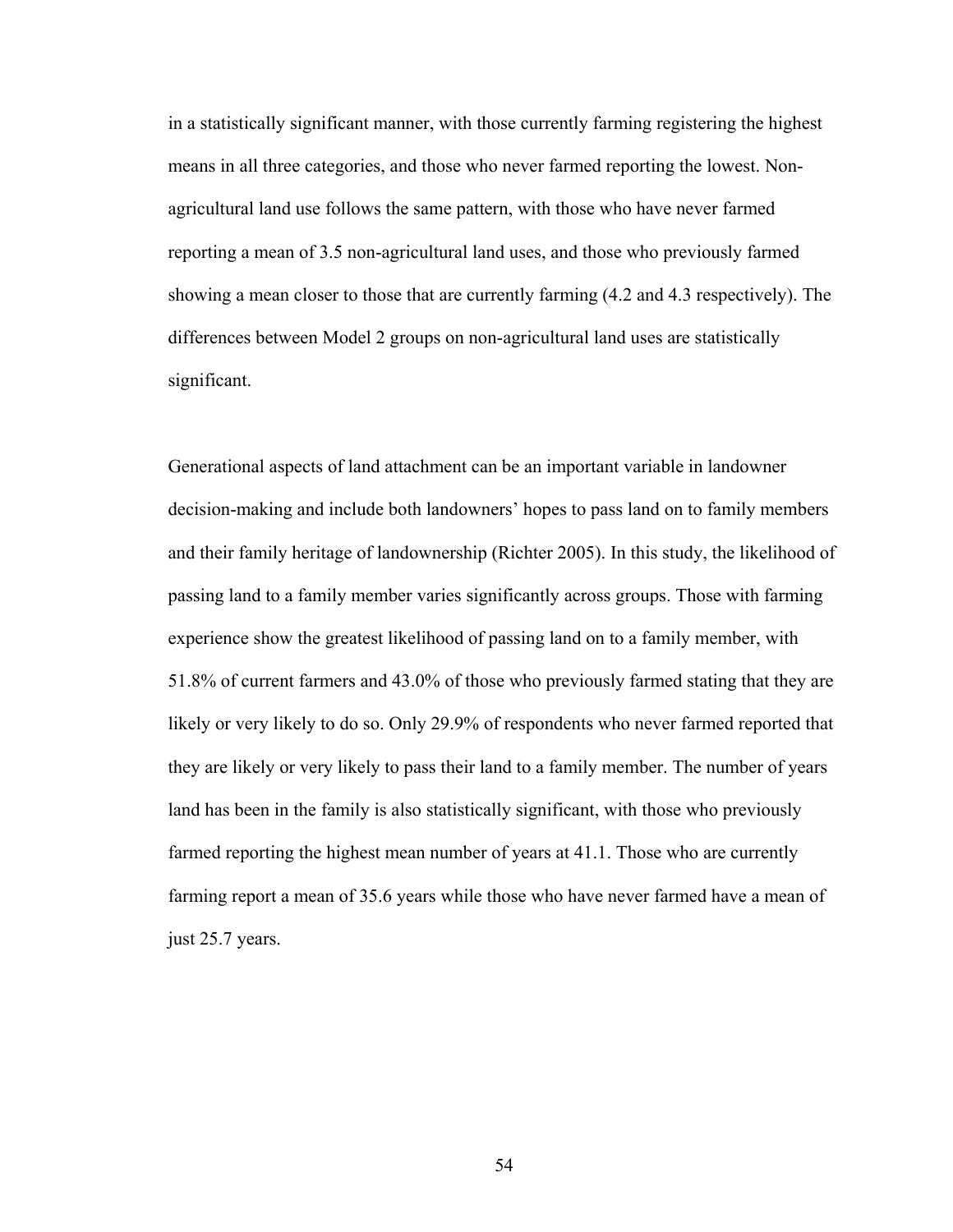|                                                                                                                    | <b>Never</b>  | <b>Previously</b> | <b>Currently</b> |
|--------------------------------------------------------------------------------------------------------------------|---------------|-------------------|------------------|
|                                                                                                                    | <b>Farmed</b> | <b>Farmed</b>     | <b>Farming</b>   |
| Gender**                                                                                                           |               |                   |                  |
| Male                                                                                                               | 62.6%         | 83.5%             | 79.5%            |
| Female                                                                                                             | 37.4%         | 16.5%             | 20.5%            |
| <b>Marital Status</b>                                                                                              |               |                   |                  |
| Married                                                                                                            | 82.2%         | 77.2%             | 86.6%            |
| Never Married                                                                                                      | 1.9%          | 2.5%              | 1.8%             |
| Divorced/Separated                                                                                                 | 8.4%          | $10.1\%$          | $6.3\%$          |
| Widow/widower                                                                                                      | 7.5%          | 10.1%             | 5.4%             |
| <b>Education**</b>                                                                                                 |               |                   |                  |
| Less Than High School                                                                                              | 1.9%          | 8.9%              | 6.3%             |
| High School                                                                                                        | 32.7%         | 41.8%             | 42.9%            |
| Some College                                                                                                       | 28.0%         | 7.6%              | 17.9%            |
| College or Greater                                                                                                 | 37.4%         | 41.8%             | 33.0%            |
| <b>Number of Acres Owned***</b>                                                                                    |               |                   |                  |
| $10 - 20$                                                                                                          | 34.6%         | 20.3%             | 8.9%             |
| $21 - 40$                                                                                                          | 31.8%         | 15.2%             | 10.7%            |
| $41 - 80$                                                                                                          | 15.9%         | 19.0%             | 20.5%            |
| 81-120                                                                                                             | 8.4%          | 11.4%             | 8.0%             |
| $121+$                                                                                                             | 9.3%          | 34.2%             | 51.8%            |
| Likelihood of Passing Land to Family Member***                                                                     |               |                   |                  |
| Very Unlikely                                                                                                      | 44.9%         | 16.5%             | 15.2%            |
| Unlikely                                                                                                           | 12.1%         | 26.6%             | 19.6%            |
| Unsure                                                                                                             | 12.1%         | 12.7%             | 10.7%            |
| Likely                                                                                                             | 7.5%          | 21.5%             | 14.3%            |
| Very Likely                                                                                                        | 22.4%         | 21.5%             | 37.5%            |
| <b>MEANS</b>                                                                                                       |               |                   |                  |
| Age                                                                                                                | 56.5          | 60.7              | 56.5             |
| <b>Number of Years Land in Family**</b>                                                                            | 25.7          | 41.1              | 35.6             |
| Non-Agricultural Land Uses (Scale: 0-8)*                                                                           | 3.5           | 4.2               | 4.3              |
| <b>Gross Revenue from Agricultural Products***</b>                                                                 | \$194         | \$3,168           | \$36,135         |
| % Gross Income from Farming (last 3 years)***<br>*Significance level $\leq .05$<br>**Significance level $\leq .01$ | 4.4%          | 13.2%             | 32.8%            |

Table 8. Model 2. Demographic and Land Characteristics by Landowner Type

# *Model 2 Descriptive Data on Mediating and Dependent Variables*

 $≤ .001$ 

\*\*\* Significance level

The results of the descriptive analysis for Model 2 landowner types are similar to th ose reported for Model 1 above. In Model 2, landowners are split into three categories based on their orientation toward farming including those who have never farmed, those who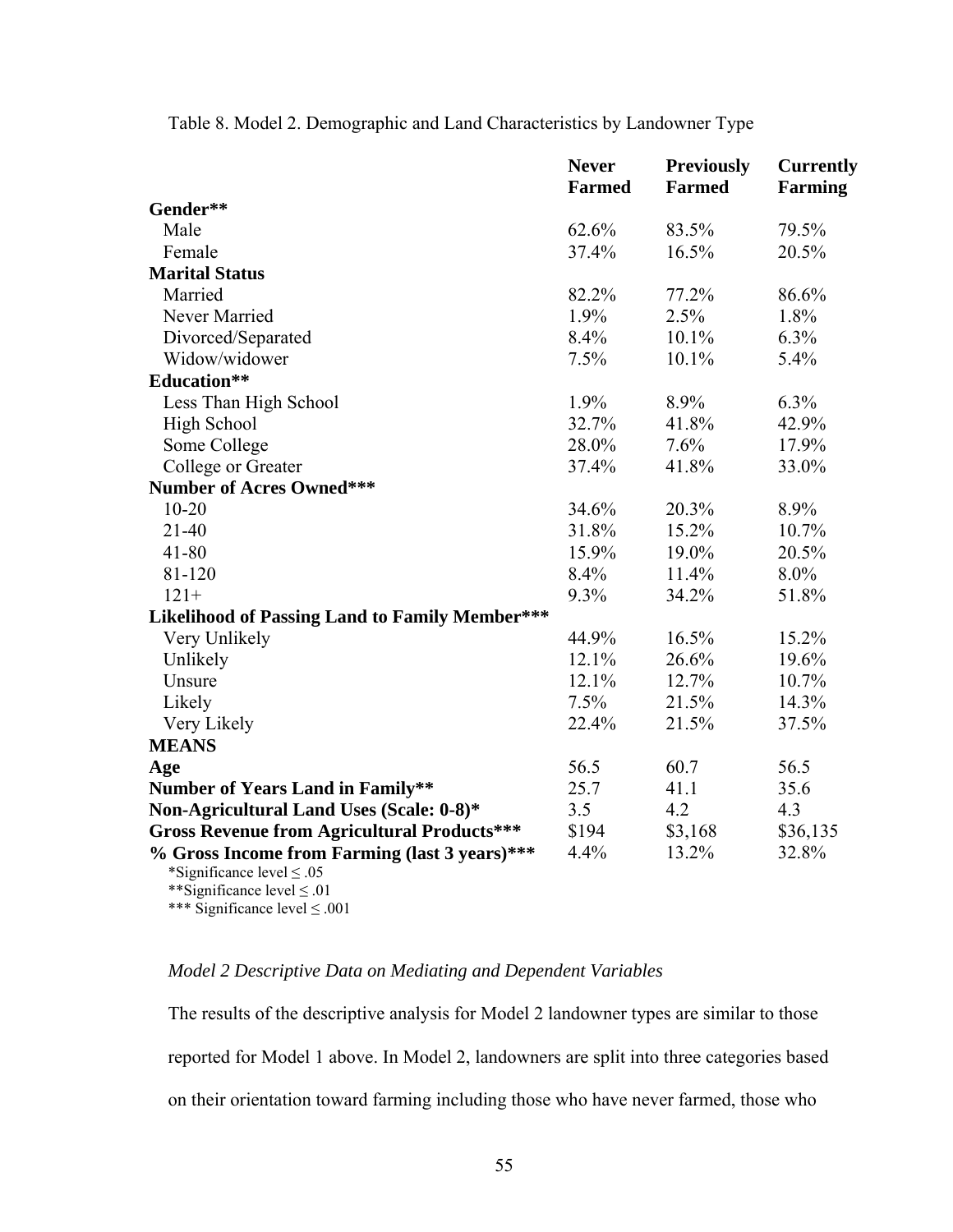have previously farmed, and those who are currently farming. Non-agricultural land use (see Table 9) follows a similar pattern as in Model 1, with those who have never farmed reporting a mean of 3.5 non-agricultural land uses, and those who previously farmed experience using their land for four or more of the non-agricultural purposes measured showing a mean closer to those that are currently farming (4.2 and 4.3 respectively). There are statistically significant differences between landowner types in non-agricultural land use (NONAGUSE), with over 63% of those with former or current agricultural while those who have never farmed are using their land for four or more such purposes only 51.4% of the time. Perhaps most striking is that 13.1% of those who have never farmed are also not using their land for any of the non-agricultural uses measured, while just 2.7% of those currently farming and 3.8% of those who previously farmed reporting a similar lack of use.

|                                          | <b>Never</b><br><b>Farmed</b> | <b>Previously</b><br><b>Farmed</b> | <b>Currently</b><br><b>Farming</b> |
|------------------------------------------|-------------------------------|------------------------------------|------------------------------------|
|                                          |                               |                                    |                                    |
| NONAGUSE*                                |                               |                                    |                                    |
| None                                     | 13.1%                         | $3.8\%$                            | 2.7%                               |
| $1 - 3$                                  | 35.5%                         | 32.9%                              | 33.6%                              |
| $4+$                                     | 51.4%                         | 63.3%                              | 63.6%                              |
| Non-Agricultural Land Uses (Scale: 0-8)* | 3.5                           | 4.2                                | 4.3                                |
| <b>Walking/Hiking</b>                    | 65.4%                         | 55.7%                              | 43.8%                              |
| <b>Wildlife/Nature Viewing</b>           | 65.4%                         | 58.2%                              | 52.7%                              |
| <b>Fishing</b>                           | 29.9%                         | 50.6%                              | 59.8%                              |
| Camping                                  | 20.6%                         | 24.1%                              | 18.8%                              |
| <b>Operate Off-Road Vehicles</b>         | $36.4\%$                      | 46.8%                              | 53.6%                              |
| <b>Horseback Riding</b>                  | 18.7%                         | 26.6%                              | 47.3%                              |
| Gather mushrooms, berries, etc.          | 62.5%                         | 68.4%                              | 68.8%                              |
| <b>Hunting</b>                           | 55.1%                         | 84.8%                              | 80.4%                              |
| *Significance level $\leq .05$           |                               |                                    |                                    |
| **Significance level $\leq .01$          |                               |                                    |                                    |
| *** Significance level $\leq .001$       |                               |                                    |                                    |

Table 9: Model 2. Non-Agricultural Land Use and Perceptions of Planting Trees and Interest and Knowledge in Agroforestry by Landowner Type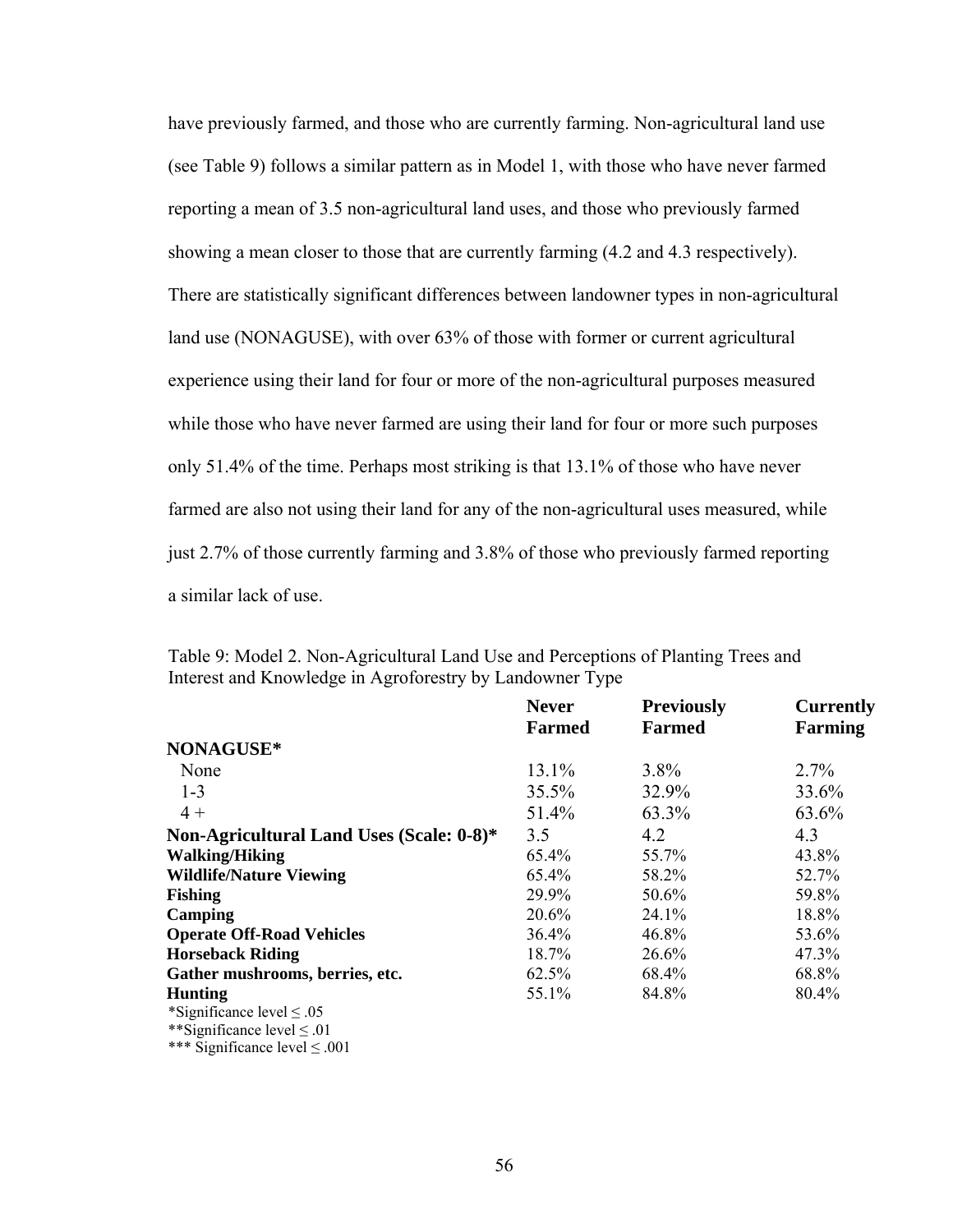As in Model 1, the perception of the economic obstacles to planting trees shows statistically significant differences between the three landowner types (see Table 10). More than two-thirds (66.9%) of landowners who are currently farming rate the importance of the economic obstacles to planting trees (PER: OBST) as medium or high, whereas those who previously farmed and those who have never farmed rate economic obstacles as being of low importance, 49.4% and 62.6% respectively. Not surprisingly , more respondents in the category that are currently farming considered the economic obstacles to planting trees that are specific to agriculture as having a large or very large influence than th e other two groups. Almost one third of those currently farming (31.3%) considered negative effects on crops as having a large to very large influence, while only .1% of those who previously farmed and 4.7% of those who have never farmed 6 responded in the same fashion. The perception that planting trees are an obstacle to farm equipment follows the same pattern though with less differentiation between groups: 29.3% of those currently farming consider this obstacle as having large or very large influence; 27.9% of those who previously farmed and 10.3% of those who have never farmed felt the same. Every perception of economic obstacles to planting trees followed the same pattern, with the highest percentages of those ranking them as having a large or very large influence coming from the landowners who are currently farming, followed by those who have previously farmed. Those who have never farmed consistently have lower percentages of respondents perceiving that the economic obstacles to planting trees have large or very large influence over their decision-making.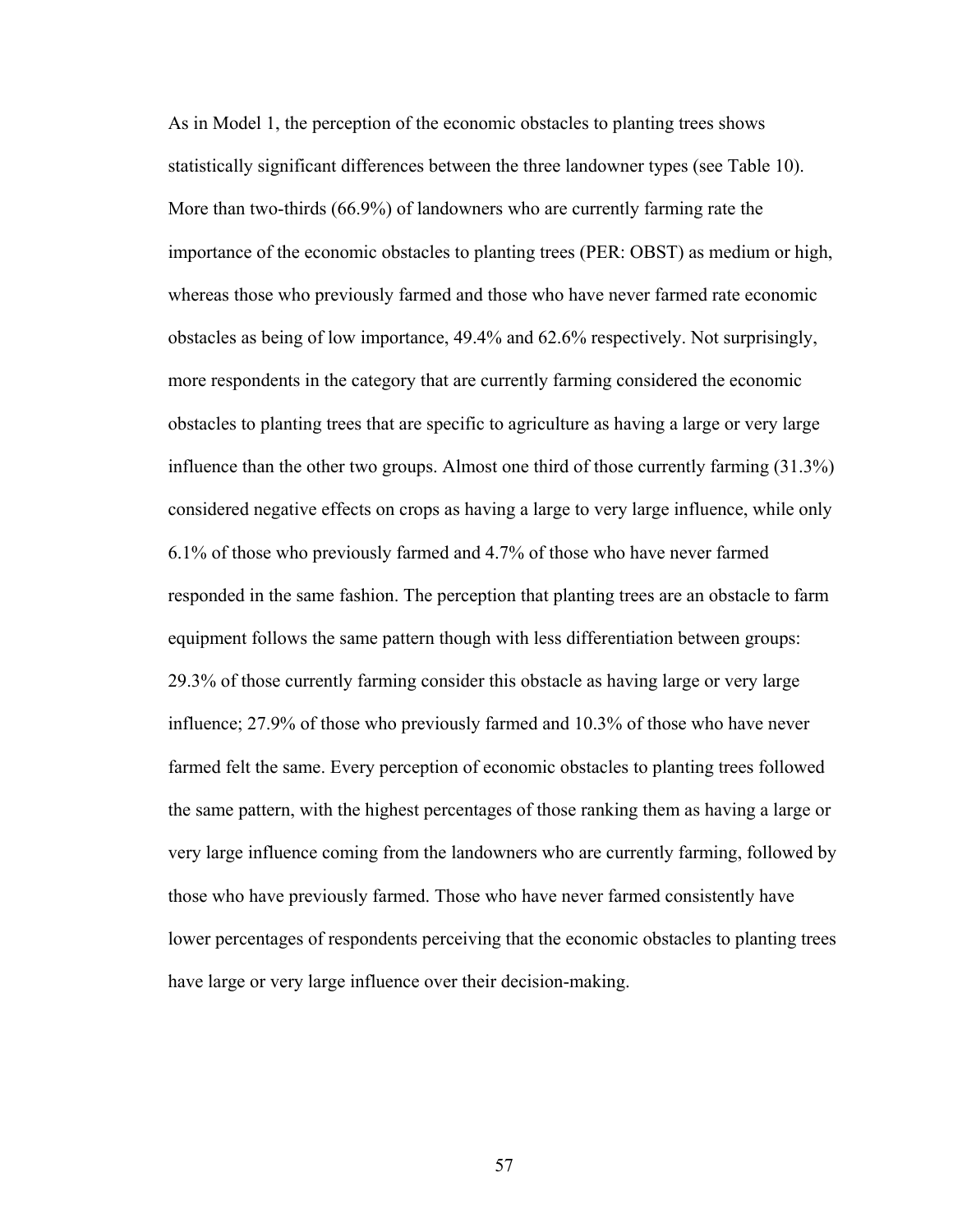Table 10: Model 2. Perceptions of the Economic Obstacles to Planting Trees by Landowner Type

|                                             | <b>Never Farmed</b> | <b>Previously</b> | <b>Currently</b> |
|---------------------------------------------|---------------------|-------------------|------------------|
|                                             |                     | <b>Farmed</b>     | <b>Farming</b>   |
| PER: OBST***                                |                     |                   |                  |
| Low                                         | 62.6%               | 49.4%             | 33.0%            |
| Medium                                      | 32.7%               | 32.9%             | 46.4%            |
| High                                        | 4.7%                | 17.7%             | 20.5%            |
| <b>Negative effects on crops</b>            |                     |                   |                  |
| No influence                                | 63.6%               | 44.3%             | 35.7%            |
| Little influence                            | 17.8%               | 20.3%             | 15.2%            |
| Moderate influence                          | 14.0%               | 12.7%             | 17.9%            |
| Large to very large influence               | 4.7%                | 6.1%              | 31.3%            |
| Inadequate market prices for timber         |                     |                   |                  |
| No influence                                | 52.3%               | 32.9%             | 34.8%            |
| Little influence                            | 16.8%               | 24.1%             | 18.8%            |
| Moderate influence                          | 14.0%               | 20.3%             | 16.1%            |
| Large or very large influence               | 16.8%               | 22.8%             | 30.4%            |
| <b>Costs of establishing/managing trees</b> |                     |                   |                  |
| No influence                                | 27.1%               | 21.5%             | 20.5%            |
| Little influence                            | 13.1%               | 11.4%             | 17.0%            |
| Moderate influence                          | 26.2%               | 29.1%             | 16.1%            |
| Large or very large influence               | 33.7%               | 38.0%             | 46.4%            |
| <b>Obstacle for farm equipment</b>          |                     |                   |                  |
| No influence                                | 70.1%               | 44.3%             | 28.6%            |
| Little influence                            | 12.1%               | 16.5%             | 13.4%            |
| Moderate influence                          | 7.5%                | 11.4%             | 18.8%            |
| Large or very large influence               | 10.3%               | 27.9%             | 29.3%            |
| Takes too long to make a profit             |                     |                   |                  |
| No influence                                | 45.8%               | 40.5%             | 18.8%            |
| Little influence                            | 15.0%               | 13.9%             | 15.2%            |
| Moderate influence                          | 11.2%               | 12.7%             | 19.6%            |
| Large or very large influence               | 28.0%               | 32.9%             | 46.4%            |
| *Significance level $\leq .05$              |                     |                   |                  |
| **Significance level $\leq .01$             |                     |                   |                  |
| *** Significance level $\leq .001$          |                     |                   |                  |

Model 2 landowner types also show statistically significant differences between 11). Landowners' current or prior experience with farming is correlated with higher landowner types in their perceptions of the economic benefits of planting trees (see Table rankings of the importance of economic benefits of planting trees (PER: ECON), with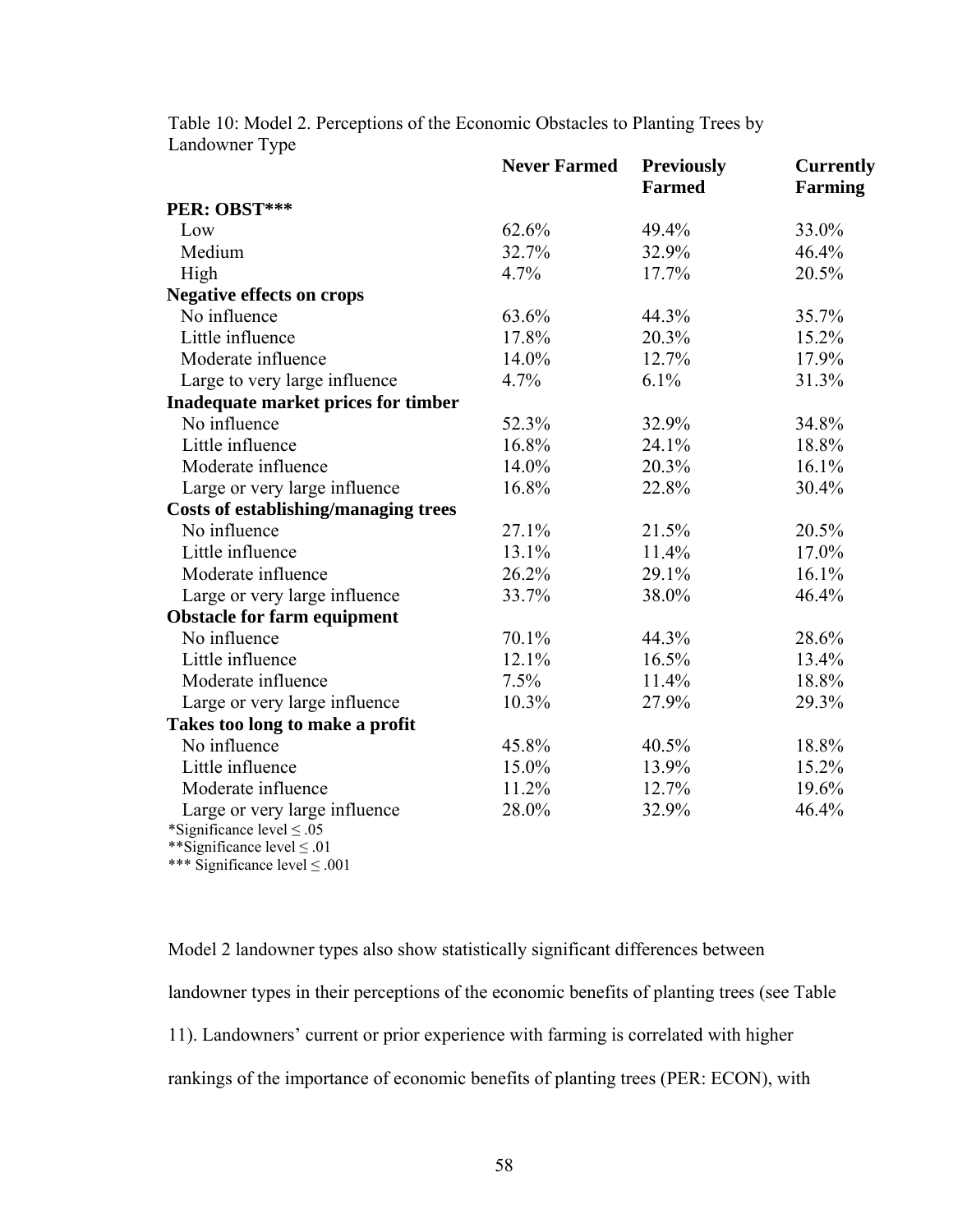63.4% of current farmers and 69.6% of former farmers responding that the economic benefits of trees had medium or high importance. In contrast, just 56.1% of landowne rs who have never farmed found the economic benefits of planting trees as medium or high importance. The difference between groups is even more pronounced when looking exclusively at the category of high importance, where just 14.0% of landowners who have never farmed placed high importance on the economic benefits of trees while those who previously farmed and those currently farming reported high importance 36.7% and 29.5% respectively. It is interesting to note that erosion control, a variable that impacts farmers' long-term profitability, has the most even distribution of the three economic variables. This may indicate that current involvement in farming and dependence on agriculture for income does not necessarily differentiate farmers from non-farmers in terms of perceptions about long-term economic factors.

Perceptions of the amenity benefits of planting trees (PER: AMNTY), did not show statistically significant differences across landowner groups. Based on the percentage of landowners reporting it as very important, wildlife benefits were the most important for all three groups with  $31.3\%$  of those currently farming,  $44.3\%$  of those who previously farmed and 45.8% of those who have never farmed considering wildlife as very important. This is consistent with the high level of hunting that all landowner groups reported. As may be expected, those who have never farmed report considerably higher perceptions of the amenity benefits of planting trees than economic benefits, with 46.7% Interestingly, those who are currently farming report fairly consistent perceptions for both ranking amenity benefits high and just 14.0% ranking economic benefits as high.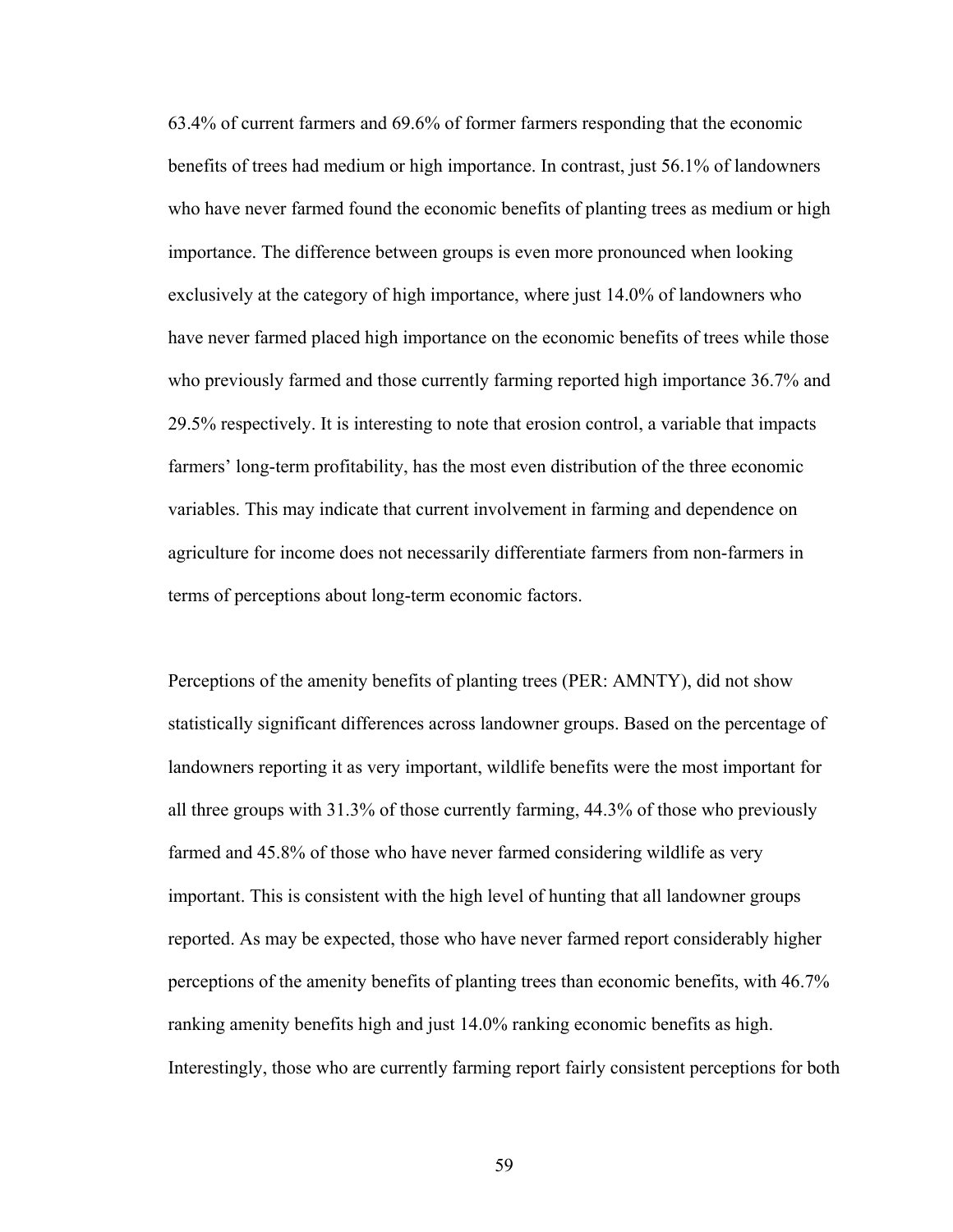amenity and economic benefits, with 33.9% of farmers considering amenity bene fits and 29.5% of farmers considering economic benefits as highly important. Those who previously farmed report higher importance on perceptions of the amenity benefits of planting trees (49.4% ranking them high) than economic benefits (36.7% ranking high).

by Landowner Type Table 11: Model 2. Perceptions of the Economic and Amenity Benefits of Planting Trees

|                          | <b>Never Farmed</b> | <b>Previously</b> | <b>Currently</b> |
|--------------------------|---------------------|-------------------|------------------|
|                          |                     | <b>Farmed</b>     | <b>Farming</b>   |
| PER: ECON**              |                     |                   |                  |
| Low                      | 43.9%               | $30.4\%$          | 36.6%            |
| Medium                   | 42.1%               | 32.9%             | 33.9%            |
| High                     | 14.0%               | 36.7%             | 29.5%            |
| <b>Economic benefits</b> |                     |                   |                  |
| Unimportant              | 44.9%               | 26.6%             | 33.9%            |
| Slightly important       | 28.0%               | 21.5%             | 17.0%            |
| Moderately important     | 15.0%               | 21.5%             | 24.1%            |
| Very important           | 12.1%               | 30.4%             | 25.0%            |
| <b>Tax benefits</b>      |                     |                   |                  |
| Unimportant              | 45.8%               | 40.5%             | 37.5%            |
| Slightly important       | 16.8%               | 15.2%             | 16.1%            |
| Moderately important     | 17.8%               | 19.0%             | 20.5%            |
| Very important           | 19.6%               | 25.3%             | 25.9%            |
| <b>Erosion control</b>   |                     |                   |                  |
| Unimportant              | 21.5%               | 19.0%             | 18.8%            |
| Slightly important       | 15.0%               | 11.4%             | 16.1%            |
| Moderately important     | 21.5%               | 21.5%             | 26.8%            |
| Very important           | 42.1%               | 48.1%             | 38.4%            |
| <b>PER: AMNTY</b>        |                     |                   |                  |
| Low                      | 24.3%               | 17.7%             | 33.9%            |
| Medium                   | 29.0%               | 32.9%             | 31.2%            |
| High                     | 46.7%               | 49.4%             | 33.9%            |
| <b>Wildlife</b>          |                     |                   |                  |
| Unimportant              | 15.9%               | 12.7%             | 25.9%            |
| Slightly important       | 9.3%                | 12.7%             | 14.3%            |
| Moderately important     | 29.0%               | 30.4%             | 28.6%            |
| Very important           | 45.8%               | 44.3%             | 31.3%            |
| <b>Scenic beauty</b>     |                     |                   |                  |
| Unimportant              | 15.9%               | 20.3%             | 22.3%            |
| Slightly important       | 13.1%               | 13.9%             | 21.4%            |
| Moderately important     | 31.8%               | 26.6%             | 33.9%            |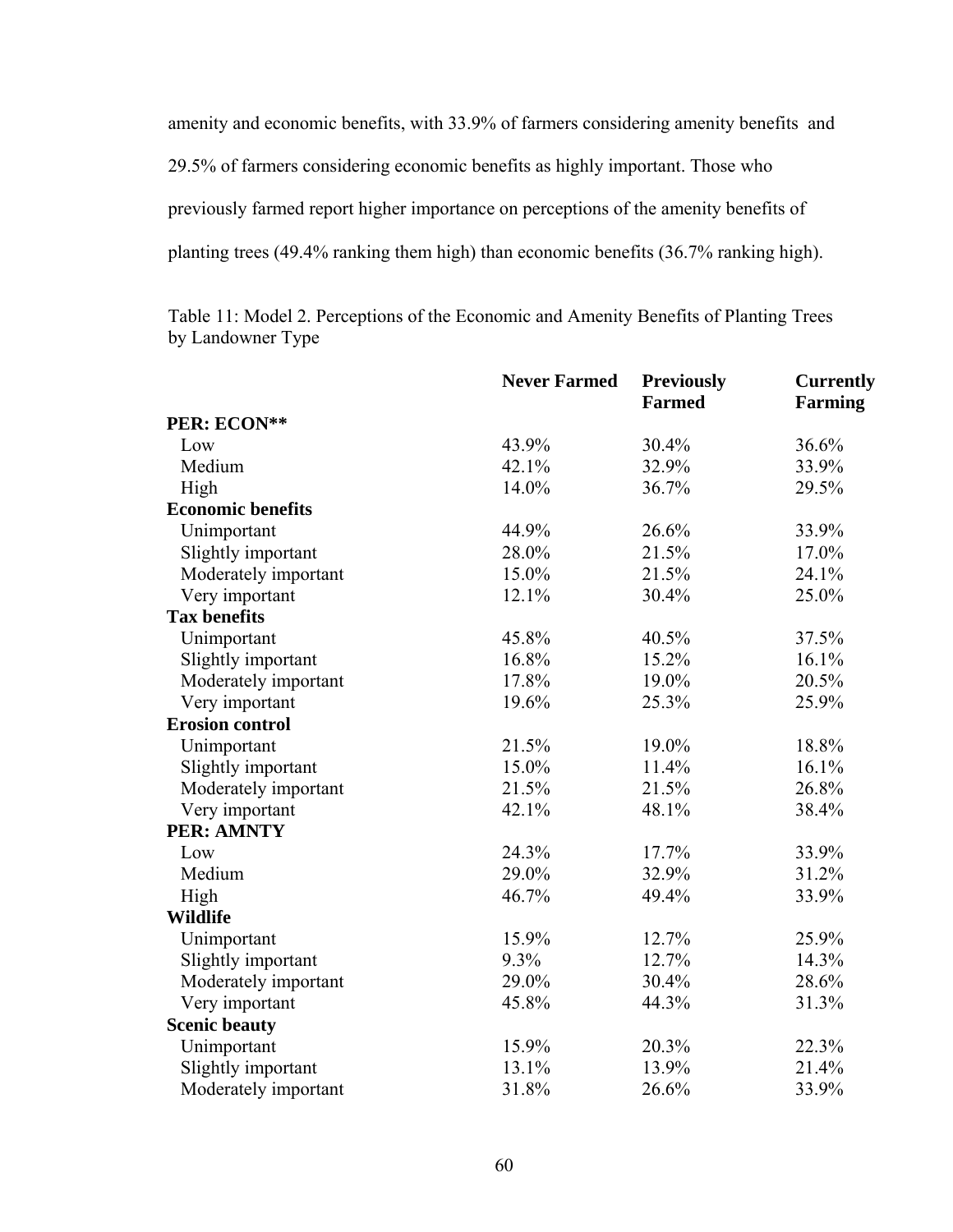| Very important                     | 39.3%   | 39.2%    | 22.3%    |
|------------------------------------|---------|----------|----------|
| <b>Protecting water quality</b>    |         |          |          |
| Unimportant                        | 29.0%   | $17.7\%$ | $21.4\%$ |
| Slightly important                 | $8.4\%$ | 12.7%    | $15.2\%$ |
| Moderately important               | 26.2%   | 27.8%    | 32.1%    |
| Very important                     | 36.4%   | 41.8%    | 31.3%    |
| *Significance level $\leq .05$     |         |          |          |
| **Significance level $\leq .01$    |         |          |          |
| *** Significance level $\leq .001$ |         |          |          |

Interest in agroforestry conservation practices (riparian buffers and windbreaks) and knowledge of agroforestry economic practices (alley cropping and silvopature) both show statistically significant differences between Model 2 landowner groups (see Table 12). Overall interest in the economically-focused agroforestry practices was fairly low, with 35.7% of those currently farming,  $40.5%$  of those who previously farmed and  $27.1%$  of those who have never farmed indicated interest in alley cropping and silvopasture. More respondents are interested in agroforestry conservation practices, including 51.8% of those currently farming, 54.4% of those who previously farmed and 34.6% of those who have never farmed reporting some interest. Those who previously farmed showed the most interest in both economically- and conservation-focused agroforestry practices , as well as the highest knowledge in those categories. This may indicate an interest amo ng former farmers to re-enter agriculture if appropriate technology enables them to pursue alternative enterprises consistent with their life stage. Furthermore, as in Model 1, it is encouraging to note that landowners report interest in agroforestry conservation practices at roughly the same rate as their knowledge, and their interest in agroforestry economic practices actually exceeds their current level of knowledge on those practices.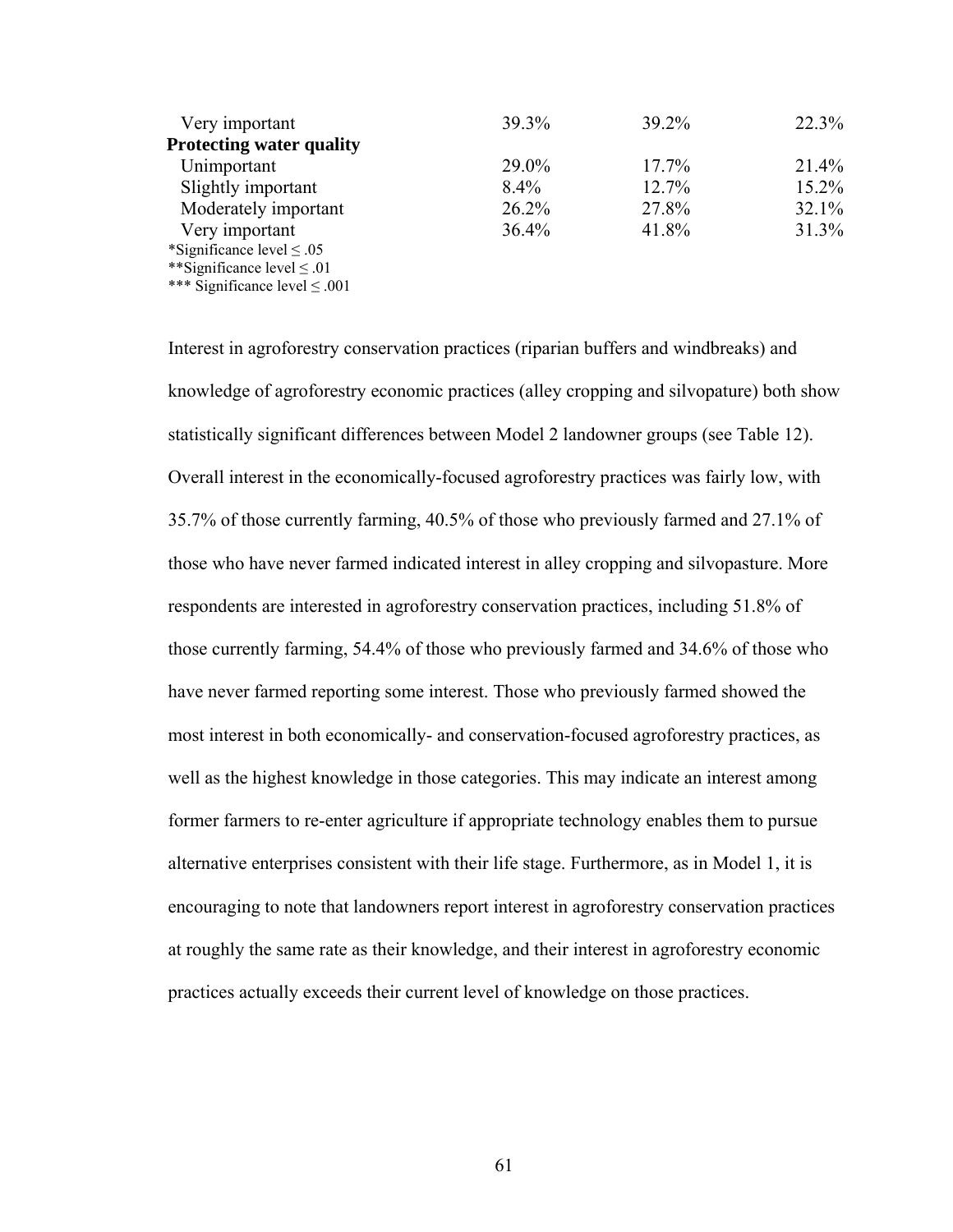Table 12: Model 2. Interest and Knowledge in Agroforestry Practices by Landow ner Type

|                         | <b>Never Farmed</b> | <b>Previously</b><br><b>Farmed</b> | <b>Currently</b><br><b>Farming</b> |
|-------------------------|---------------------|------------------------------------|------------------------------------|
| <b>INT: ECON</b>        |                     |                                    |                                    |
| N <sub>0</sub>          | 72.9%               | 59.5%                              | 64.3%                              |
| Yes                     | 27.1%               | 40.5%                              | 35.7%                              |
| <b>Alley Cropping</b>   |                     |                                    |                                    |
| Uninterested            | 86.9%               | 70.9%                              | 85.7%                              |
| Slightly interested     | 4.7%                | 11.4%                              | 8.9%                               |
| Moderately interested   | 7.5%                | 11.4%                              | 3.6%                               |
| Very interested         | 0.9%                | 6.3%                               | 1.8%                               |
| <b>Silvopasture</b>     |                     |                                    |                                    |
| Uninterested            | 79.4%               | 70.9%                              | 65.2%                              |
| Slightly interested     | 9.3%                | 8.9%                               | 13.4%                              |
| Moderately interested   | 8.4%                | 10.1%                              | 14.3%                              |
| Very interested         | 2.8%                | 10.1%                              | 7.1%                               |
| <b>INT: CONSRV**</b>    |                     |                                    |                                    |
| N <sub>o</sub>          | 65.4%               | 45.6%                              | 48.2%                              |
| Yes                     | 34.6%               | 54.4%                              | 51.8%                              |
| Windbreaks              |                     |                                    |                                    |
| Uninterested            | 73.8%               | 64.6%                              | 64.3%                              |
| Slightly interested     | 8.4%                | 10.1%                              | 13.4%                              |
| Moderately interested   | 10.3%               | 17.7%                              | 13.4%                              |
| Very interested         | 7.5%                | 7.6%                               | 8.9%                               |
| <b>Riparian Buffers</b> |                     |                                    |                                    |
| Uninterested            | 78.5%               | 53.2%                              | 62.5%                              |
| Slightly interested     | 7.5%                | 7.6%                               | 17.0%                              |
| Moderately interested   | 5.6%                | 21.5%                              | 12.5%                              |
| Very interested         | 8.4%                | 17.7%                              | 8.0%                               |
| <b>KNOW: ECON**</b>     |                     |                                    |                                    |
| Low                     | 92.5%               | 75.9%                              | 84.8%                              |
| High                    | 7.5%                | 24.1%                              | 15.2%                              |
| <b>Alley Cropping</b>   |                     |                                    |                                    |
| Very Low                | 58.9%               | 51.9%                              | 48.2%                              |
| Low                     | 23.4%               | 17.7%                              | 27.7%                              |
| Medium                  | 15.0%               | 17.7%                              | 18.8%                              |
| High                    | 2.8%                | 10.1%                              | 5.4%                               |
| Very High               | $0.0\%$             | 2.5%                               | $0.0\%$                            |
| <b>Silvopasture</b>     |                     |                                    |                                    |
| Very Low                | 60.7%               | 48.1%                              | 43.8%                              |
| Low                     | 24.3%               | 22.8%                              | 32.1%                              |
| Medium                  | 12.1%               | 16.5%                              | 19.6%                              |
| High                    | 2.8%                | 10.1%                              | 4.5%                               |
| Very High               | $0.0\%$             | 2.5%                               | $0.0\%$                            |
| <b>KNOW: CONSRV</b>     |                     |                                    |                                    |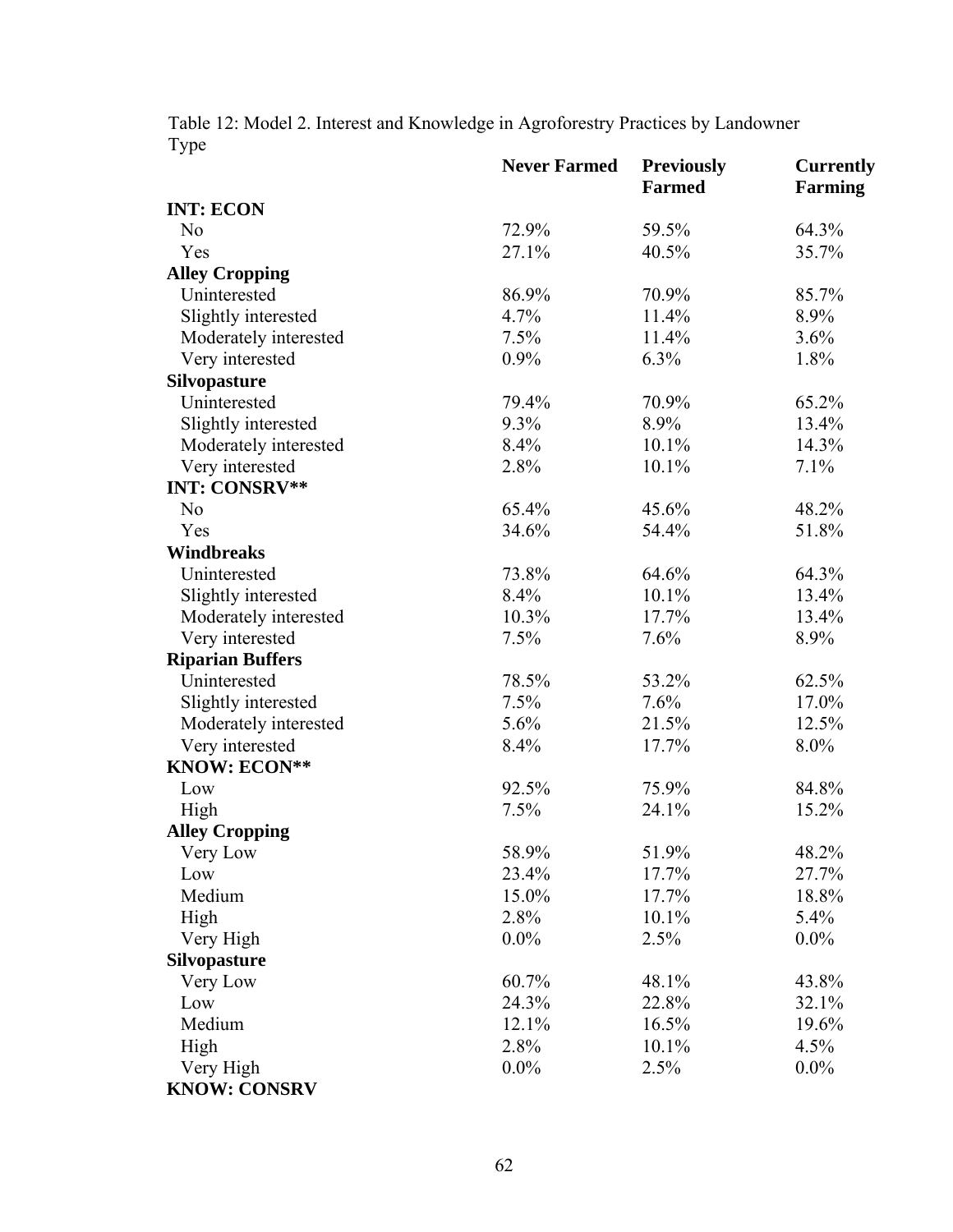| Low                             | 61.7% | 48.1%    | 53.6%    |
|---------------------------------|-------|----------|----------|
| High                            | 38.3% | 51.9%    | 46.4%    |
| Windbreaks                      |       |          |          |
| Very Low                        | 26.2% | 16.5%    | 23.2%    |
| Low                             | 17.8% | 13.9%    | $16.1\%$ |
| Medium                          | 34.6% | 44.3%    | 33.0%    |
| High                            | 15.0% | 15.2%    | 20.5%    |
| Very High                       | 6.5%  | 10.1%    | $7.1\%$  |
| <b>Riparian Buffers</b>         |       |          |          |
| Very Low                        | 41.1% | 31.6%    | $30.4\%$ |
| Low                             | 24.3% | $17.7\%$ | $30.4\%$ |
| Medium                          | 19.6% | 27.8%    | 22.3%    |
| High                            | 11.2% | 16.5%    | 11.6%    |
| Very High                       | 3.7%  | $6.3\%$  | $5.4\%$  |
| **Significance level $\leq .01$ |       |          |          |

## *Bivariate Analysis*

The results of bivariate analysis for both Models 1 and 2 are shown below in Tables 13 and 14. In Model 1, landowner types are treated as ordinal, with the order based on the descriptive statistics reported above  $(1=non-farm$  landowner, living on land;  $2=non-farm$ landowner living away; 3=currently farming). Based on the descriptive statistics above, this order may depict level of active engagement with the land and historical connection to land. Landowner types for Model 1 show a statistically significant, slightly negative relationship  $(-.126^*)$  with perceptions of the amenity benefits of planting trees and a moderately positive relationship (.228\*\*\*) with the perceptions of economic obstacles to planting trees. Age negatively correlates with a number of variables in a statistically significant manner, including interest in both economic and conservation-targeted agroforestry practices (-.218\*\*\* and -.208\*\*\* respectively), and perceptions of both economic and amenity benefits of planting trees (-.334\*\*\* and -.360\*\*\* respectively). While education levels do not correlate with perceptions of the economic obstacles of planting trees, there is a positive relationship between education and perceptions of the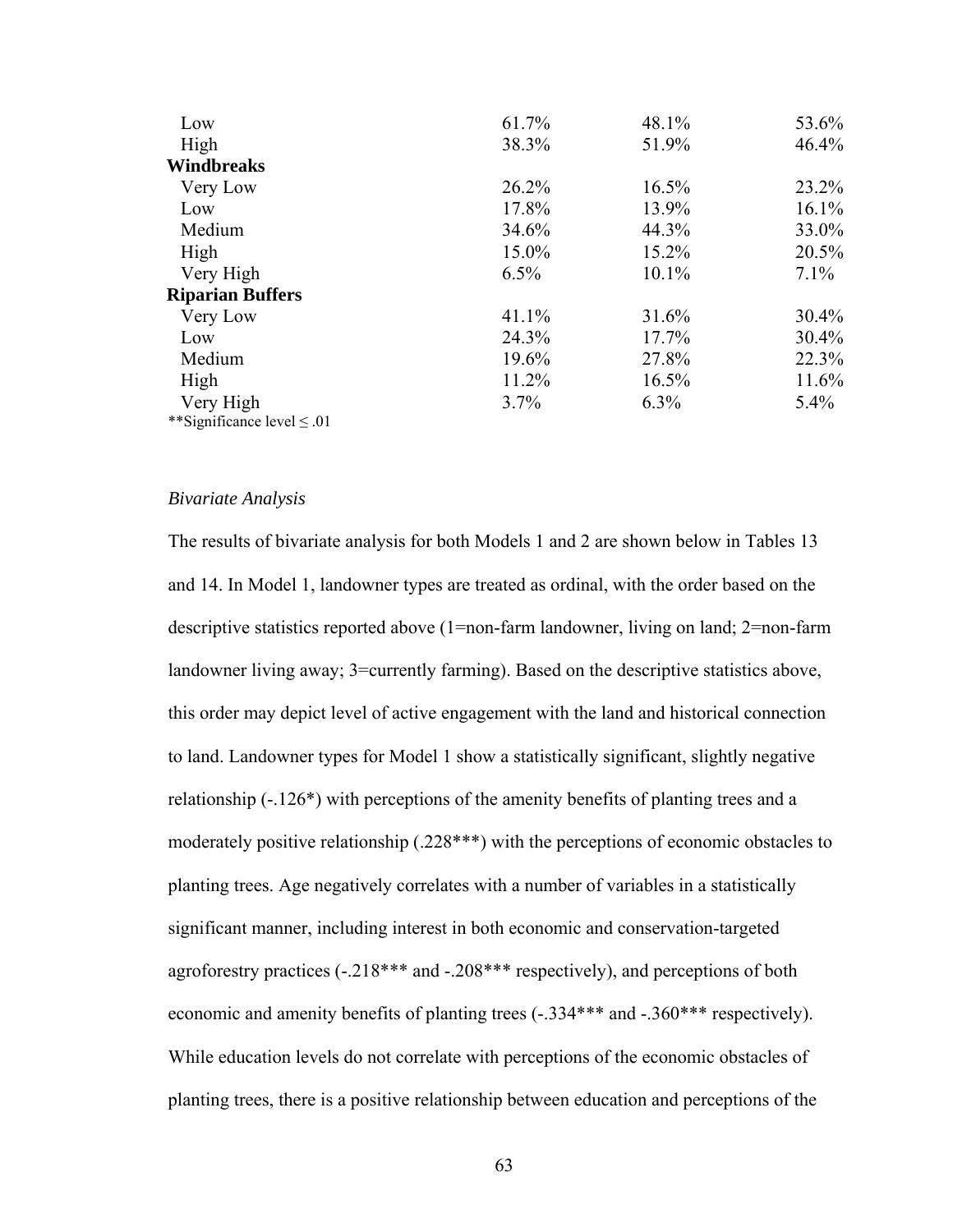economic and amenity benefits of planting trees  $(.185***$  and  $.319***$  respectively), as well as interest and knowledge in agroforestry practices aimed primarily at conservation (.149\*\* and .214 respectively).

Perceptions of the economic benefits to planting trees demonstrate moderate correlation with interest in agroforestry economic practices (.393\*\*\*), and both interest and knowledge in agroforestry conservation practices  $(.420****)$  and  $.318****$  respectively). There is also a small correlation between perceptions of economic benefits of planting trees and knowledge of economic agroforestry practices (.183\*\*). Perceptions of amenity benefits of planting trees show moderate correlations with interest in agroforestry conservation practices  $(.382***)$ , interest in agroforestry economic practices  $(.291***)$ and knowledge of agroforestry conservation practices  $(.292***)$ . There is also a small correlation between the perceptions of the amenity benefits of planting trees and knowledge of the agroforestry economic practices  $(.183**)$ . The strongest correlations are between the two interest categories (.552\*\*\*), the two knowledge categories  $(.616***)$  and the two perceptions of benefits categories  $(.684***)$ . These results may demonstrate that a major strength of agroforestry is its multi-functionality, including both amenity and economic benefits.

In the bivariate analysis reported below for Model 2, landowner types are treated as an ordinal variable, with level of farming orientation determining the order (1=never farmed; 2=previously farmed; 3=currently farming). Because the same variables are used in the bivariate analysis of Model 2 (other than landowner type), the results of the bivariate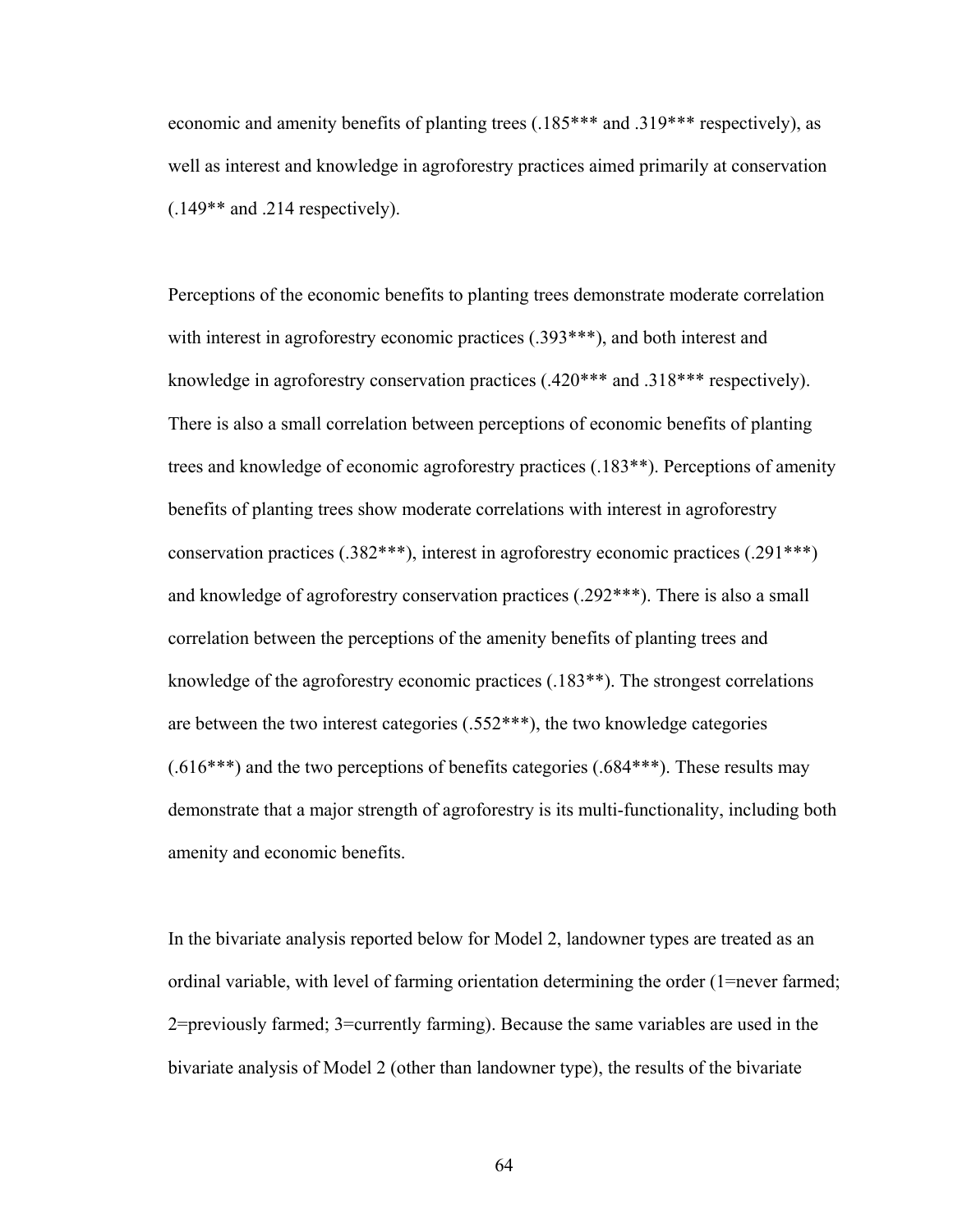analysis for Model 2 landowner types are identical to those reported above for Model 1, with the exception of the correlations involving landowner type (the column titled LO: TYPE2 in Table 14 below). For Model 2 landowner types we find that landowner type is again positively correlated with the perceptions of obstacles (.299\*\*\*) with similar strength to the relationship reported for Model 1 landowner types (.228\*\*\*). One difference between the models is the correlation between interest of agroforestry conservation practices and landowner type, which is statistically significant for Model 2 (.147\*) but not for Model 1 (.026). Another difference is that the perceptions of the amenity benefits of trees is significantly correlated with Model 1 landowner types (- .126\*), but it is not significant in Model 2 (-.112).

Based on the results for both landowner type models, it may be worthwhile to target younger, better educated landowners with information about agroforestry rather than focusing on landowner types defined by their current level of land use or their current or former orientation toward farming.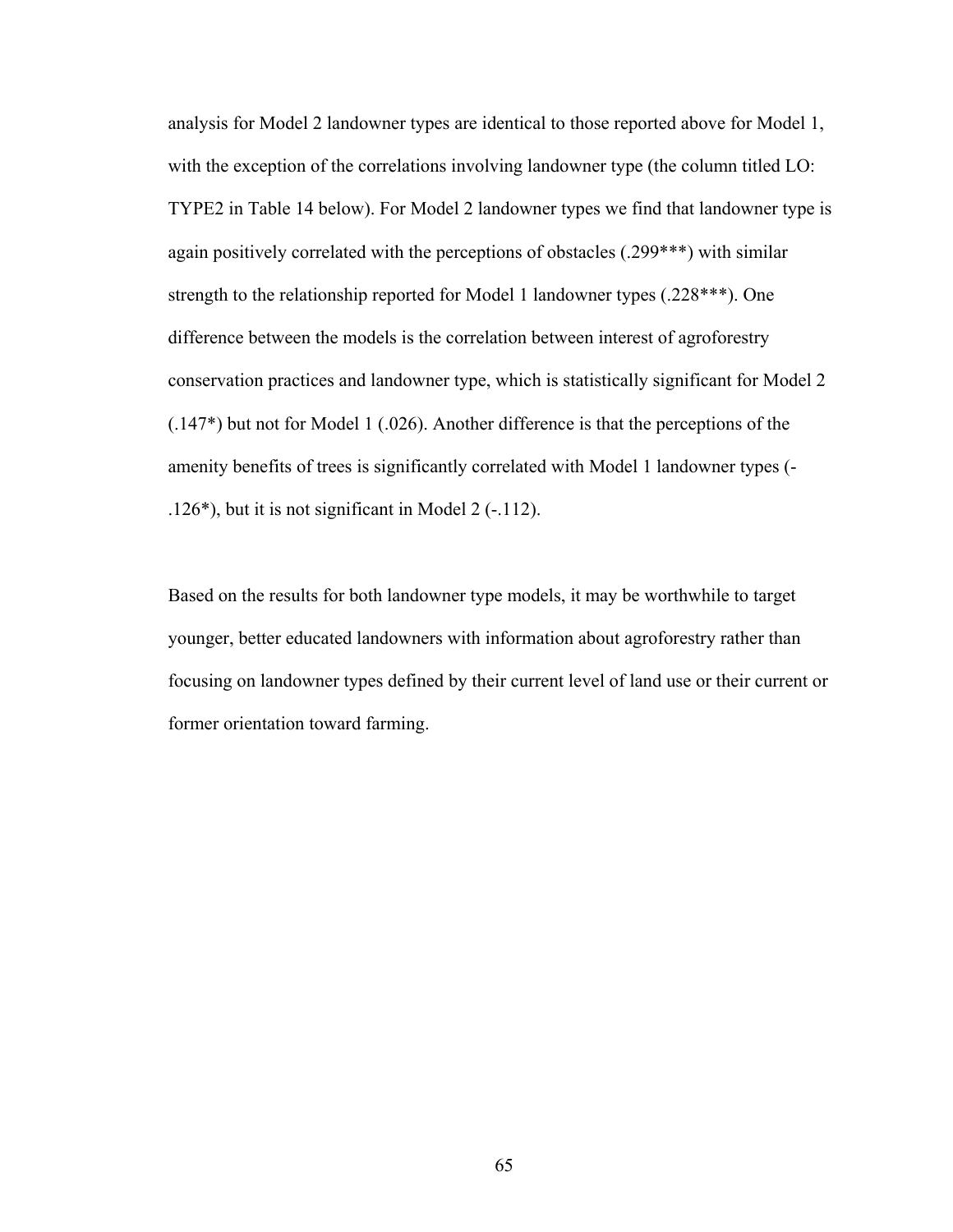|    |                            | AGE        | ED        | LO:<br>TYPE1 | <b>NONAG</b><br><b>USE</b> | PER:<br><b>OBST</b> | PER:<br><b>ECON</b> | PER:<br><b>AMNTY</b> | INT:<br><b>CONSRV</b> | INT:<br><b>ECON</b> | KNOW:<br><b>CONSRV</b> | KNOW:<br><b>ECON</b> |
|----|----------------------------|------------|-----------|--------------|----------------------------|---------------------|---------------------|----------------------|-----------------------|---------------------|------------------------|----------------------|
| 99 | AGE                        | 1          |           |              |                            |                     |                     |                      |                       |                     |                        |                      |
|    | ED                         | $-.188***$ |           |              |                            |                     |                     |                      |                       |                     |                        |                      |
|    | LO:<br>TYPE 2              | .058       | $-.062$   |              |                            |                     |                     |                      |                       |                     |                        |                      |
|    | <b>NONAG</b><br><b>USE</b> | $-.030$    | $-.057$   | .104         |                            |                     |                     |                      |                       |                     |                        |                      |
|    | PER:<br><b>OBST</b>        | $-.015$    | $-.077$   | .228***      | .074                       | $\perp$             |                     |                      |                       |                     |                        |                      |
|    | PER:<br><b>ECON</b>        | $-.334***$ | $.185***$ | .059         | $.143*$                    | .193***             |                     |                      |                       |                     |                        |                      |
|    | PER:<br><b>AMNTY</b>       | $-.360***$ | $.319***$ | $-.126*$     | .026                       | $-.045$             | $.684***$           | $\mathbf{1}$         |                       |                     |                        |                      |
|    | INT:<br><b>CONSRV</b>      | $-.208***$ | $.149**$  | .026         | .042                       | .016                | $.420***$           | $.382***$            | -1                    |                     |                        |                      |
|    | INT:<br><b>ECON</b>        | $-.218***$ | .055      | .015         | $-.043$                    | $.128*$             | $.393***$           | $.291***$            | $.552***$             | $\mathbf{1}$        |                        |                      |
|    | KNOW:<br><b>CONSRV</b>     | $-.037$    | $.214***$ | .003         | .013                       | .025                | $.318***$           | $.292***$            | $.302***$             | .105                | -1                     |                      |
|    | KNOW:<br><b>ECON</b>       | $-.026$    | .100      | .046         | $-.045$                    | .059                | $.183**$            | $.148*$              | .108                  | $.182***$           | $.616***$              | $\mathbf{1}$         |

Table 13: Model 1. Correlations Between Significant Demographic Variables, Landowner Type, Non-Agricultural Land Use, Perceptions, Interest, and Knowledge

\*Correlation significant at .05 level (2-tailed)

\*\*Correlation significant at .01 level (2-tailed)

\*\*\*Correlation significant at .001 level (2-tailed)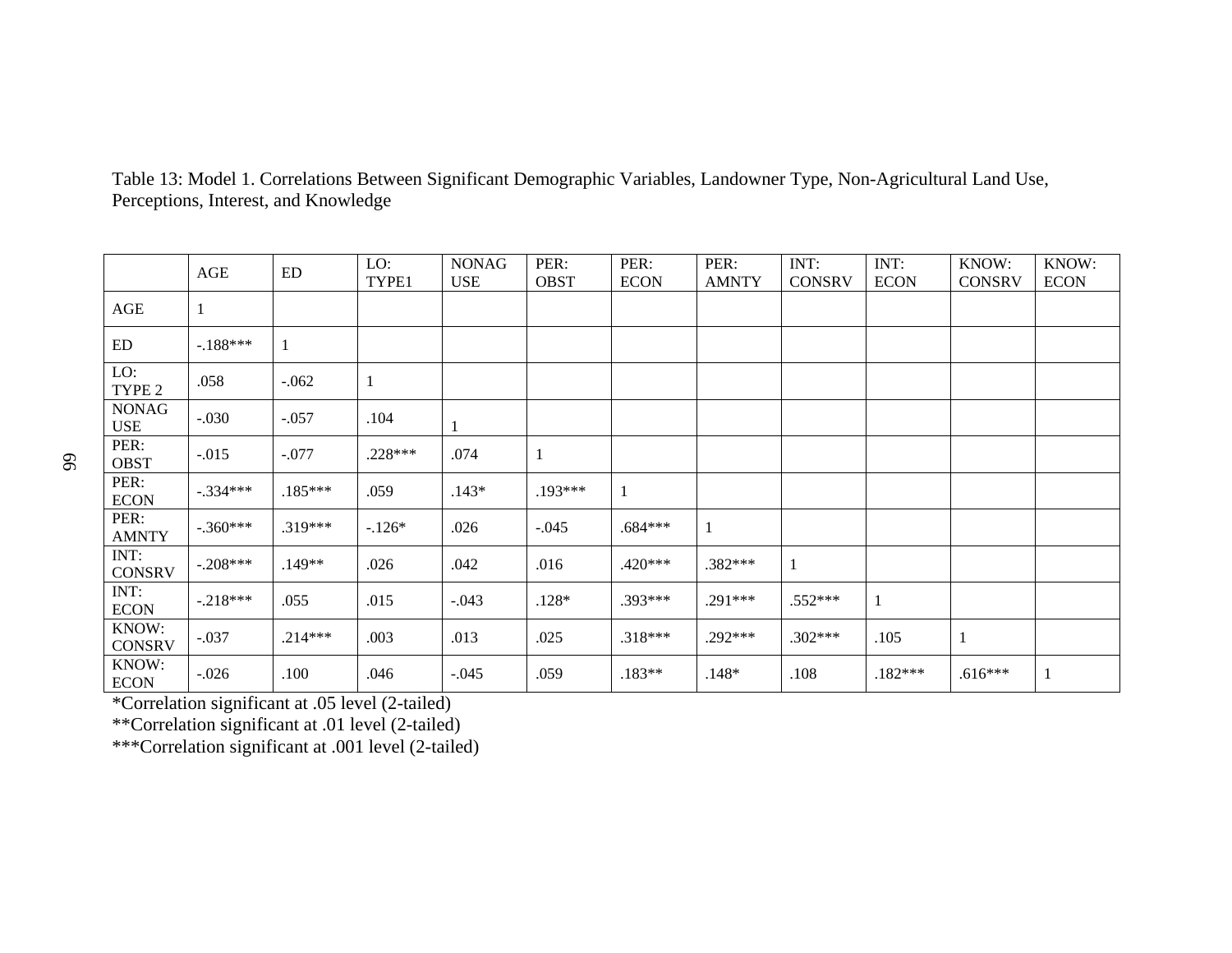|                            | AGE        | ED        | LO:<br>TYPE2 | <b>NONAG</b><br><b>USE</b> | PER:<br><b>OBST</b> | PER:<br><b>ECON</b> | PER:<br><b>AMNTY</b> | INT:<br><b>CONSRV</b> | INT:<br><b>ECON</b> | KNOW:<br><b>CONSRV</b> | KNOW:<br><b>ECON</b> |
|----------------------------|------------|-----------|--------------|----------------------------|---------------------|---------------------|----------------------|-----------------------|---------------------|------------------------|----------------------|
| AGE                        | $\perp$    |           |              |                            |                     |                     |                      |                       |                     |                        |                      |
| ED                         | $-.188***$ |           |              |                            |                     |                     |                      |                       |                     |                        |                      |
| LO:<br>TYPE <sub>2</sub>   | .000       | $-.090$   |              |                            |                     |                     |                      |                       |                     |                        |                      |
| <b>NONAG</b><br><b>USE</b> | $-.030$    | $-.057$   | .101         | $\mathbf{1}$               |                     |                     |                      |                       |                     |                        |                      |
| PER:<br><b>OBST</b>        | $-.015$    | $-.077$   | $.299***$    | .074                       |                     |                     |                      |                       |                     |                        |                      |
| PER:<br><b>ECON</b>        | $-.334***$ | $.185***$ | .104         | $.143*$                    | $.193***$           | 1                   |                      |                       |                     |                        |                      |
| PER:<br><b>AMNTY</b>       | $-.360***$ | $.319***$ | $-.112$      | .026                       | $-.045$             | $.684***$           | $\mathbf{1}$         |                       |                     |                        |                      |
| INT:<br><b>CONSRV</b>      | $-.208***$ | .149**    | $.147*$      | .042                       | .016                | $.420***$           | .382***              | $\mathbf{1}$          |                     |                        |                      |
| INT:<br><b>ECON</b>        | $-.218***$ | .055      | .084         | $-.043$                    | $.128*$             | $.393***$           | .291***              | $.552***$             | 1                   |                        |                      |
| KNOW:<br><b>CONSRV</b>     | $-.037$    | $.214***$ | .065         | .013                       | .025                | $.318***$           | $.292***$            | $.302***$             | .105                |                        |                      |
| KNOW:<br><b>ECON</b>       | $-.026$    | .100      | .120         | $-.045$                    | .059                | $.183**$            | $.148*$              | .108                  | $.182***$           | $.616***$              |                      |

Table 14: Model 2. Correlations Between Significant Demographic Variables, Landowner Type, Non-Agricultural Land Use, Perceptions, Interest, and Knowledge

\*Correlation significant at .05 level (2-tailed)

\*\*Correlation significant at .01 level (2-tailed)

\*\*\*Correlation significant at .001 level (2-tailed)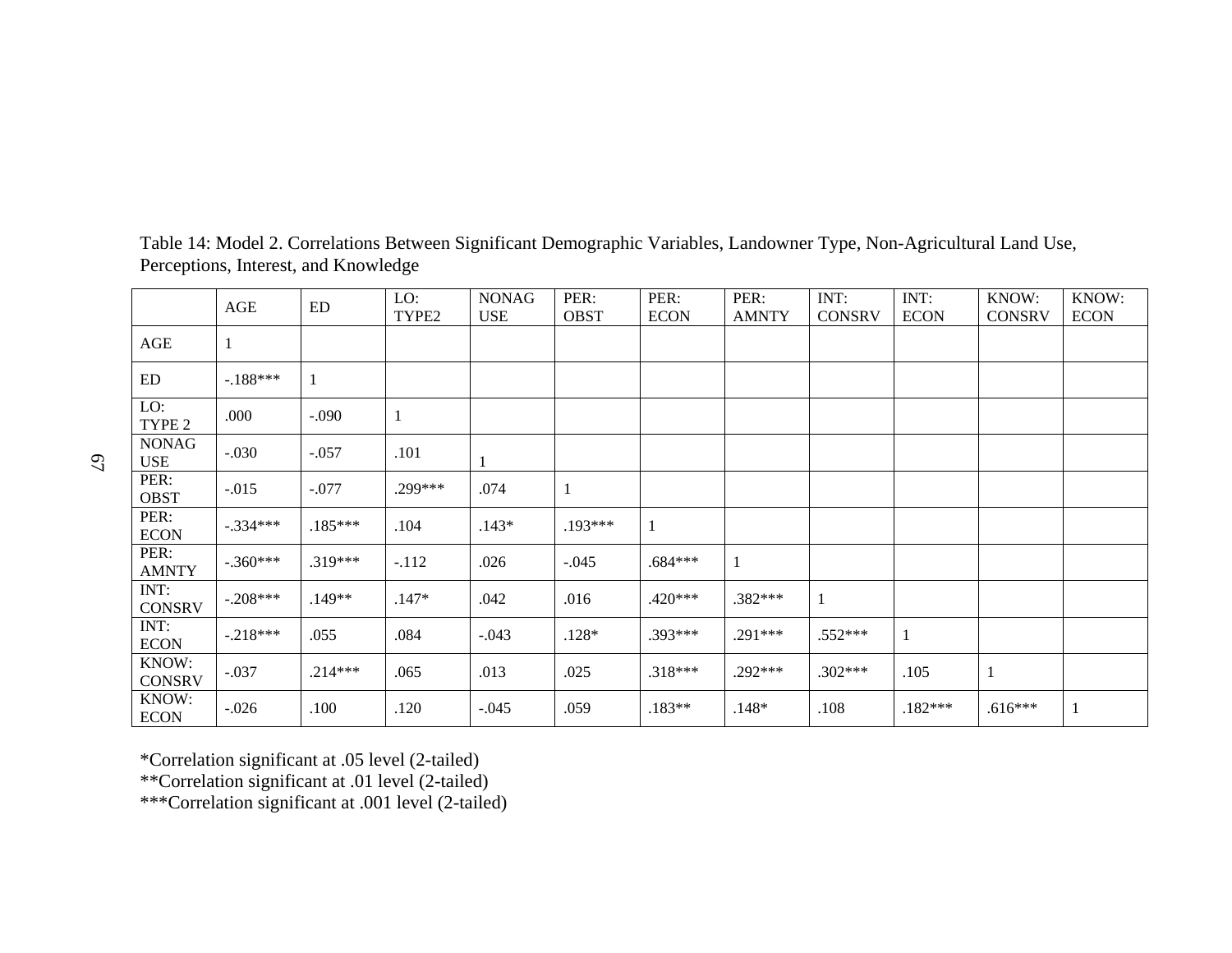## *Mediation Analysis Model 1*

Step 1: Test the relationship between independent variable and the dependent variables.

Run regression equations with landowner type as the independent variable and the

knowledge and interest in agroforestry as the dependent variables.

Table 15: Model 1. Regression Coefficients and Significance Levels for Landowner Type on Knowledge and Interest in Agroforestry

|                                  | <b>Model 1</b>        |              |  |  |  |
|----------------------------------|-----------------------|--------------|--|--|--|
|                                  | <b>Landowner Type</b> |              |  |  |  |
|                                  | Regression            | Significance |  |  |  |
|                                  | Coefficient           | Level        |  |  |  |
| <b>Knowledge in Agroforestry</b> |                       |              |  |  |  |
| <b>KNOW: ECON</b>                | .084                  | .425         |  |  |  |
| <b>KNOW: CONSRV</b>              | $-.007$               | .957         |  |  |  |
| <b>Interest in Agroforestry</b>  |                       |              |  |  |  |
| <b>INT: ECON</b>                 | .023                  | .796         |  |  |  |
| <b>INT: CONSRV</b>               | .049                  | .649         |  |  |  |

We can see from the results reported in the table above that Model 1's Landowner Typology shows neither strong nor significant relationship with knowledge of economically-focused agroforestry practices like alley cropping or silvopasture (KNOW: ECON); the regression coefficient for this relationship is just .084 and the significance is .425. Model 1's Landowner Typology shows a slightly negative relationship with knowledge of conservation-focused agroforestry practices like windbreaks and riparian buffers (KNOW: CONSRV) at -.007, but this relationship is not significant either (p=.957). Interest in economically-focused agroforestry practices (INT: ECON) and interest in conservation-focused agroforestry practices (INT: CONSRV) also show weak and insignificant relationships, .023 ( $p=.796$ ) and .049 ( $p=.649$ ) respectively. The results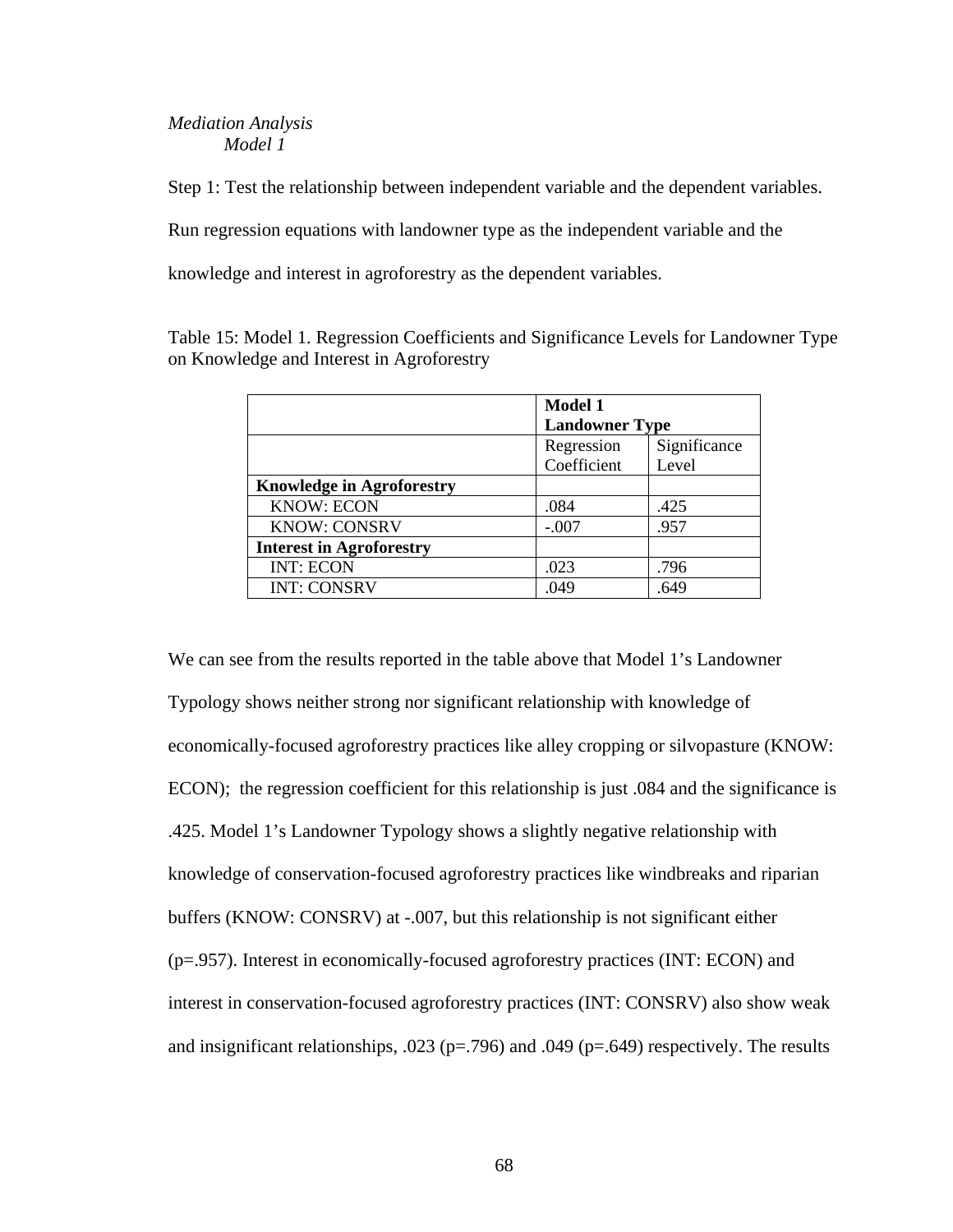from step one indicate that Model 1 Landowner Typology does not directly predict

knowledge and interest in agroforestry.

Step 2: Test the relationship between the independent variable and the mediating

variables. Run regression equations with landowner type as the independent variable and

land use, perceptions of the obstacles to planting trees and perceptions of the benefits of

planting trees as dependent variables.

Table 16: Model 1. Regression Coefficients and Significance Levels for Landowner Type on Mediating Variables

|                                            | <b>Model 1</b>        |              |  |  |  |  |
|--------------------------------------------|-----------------------|--------------|--|--|--|--|
|                                            | <b>Landowner Type</b> |              |  |  |  |  |
|                                            | Regression            | Significance |  |  |  |  |
|                                            | Coefficient           | Level        |  |  |  |  |
| <b>Non-Agricultural Land Use</b>           |                       |              |  |  |  |  |
| <b>NONAGUSE</b>                            | .285                  | .026         |  |  |  |  |
| <b>Perceptions of Economic Obstacles</b>   |                       |              |  |  |  |  |
| to Planting Trees                          |                       |              |  |  |  |  |
| PER: OBST                                  | 1.37                  | .000         |  |  |  |  |
| <b>Perceptions of Benefits of Planting</b> |                       |              |  |  |  |  |
| <b>Trees</b>                               |                       |              |  |  |  |  |
| PER: ECON                                  | .182                  | .312         |  |  |  |  |
| PER: AMNTY                                 | - 393                 | .030         |  |  |  |  |

The table above reports the results of the regression equation using Model 1 landowner type to predict the four mediating variables in the model: non-agricultural land use (NONAGUSE), perceptions of the economic obstacles to planting trees (PER: OBST), perceptions of the economic benefits of planting trees (PER: ECON), and perceptions of the amenity benefits of planting trees (PER: AMNTY). While most of the relationships reported here are also small, a few of them are statistically significant. Non-agricultural land use shows a slightly positive predicted relationship (.285) at the .026 significance level, indicating that those who are currently farming may be using their land for more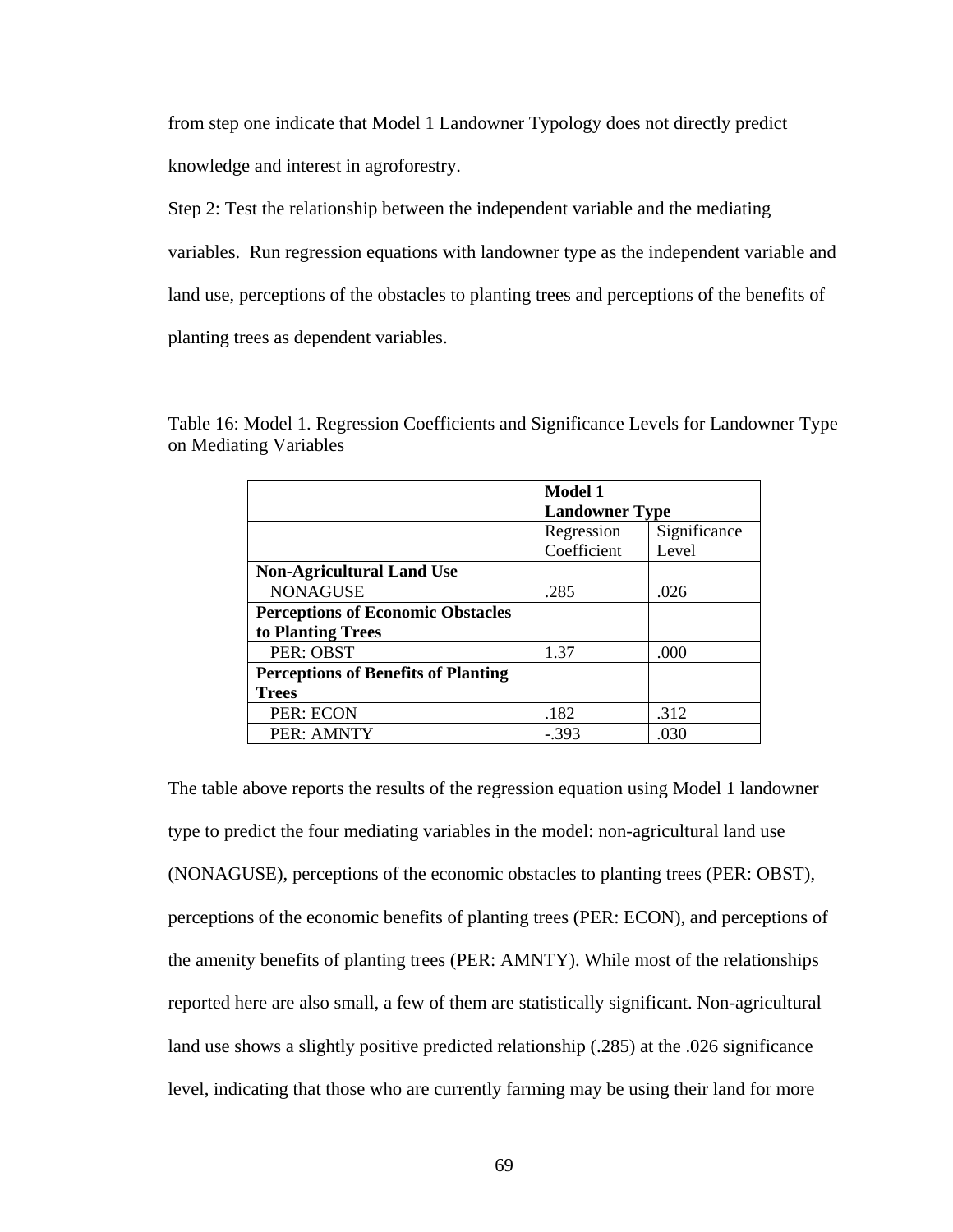non-agricultural uses than those who are not farming, or non-farming landowners who are living away from their land may be utilizing its non-agricultural potential more than those non-farming landowners who live on their land (or some combination of the two). Perceptions of the amenity benefits of planting trees (PER: AMNTY) shows a slightly negative predicted relationship (-.393) at the .030 significance level. This suggests that as you move from non-farming landowners living on their land to non-farming landowners living away from their land to landowners who are currently farming, there is a decrease in the perceptions of the amenity benefits of planting trees. Perceptions of the economic obstacles to planting trees (PER: OBST) has the highest coefficient of all the variables (1.37), as well as the most significant at .000. This indicates that of all the mediating variables tested here, landowner type is the most successful at predicting the perceptions of economic obstacles to planting trees. In contrast, the coefficient for perceptions of the economic obstacles is neither strong (.183) nor significant (.312).

Step 3: Test the relationship between the mediating variables and the dependent variables. Run 16 regression equations, with each mediating variable on each dependent variable. Use Model 1 landowner type as a control variable in each equation.

|                     | <b>NON</b><br><b>AGUSE</b> |      | PER:<br><b>OBST</b> |      | PER:<br><b>ECON</b> |      | PER:<br><b>AMNTY</b> |      |
|---------------------|----------------------------|------|---------------------|------|---------------------|------|----------------------|------|
|                     | Coef.                      | Sig. | Coef.               | Sig. | Coef.               | Sig. | Coef.                | Sig. |
| <b>Knowledge in</b> |                            |      |                     |      |                     |      |                      |      |
| <b>Agroforestry</b> |                            |      |                     |      |                     |      |                      |      |
| <b>KNOW: ECON</b>   | .128                       | .008 | .016                | .391 | .106                | .002 | .090                 | .008 |
| <b>KNOW: CONSRV</b> | 165                        | .009 | .011                | .653 | .242                | .000 | .223                 | .000 |

Table 17: Model 1. Regression Coefficients and Significance Levels for Mediating Variables on Knowledge and Interest in Agroforestry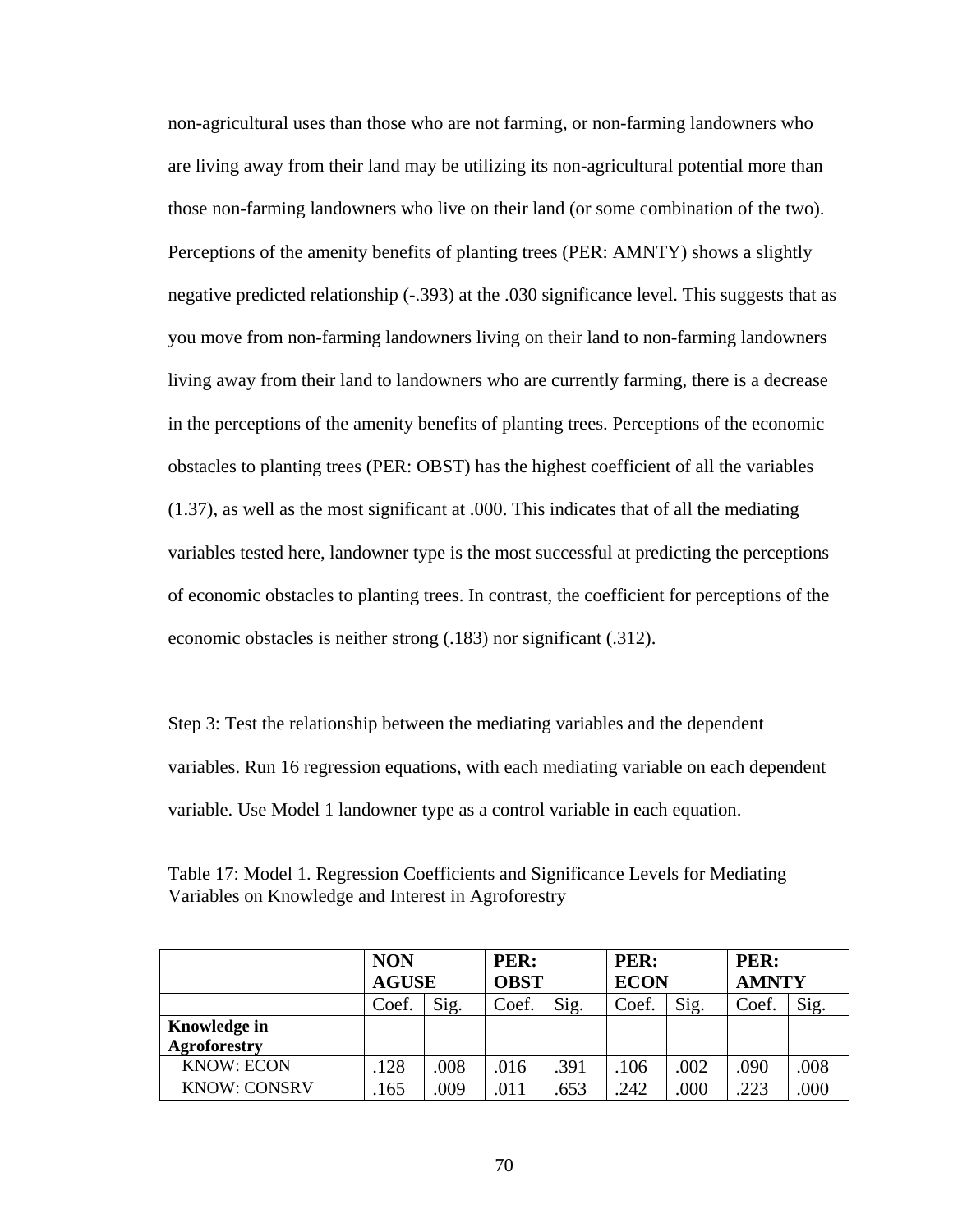| <b>Interest in Agroforestry</b> |      |      |     |      |                 |     |      |      |
|---------------------------------|------|------|-----|------|-----------------|-----|------|------|
| INT: ECON                       |      |      | 034 | .027 | 102             | 000 | .143 | .000 |
| INT: CONSRV                     | .165 | .001 | 003 | .865 | つく 1<br>1 (م ). | 000 | .231 |      |

The table above shows that the mediating variables in Model 1 tend to have more predictive power on the dependent variables than landowner type. While their coefficients vary in size, non-agricultural land use (NONAGUSE), perceptions of the economic benefits of planting trees (PER: ECON) and perceptions of the amenity benefits of planting trees (PER: AMNTY) all show statistically significant predictive power. Interestingly, perceptions of the economic obstacles to planting trees is the only mediating variable that does not significantly predict knowledge or interest in agroforestry. The lone exception to that statement is the predictive power of the perceptions of economic obstacles to planting trees on interest in the economicallyfocused agroforestry practices, although the coefficient is small (.034) with a .027 significance level.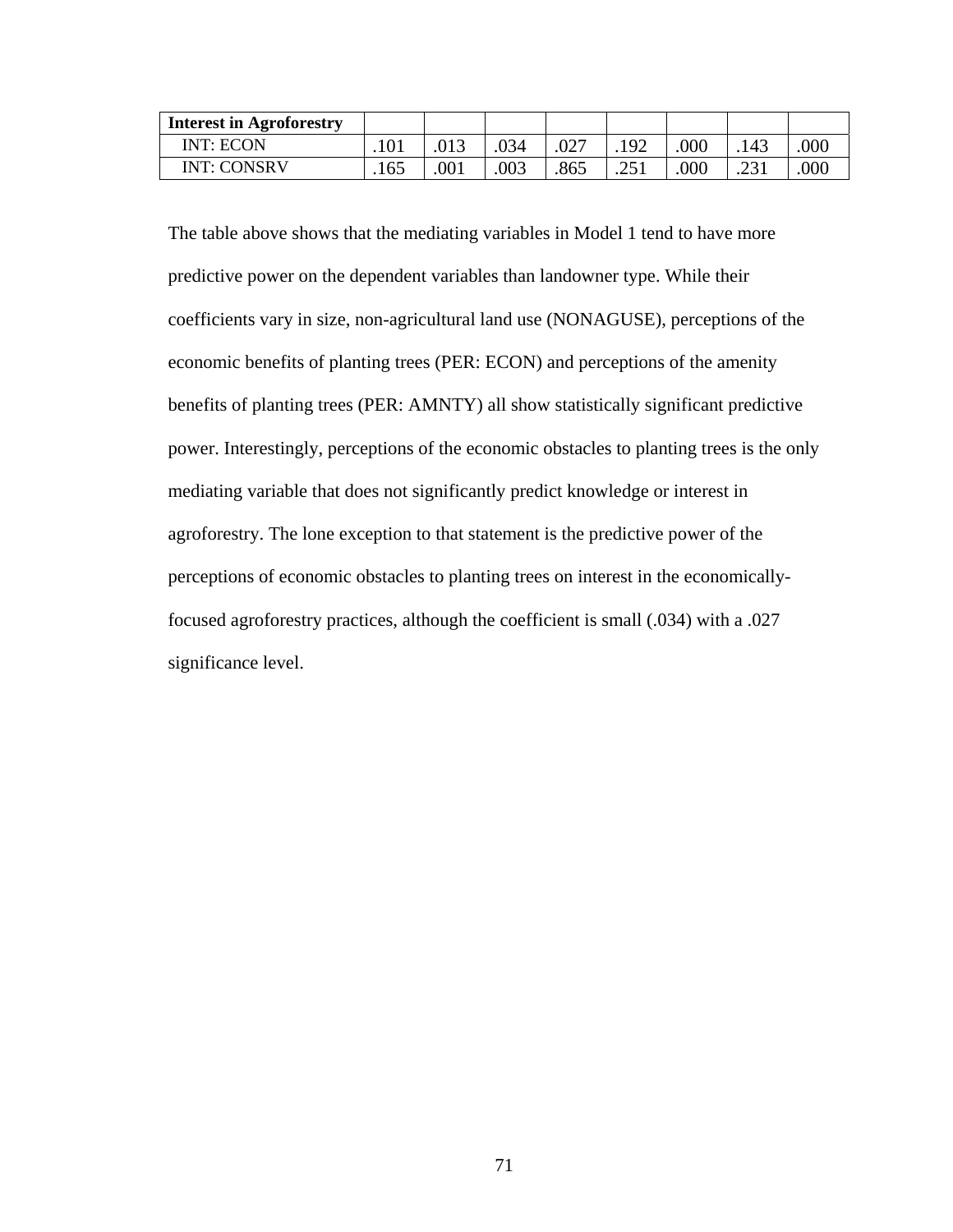

Figure 2. Model 1. Results of Mediation Analysis on Knowledge of Agroforestry Practices**.** 

72